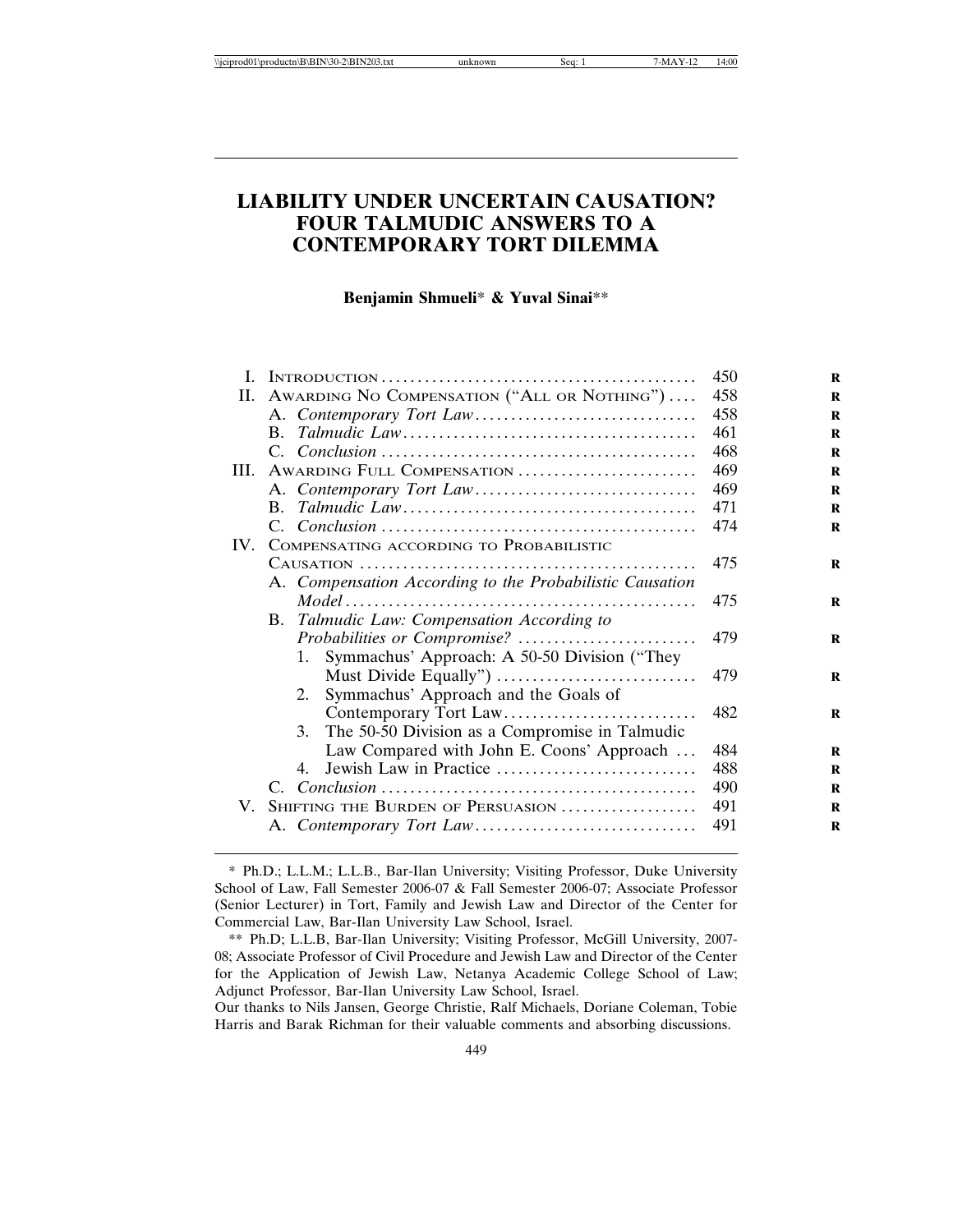#### **ABSTRACT**

*The question of whether to impose tort liability in cases of increased risk is an evidentiary issue that has been of concern to legal scholars, particularly in the field of tort law, for thousands of years. In contemporary Western tort law, the issue is most often of concern in cases involving medical malpractice, environmental pollution and exposure to toxins, such as radiation or asbestos. This issue, which is subsumed under the topic of uncertain or probabilistic causation, was also of great interest to Jewish legal scholars and courts many years ago.*

*We present four models for uncertain causation, derived from the literature and court rulings in contemporary tort law and Talmudic* law, and examine each case vis-à-vis the goals of tort law. Although at *times we tend to think that portions of Talmudic law are outdated and incapable of shedding light on contemporary law, we will demonstrate that a school of thought within Talmudic law devised an approach to the problem of tort liability under uncertainty that contemporary tort law began to consider only in the last twenty years.*

*Can contemporary tort law learn from Talmudic law in this issue? We argue that although it seems that both Talmudic law and contemporary tort law favor the same four models and reach similar results in some cases, one should be careful when comparing solutions from different legal systems — religious and secular — because they face similar problems but deal with them by different means. We also show how the specifics of legal culture shape legal analysis even where similar results are reached. There is a significant conceptual difference between Talmudic law and contemporary tort law regarding both the theory of torts and the goals of adjudication. The difference between the legal systems is revealed by careful analysis of the various models in Talmudic law within their legal, economic and cultural context.*

### I. INTRODUCTION

Comparisons among various legal traditions have always provided a rich source of in-depth analysis in the theoretical literature of contemporary law. These comparisons have also generated far-reaching changes in many legal systems and endorsed elements imported in full or in part from other legal systems. There is a central axis of comparison between common law and civil law legal traditions.<sup>1</sup> There is, however, an addi-

<sup>1</sup> "Comparative law coursebooks in the United States have tended to focus exclusively on the Romano-Germanic civil law tradition." MARY A. GLENDON, MICHAEL W. GORDON & CHRISTOPHER OSAKWE, COMPARATIVE LEGAL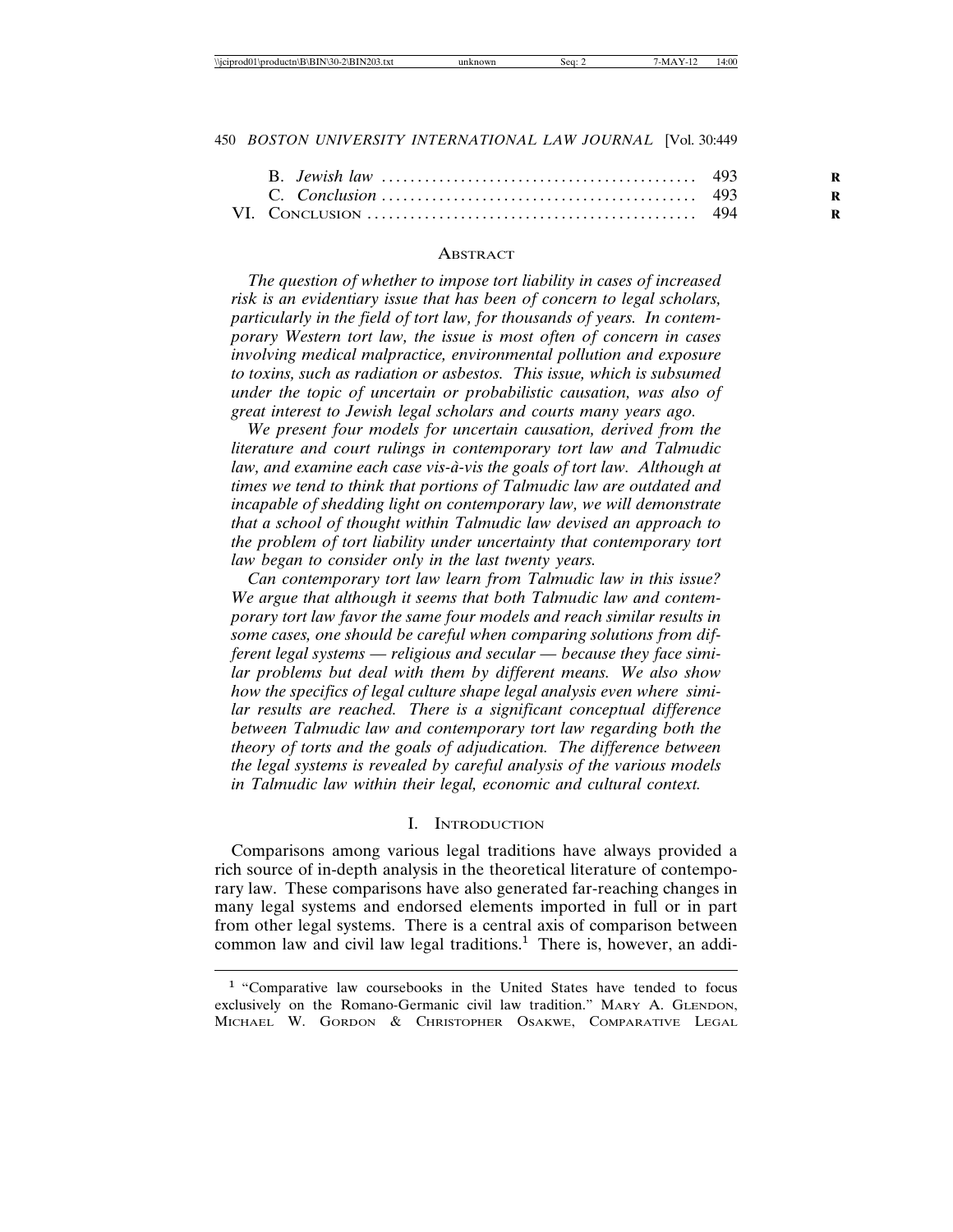tional axis of comparison between contemporary legal traditions and Talmudic law that is of particular interest because it provides a broad basis for original legal literature. It presents confrontation not only between different systems of law but also contemporary Western and Jewish culture; namely, Talmudic law and the sources of "Jewish Law" (the common broader term).<sup>2</sup>

Some scholars opine that Jewish law provides a basis for the reform and development of contemporary Western law.<sup>3</sup> In the United States, Jewish law is used — and often reinterpreted — to provide a requisite counter-model for contemporary U.S. legal theory.<sup>4</sup> Particularly in the field of tort law, some scholars emphasize the significant difference between the contemporary Anglo-American concepts of tort law and the unusual Talmudic law of torts.<sup>5</sup> The comparative research presented in this article may serve as a paradigm for dealing with tort law in general and the subject of probabilistic causation in particular from the perspectives of Western contemporary common law and Jewish law.

The question of whether to impose tort liability in cases of increased risk (and lost chance) is an evidentiary issue that has been of concern to legal scholars for thousands of years. Contemporary Western law usually discusses this issue in cases of medical malpractice, environmental pollu-

TRADITIONS 17 (1994). *See, e.g.,* R. H. Helmholz, *Continental Law and Common Law: Historical Strangers or Companions?*, 1990 DUKE L.J. 1207 (1990) (providing a historical survey of many points of convergence and continuity between civil and common law systems).

<sup>2</sup> The most common term used by both legal and Jewish Studies scholars is "Jewish Law," or in Hebrew, "Mishpat Ivri" (ie: Hebrew law). For the definition of this term, *see* MENACHEM ELON, JEWISH LAW: HISTORY, SOURCES, PRINCIPLES 105-11 (Bernard Auerbach et al. trans., 1994). "Talmudic law" is usually used in regard to Talmudic sources only (and not post-Talmudic), while the term "Jewish law" is broader and deals with all Jewish legal literature (both Talmudic and Post-Talmudic). In the present article we use "Talmudic law" when dealing with Talmudic texts and "Jewish Law" when dealing with post-Talmudic literature of Halakhic authorities and Jewish legal decisors.

<sup>3</sup> *See, e.g.*, PATRICK GLENN, LEGAL TRADITIONS OF THE WORLD 120-22 (2007) (commenting on various legal systems, among them Talmudic Law).

<sup>4</sup> *See* Suzanne L. Stone, *In Pursuit of the Counter-Text: The Turn to the Jewish Legal Model in Contemporary American Legal Theory*, 106 HARV. L. REV. 813, 814 (1993).

<sup>5</sup> *See, e.g.*, Steven F. Friedell, *Some Observations on Talmudic Law of Torts*, 15 RUTGERS L.J. 897 (1984) [hereinafter Friedall, *Observations*]; Irwin H. Haut, *Some Aspects of Absolute Liability Under Jewish Law and, Particularly, Under View of Maimonides,* 15 DINE ISRAEL 7 (1989-90); Steven F. Friedell, *Liability Problems in Nezikin: A Reply to Professor Albeck*, 15 DINE ISRAEL 97 (1989-90); Steven F. Friedell, *Jewish Tort Law Remedies Not Based on Torah Law – An Approach Based on the Ran and the Rivash*, 10 JEWISH POL. STUD. REV. 47 (1998) [hereinafter Friedall, *Jewish Tort Law Remedies*]; Steven F. Friedell, *Nobody's Perfect: Proximate Cause in American and Jewish Law*, 25 HASTINGS INT'L & COMP. L. REV. 111 (2002).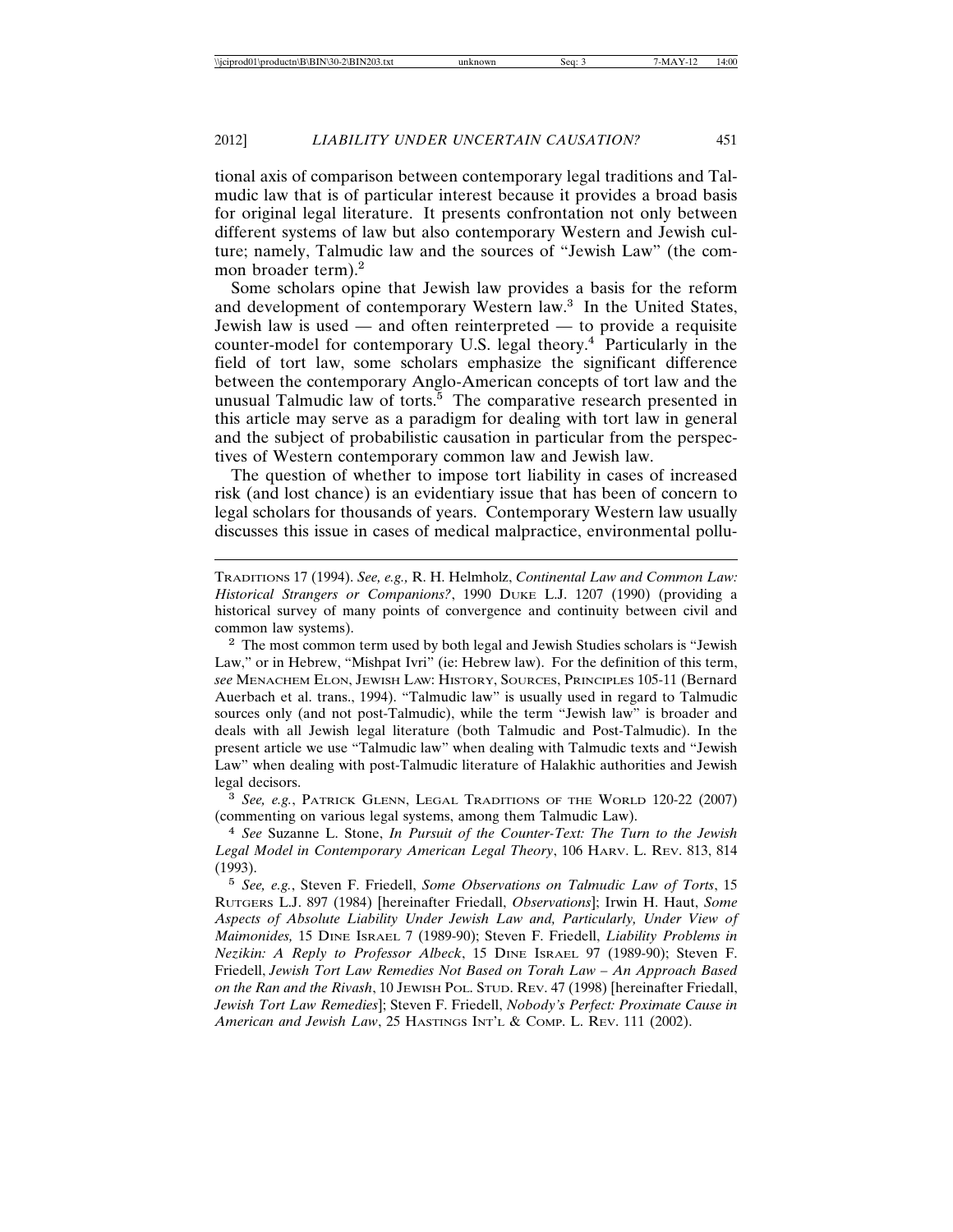tion or exposure to toxins, such as radiation or asbestos, and it also has applications in non-tort cases.<sup>6</sup> This complex issue, which is subsumed under the broader topic of uncertain causation, probabilistic causation or proportional liability,<sup>7</sup> was also of great interest to Jewish legal scholars and courts many years ago. The present article suggests that scholars of Jewish law, both in theory and in practice, faced the same issues that tort law is currently confronting.<sup>8</sup>Certain areas of Jewish law may seem outdated and incapable of shedding new light on contemporary tort law. This is certainly not true with regard to the issues addressed in the present article. But the challenge is to examine whether contemporary tort law can learn from Jewish law on this the issue of increased risk.

An example that illustrates the relevance of Jewish law sages regarding tort liability under uncertain causation to contemporary tort law is an important judgment in the area of tort law issued in August, 2010 by the Israeli Supreme Court. In a further hearing of *Malul*, a medical malpractice case, the court ruled on the issue of compensation based on probabilities in cases of uncertain causation and increased risk.<sup>9</sup> Some justices resorted to sources of Jewish law. Reviewing the position of Jewish law, Justice Elyakim Rubinstein said:

In her opinion, my colleague, Justice Naor, addressed the position of Jewish law following Dr. Yuval Sinai's essay, "Ruling on Partial Compensation Based on Proportional Liability in Cases of Uncertain Causation According to Jewish Law" (The Center for Applied Jewish Law, 2006). I would like to expand on this topic. Indeed, not only is ruling in doubtful matters not foreign to Jewish law, but it is built into it. Questions of uncertainty were part of Jewish law since ancient times, whether the issue was causation, indirect damage and liability for it, or the rate of damage. Jewish law, similarly to other

<sup>9</sup> Further Hearing 4693/05 Carmel Hospital, Haifa v. Malul (Aug. 29, 2010) (not yet published) (majority opinion of the Israeli Supreme Court significantly reducing recognition of the doctrine, especially to cases of mass or serial tortfeasors).

<sup>6</sup> *See* David A. Fischer, *Tort Recovery for Loss of a Chance*, 36 WAKE FOREST L. REV. 605 (2001), for a comprehensive survey of the range of cases; *see also* Nils Jansen, *The Idea of a Lost Chance*, 19 OxFORD J. LEGAL STUD. 271 (1999).

<sup>7</sup> *See* ARIEL PORAT & ALEX STEIN, TORT LIABILITY UNDER UNCERTAINTY 57-83 (2001), for the various categories of uncertain causation; *see also* David A. Fischer, *Proportional Liability: Statistical Evidence and the Probability Paradox*, 46 VAND. L. REV. 1201 (1993).

<sup>8</sup> However, this finding should not be taken as surprising. In his recent work on comparative aspects of public law, private law and legal science, Chaim Saiman said that the Talmud addresses by and large the same issues that are the objects of private law (contracts, financial matters, personal matters, family, inheritance issues and the like). *See* Chaim Saiman, *Public Law, Private Law, and Legal Science*, 56 AM. J. COMP. L. 691, 701 (2008).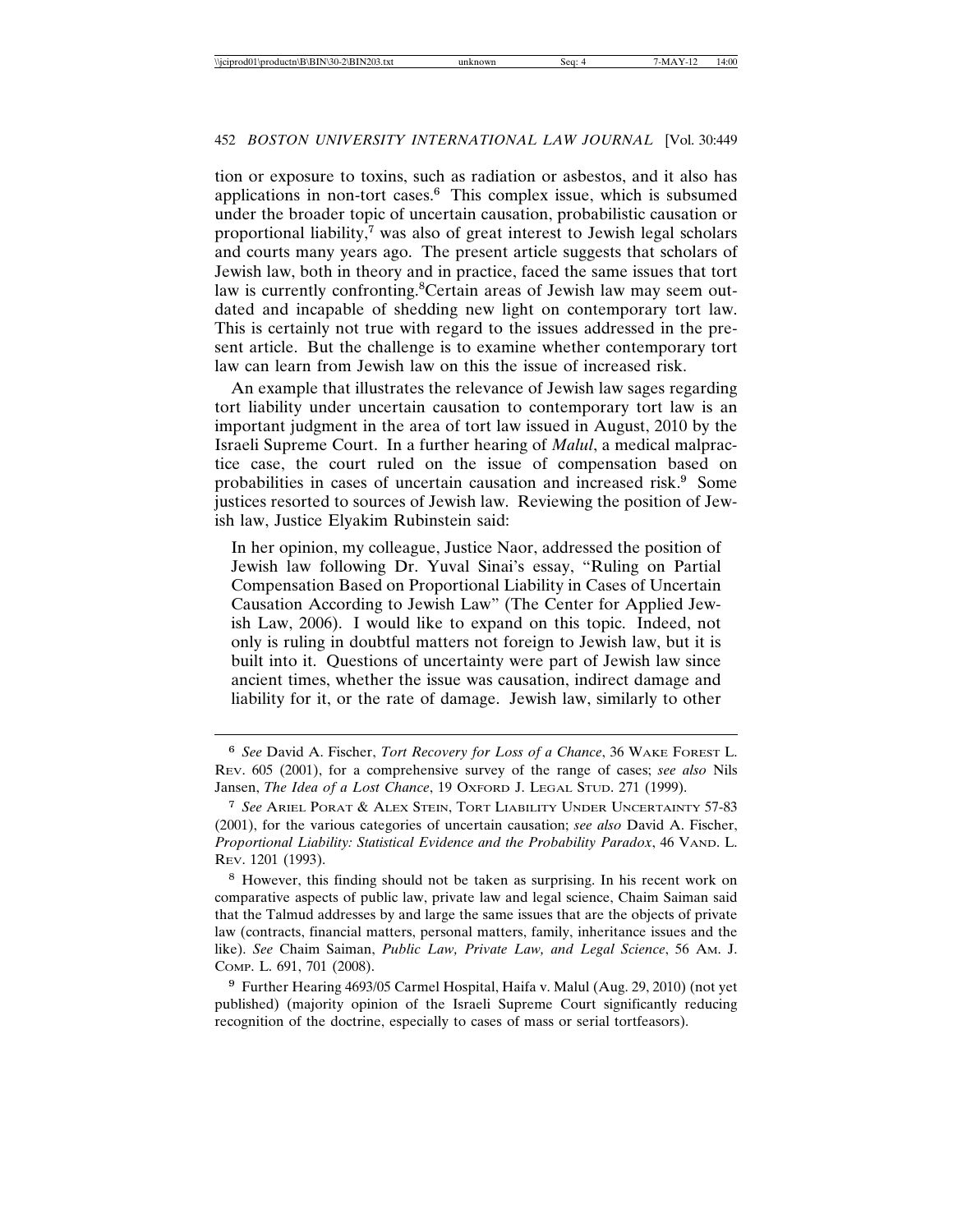'classical' legal systems, tends to adopt "formal" expressions; but matters are not fixed.<sup>10</sup>

We present four models for determining whether and how much damages defendant should pay in cases of uncertain causation derived from literature and court rulings. Our sources include both contemporary Western tort law and Talmudic law. Jewish legal sources suggest several models for situations of uncertain causation. These models exist in contemporary law as well, albeit with differences in their scope and other limitations. Our primary goal is to present the four models as they appear in contemporary Western tort law and in Talmudic law, and examine each case vis-à-vis the goals of tort law in order to show that despite some similarities between the Western legal systems and Jewish law, there are internal differences between the two in theory and perception, especially with regard to the first and the third models presented below. We argue one should be cautious in comparing these legal systems' solutions since they use different means, based on legal, economic and contextual differences, to address similar problems.

This article focuses specifically on increased risk cases in which the victim is known and the damage is provable, but there is uncertainty as to which of several risk factors is responsible for the injury. In other words, in cases with uncertainty as to factual causation between the tortuous action of the defendant and the harm caused to the victim-plaintiff, it is unclear who the tortfeasor is.<sup>11</sup>

We address cases in which several risk factors could have caused the injury that occurred, or, where each risk factor increased the risk. Some of the factors are non-tortuous (for example, "*force majeure*" or Act of God), but at least one, the defendant, is a tortuous agent. The defendant acknowledges that he acted inappropriately and breached a duty of care, but argues (perhaps only as an alternative argument) that it is not possible to prove a factual causation between his negligent act and the harm by a preponderance of the evidence.<sup>12</sup> He argues that the harm was caused by some other factor, tortuous or non-tortuous, or even by a com-

<sup>10</sup> *Id*. at § 7 (Rubinstein, J.) (translation by authors).

<sup>11</sup> For other categories, *see* PORAT & STEIN, *supra* note 7. Where necessary, we **R** also refer, by way of comparison, to other categories, including mass torts in which the tortfeasor is known and the extent of damages caused is known, but it is not clear who in the group of victims was harmed by the tortfeasor and who was harmed by some other factor. In our case — in which the victim is known and the damage is provable, but there is uncertainty as to which of several risk factors is responsible for the injury — there is also uncertainty as to the factual causation between the tortuous action of the injurer and the injury to the victim, but unlike in our case, in this case the victim was not clearly known.

<sup>12</sup> *See*, *e.g.*, Richard W. Wright, *Causation in Tort Law*, 73 CALIF. L. REV. 1735, 1775-90 (1985) (expanding on factual causation); DAN B. DOBBS*,* THE LAW OF TORTS 992-96 (2001) (explaining the preponderance of evidence test).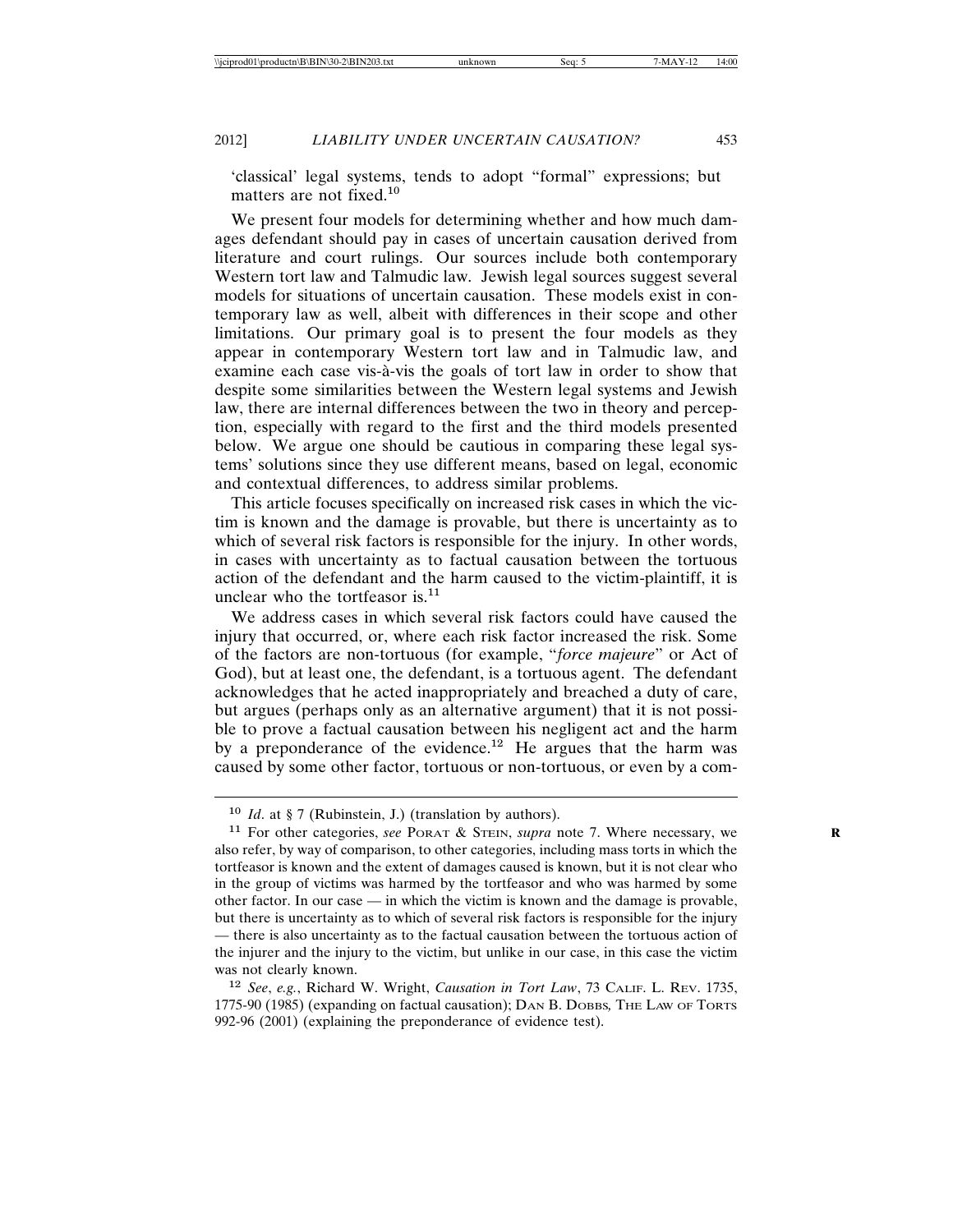bination of several other factors. The plaintiff, for his part, cannot prove by the preponderance of the evidence that it was specifically this defendant who caused the injury, and that another factor, tortuous or nontortuous, or a combination of factors, possibly including the defendant, were not the true cause of the injury.

The issue of what compensation, if any, should be awarded when the defendant's tortuous action at most increased the risk of injury to the plaintiff, rather than being the only or primary cause of injury, raises serious legal problems. Consider, for example, the increased risk in the birth of a premature baby:

A baby was born who suffered from cerebral palsy and mental retardation, was recognized as 100% disabled. When the mother was in the thirtieth week of pregnancy, the weight of the fetus was low, indicating that he would be born prematurely. The mother's water broke early. She was rushed to hospital, where vaginal bleeding began as a result of placental separation. Forty-five minutes after massive bleeding began, it was decided to perform a Caesarean section. The plaintiff argued that at such a late stage the decision to perform the operation constitutes medical malpractice. In fact, there were three possible factors that may have led to the baby's disability, two of which are non-tortuous; the prematurity and bleeding. The third, delay in performing the Caesarean section, is tortuous. Naturally, only the tortuous factor is actionable. The medical team's delay in performing the Caesarean section was a breach of the duty of care. The parents decide to sue the hospital. But, although the injured party is known, there is uncertainty about the factor that caused the harm, resulting in uncertain causation.<sup>13</sup>

Another example mentioned in the literature is one of mass tort:

A factory negligently releases radiation and increases the health risks of residents in the nearby town. Assuming all other risk factors for residents (such as state of health, working near risk factors, etc.) remain constant over the years, if it is known that in the year preceding the tortuous activity there were 100 new cases of cancer, and each year after the beginning of the tortuous activity there have been 125 new cases, we know that the owner of the factory is responsible only for twenty-five new cases each year, or twenty percent. Let us assume that the average loss to each plaintiff is *x*. Here we have uncertain causation of the increased risk type which is the "converse" of the birth case: the tortfeasor and the extent of the injury he caused are known, but the specific twenty-five victims are not known, and it is impossible to know to which of the 125 patients the

<sup>13</sup> The example is taken from CA 7375/02 Carmel Hospital Haifa v. Malul, 60(1) PD 11 (2005) (Isr), *rev'd in part*, Further Hearing 4693/05 Carmel Hospital Haifa v. Malul (Aug. 29, 2010) (not yet published).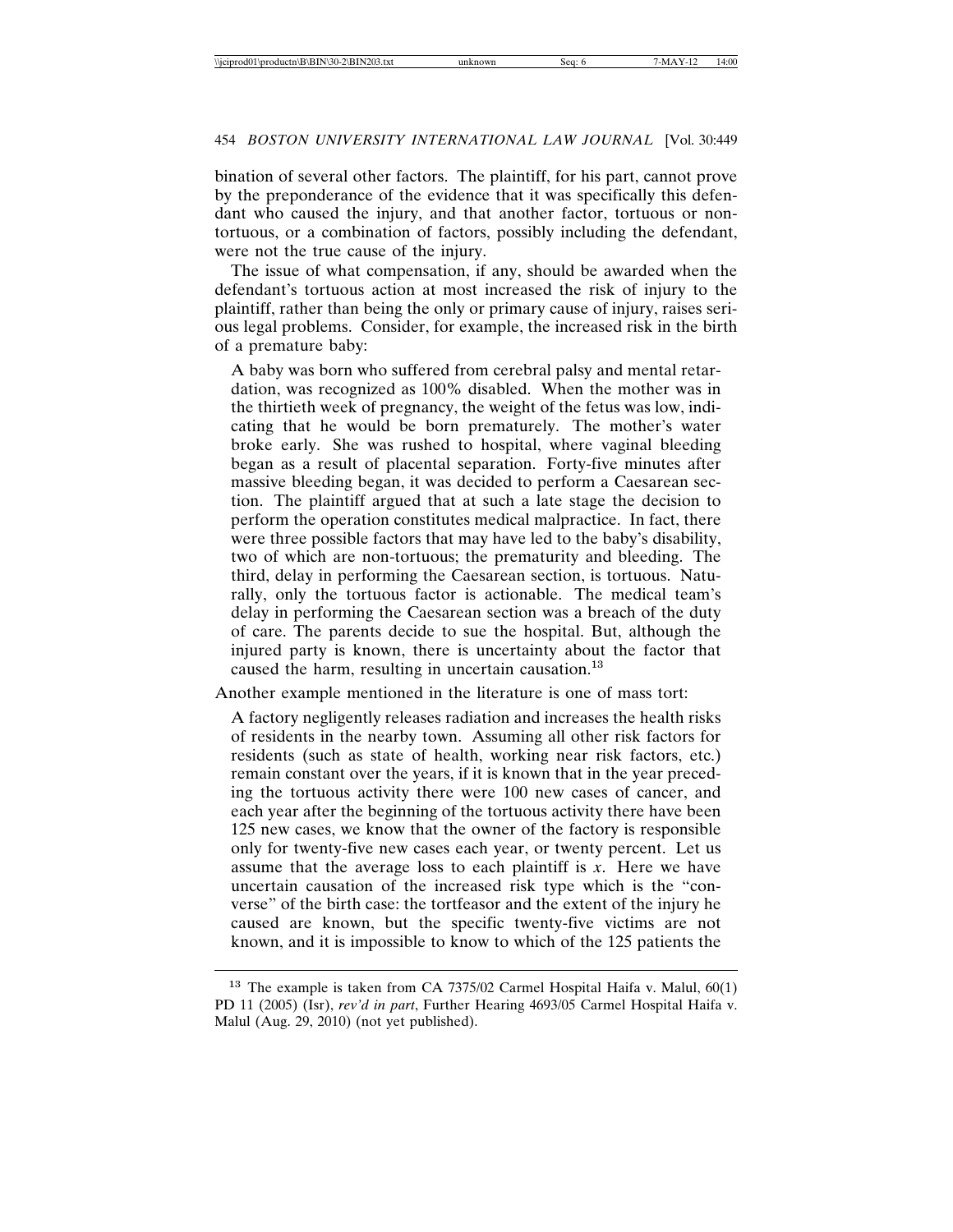factory is liable. In other words, we cannot determine who would have become sick anyway and therefore deserves no compensation, and who should be awarded full compensation by the factory.<sup>14</sup>

Another branch of uncertain causation is loss of chances. A lost chance occurs when a factor has caused the plaintiff to lose a chance of recovery. For example, a doctor may fail to discover a cancerous growth in time and, thus reduce the plaintiff's chances of survival. As in the case of increased risk, in lost chance cases, the plaintiff can prove only that the defendant's tortuous action was the cause of the lost chance but cannot prove by a preponderance of the evidence that there is a factual causation between the omission and the injury.<sup>15</sup> Therefore, in some ways a lost chance is a mirror image of increased risk. Increased risk may be seen as the loss of chance not to be harmed or become sick, and lost chance may be seen as an increased risk of losing a chance of recovery.<sup>16</sup>

This article focuses on increased risk (and sometimes also draws comparisons with lost chance where necessary). Specifically, it focuses on cases where there are multiple possible causes for the injury in which the defendant's action is the only tortuous cause and the plaintiff cannot prove by the preponderance of the evidence that it is the defendant who caused all (or even part) of the harm.

Several solution models address this issue. The first is the traditional approach of "all or nothing," which uses the familiar evidentiary path of the preponderance of evidence. As it will be seen below, this solution appears unjustifiable, and it is a clear case of underdeterrence. In response, various legal systems have attempted to develop other solutions.

In the second model, the victim-plaintiff is awarded full compensation, despite the fact that he cannot prove by the preponderance of the evidence that the defendant caused all the harm. However, since the defendant did act wrongfully, the court allows for some relaxation of causation requirements. This solution may be, in our opinion, more consistent with the goals of tort law, but it may also amount to a dangerous overdeterrence. Thus, it is not surprising that this solution has not been adopted either by contemporary or Talmudic law, both of which have opted instead for intermediate solutions.

<sup>14</sup> *See* PORAT & STEIN, *supra* note 7, at 125-28. **R**

<sup>15</sup> *Id.*

<sup>&</sup>lt;sup>16</sup> DOBBS, *supra* note 12, at 434-35, 439-40; David P.T. Price, *Causation-The Lords' Lost Chance?*, 38 INT'L & COMP. L.Q. 735, 758-60 (1989); Fischer, *supra* note 6, at 612-13, 627; Glen O. Robinson, *Probabilistic Causation and Compensation for* **R** *Tortuous Risk*, 14 J. LEGAL STUD. 779, 792-93 (1985); Keith W. Lapeze, Comment, *Recovery for Increased Risk of Disease in Louisiana*, 58 LA. L. REV. 249, 267 (1997). At the same time, Jansen does not agree the two cases should be equated in practice. He sees increased risk as a weaker doctrine that should not be recognized. Jansen, *supra* note 6, at 278-79, 281-82, 287, 295. **R**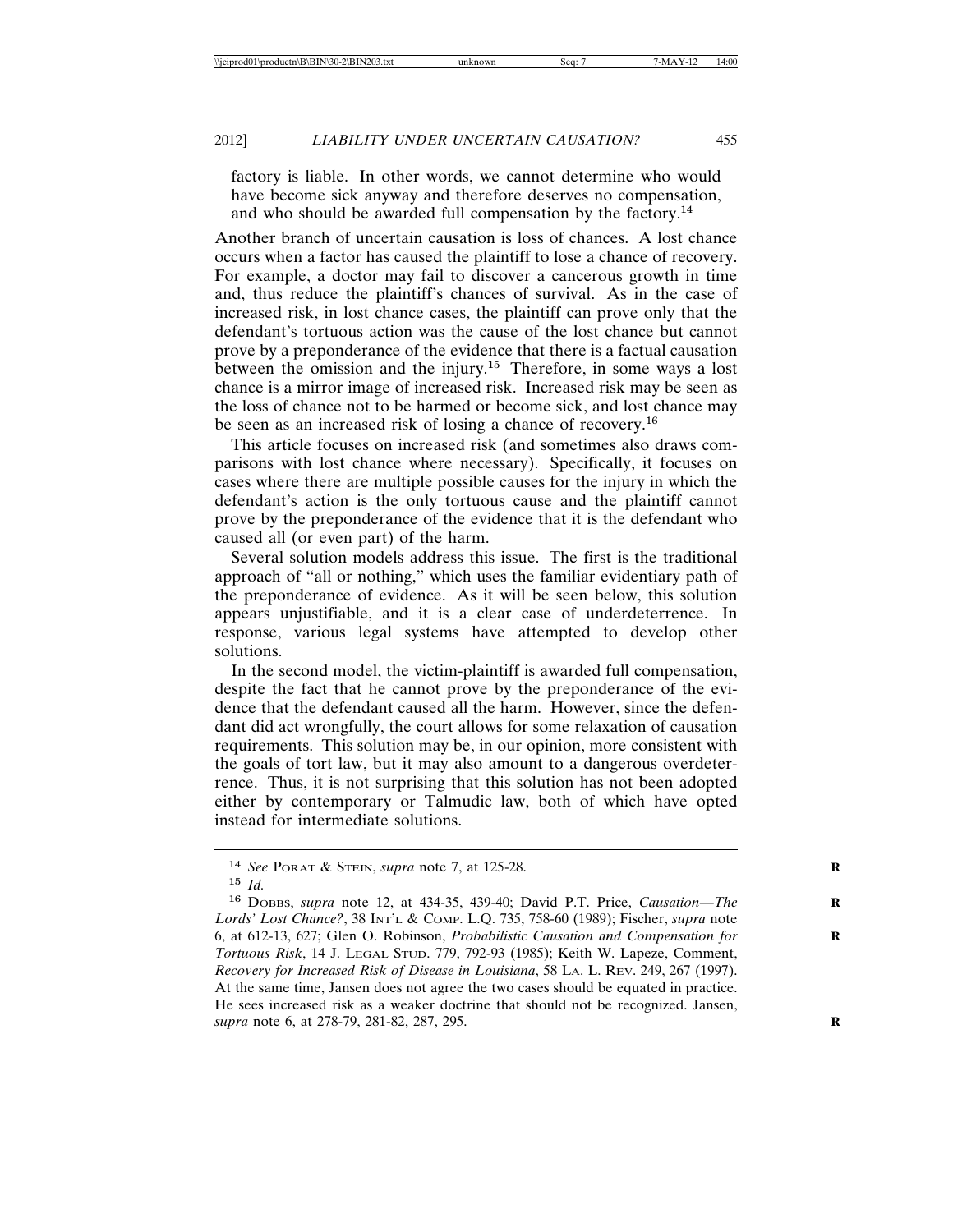A third model attempts to quantify the increased risk and impose liability on the defendant only to the extent that his tortuous actions may have caused the plaintiff's injury. This is compensation according to probabilities. If the defendant increased the plaintiff's chances of being injured or becoming ill by twenty percent, the probability that he was responsible for the damage, as opposed to some other agent(s), is twenty percent. This intermediate solution seems compatible with the majority of the goals of tort law and appears to balance successfully the interests of the plaintiff, the defendant, and society. But it raises several problems, particularly because of the difficulty of proving the attributable fraction with any accuracy.

A fourth model shifts the burden of persuasion in cases of uncertain causation to the defendant because it has been proven he acted inappropriately. Despite the efficacy of this model in certain cases, it raises theoretical and practical problems.

Jewish law discusses at length the issue of awarding damages in cases of increased risk, when factual causation is uncertain.<sup>17</sup> This article shows how scholars of Jewish law vacillated among the four models, struggling with the same concerns that courts and legal literature are still struggling with hundreds and even thousands of years later. However, the systematic study of contemporary comparative law requires that we analyze not only the bottom lines of the legal rules being compared, but also that we examine these rules in a broader view considering their legal and cultural context. Modern thinking about comparative methodology in legal research introduced two major concepts in the twentieth century systematic study of comparative law: function and context. This means that "you cannot compare legal rules, institutions, or systems without knowing

<sup>17</sup> For a general overview of some of the relevant sources in Jewish Law, *see* NAHUM RAKOVER, A GUIDE TO THE SOURCES OF JEWISH LAW (1994); MENACHEM ELON, JEWISH LAW: HISTORY, SOURCES, PRINCIPLES (Bernard Auerbach et al. trans., 1994). In general, "the principles and rules of Jewish law are based on the Scripture." RAKOVER, *supra*, at 15. Some rules are quite explicit, but others are only implied. All are elucidated in the teachings of the *Tanna'im* and *Amora'im*, the rabbis of the Mishnah and Talmud*,* and presented systematically in the codes. The Mishnah was "the first topical compilation of the Oral Law (*Torah shebe'al peh*) . . . completed around 200 C.E. . . . ." *Id.* at 33. For some 300 years after the redaction of the Mishnah in approximately 200-500 C.E., "Jewish scholarship was devoted primarily to the study, clarification, and application of [the Mishnah]." *Id*. at 43. The scholars of this period, known as the *Amora'im*, wrote the Talmud. "Halakhic literature after the period of the *Talmud . . .* includes codes, halakhic glosses, responsa literature, and court decisions." *Id.* at 61. The main codes are the Maimonides' code Mishneh Torah, Elon, Tur, and Shulhan Arukh, which are universally accepted as the authoritative codes of Jewish law. *Id.* at 1135-1204, 1270-1340, 1488-1575. Thus, over many generations, a comprehensive legal system has developed based on the Scripture as elaborated by exegesis and amplification.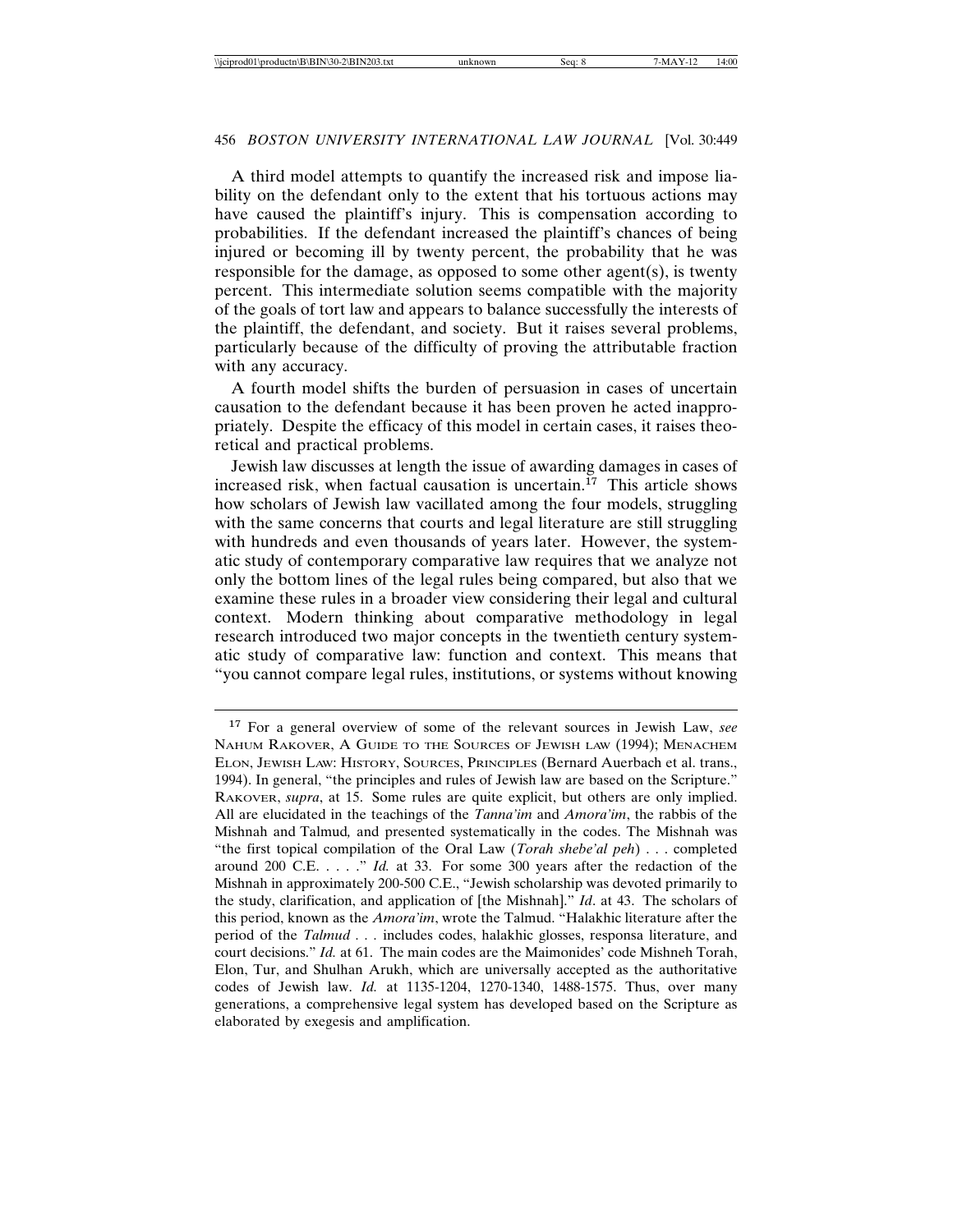how they function, and you cannot know how they function without situating them in their legal, economic, and cultural context."<sup>18</sup>

Steven Friedell commented about the importance of recognizing the inherent difficulties attached to the analysis of Talmudic tort laws:

There is always the risk that one will unduly read one's own biases and viewpoints into documents produced under different conditions by people who had different concepts of law. Further, one cannot validly make the claim that there is only one Talmudic view of any particular subject. The Talmud contains a variety of viewpoints on most subjects, and uncertainties of the text and its meaning create extensive room for argument over the correct interpretation.<sup>19</sup>

To reveal the differences between Talmudic tort law and the modern tort theory, this article analyzes the legal, economic and cultural context of different models to which Talmudic law resorted to solve cases of uncertain causation. The fundamentals of Jewish law, as they relate to the issue at hand, must be addressed both in themselves and in comparison to contemporary models. Consideration must be given not only to the bottom lines of various solutions and models but also with respect to the rationales of each legal system and their development over time. For example, the first and the third models discussed serve as a good example of a similar legal result that stems from a completely different legal perception. Notably, Talmudic law did not resort to the type of analysis used by contemporary tort scholars, which take into account considerations such as distributive justice, corrective justice and the provisions of incentives and deterrence. This type of analysis identifies the interests, policies, and principles at stake in a way that is too modern to fit the thinking of rabbis who lived long ago.

This article analyzes the four models in comparative sections, examining each model in contemporary tort and Talmudic law.<sup>20</sup> Sections II-V

<sup>&</sup>lt;sup>18</sup> GLENDON ET AL., *supra* note 1, at 11. In particular, as Suzanne L. Stone stressed, we should be aware of pitfalls when comparing the rules of Jewish law with those of contemporary Western law:

It is not always clear whether the model of Jewish law evoked in contemporary writings is intended to correspond to historical reality. But, even if it is not, it is still important to test this model against the Jewish legal system's own frame of reference for two reasons. First, the conceptual model is compelling, both for the writer and her audience, precisely because it seems to reflect an actual, living legal system . . . . Second, a fuller exploration of the religious concepts that underlie Jewish law can deepen awareness of the differences as well as the similarities between religious and secular legal systems.

Stone, *supra* note 4, at 822

<sup>19</sup> Friedall, *Jewish Tort Law Remedies*, *supra* note 5, at 109. **R**

<sup>20</sup> We chose not to present the positions of Jewish law separately from those of contemporary tort law in a three-part approach found in many comparative studies. That approach is appears as follows: uncertain causation in contemporary tort law, followed by a detailed description of uncertain causation in Jewish law, followed by a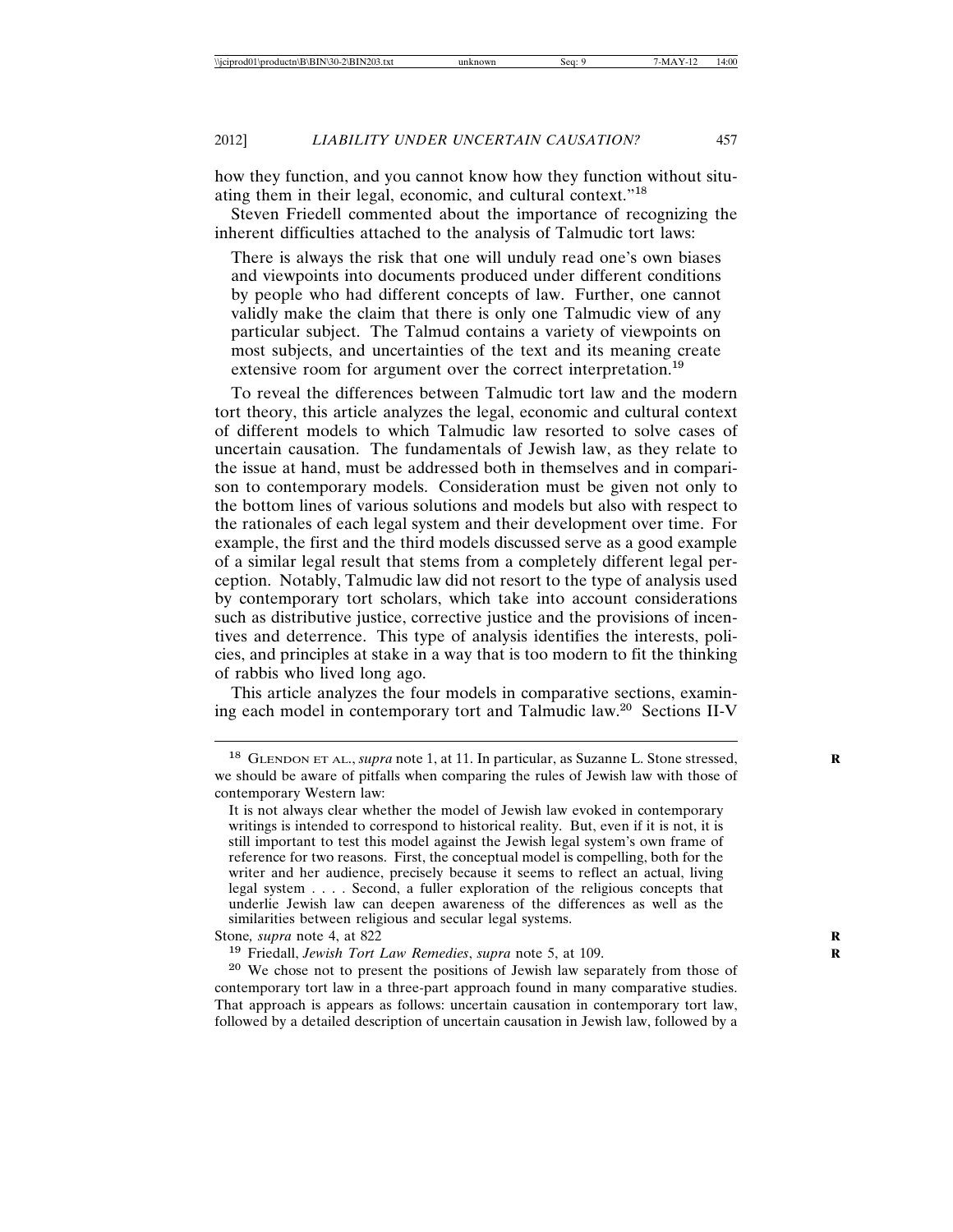introduce the four models in cases of uncertain causation. We summarize and draw conclusions in Section VI. We will explain that the main differences between Western contemporary tort law and Talmudic law on this issue is found primarily in two models. We will also focus on the proximity of Talmudic tort law to criminal law, a similarity not found in 'contemporary tort law. Even if contemporary tort and Talmudic law reach similar results, one should treat carefully when drawing comparison between the two widely different legal systems.

### II. AWARDING NO COMPENSATION ("ALL OR NOTHING")

### A. *Contemporary Tort Law*

Traditionally, in increased risk cases (as well as in lost chance cases), the plaintiff cannot obtain compensation because he cannot prove the factual causal link by a preponderance of the evidence.<sup>21</sup> If the plaintiff succeeds in proving that the defendant is responsible for damages and can show all the elements of the tort, including factual causation, with more than fifty percent probability, he will receive full compensation for his injury. If he does not reach this threshold of proof, his claim is dismissed, and he is left without compensation. In the premature birth example above, at best the plaintiff may argue that the defendant, who represented only one of several risk factors, increased the risk of harm. It would not possible to prove with more than fifty percent probability that he caused the injury. This would result in the claim being rejected. In other words, if the plaintiff cannot prove with more than fifty percent probability that the medical team was a cause of the injury, rather than some other factor or combination of factors, 'the claim will fail. In the factory emissions example, although the factory acted tortuously, none of the injured parties can prove by a preponderance of the evidence that the factory, and not some other factors, caused the harm. This is the "all or nothing" model,<sup>22</sup> in which proof defendant caused more than fifty percent of the harm means "all," (ie: full compensation) and inability to offer such proof means "nothing," (ie: claim rejection).

<sup>21</sup> There are several tests for factual causation, among them the "but-for" and the *conditio sine qua non* tests. *See* Wright, *supra* note 12, at 1775. For a discussion of causality consistent with law and economics, see William M. Landes & Richard A. Posner, *Causation in Tort Law: An Economic Approach*, 12 J. LEGAL STUD. 109 (1983); David Rosenberg, *The Causal Connection in Mass Exposure Cases: A "Public Law" Vision of the Tort System*, 97 HARV. L. REV. 849 (1984).

<sup>22</sup> *See*, *e.g.*, JOHN W. STRONG, MCCORMICK ON EVIDENCE 514 (5th ed. 1999).

brief section that attempts to draw the chief comparisons. "Comparative law scholarship should be organized in a way that emphasizes explicit comparison." To achieve a better understanding and a more accurate comparison, we confronted the two systems directly, head to head, rather than deal with them separately. Thus, we embrace the attitude of John C. Reitz. *See* John C. Reitz, *How to Do Comparative Law*, 46 AM. J. COMP. L. 617, 633-34 (1998).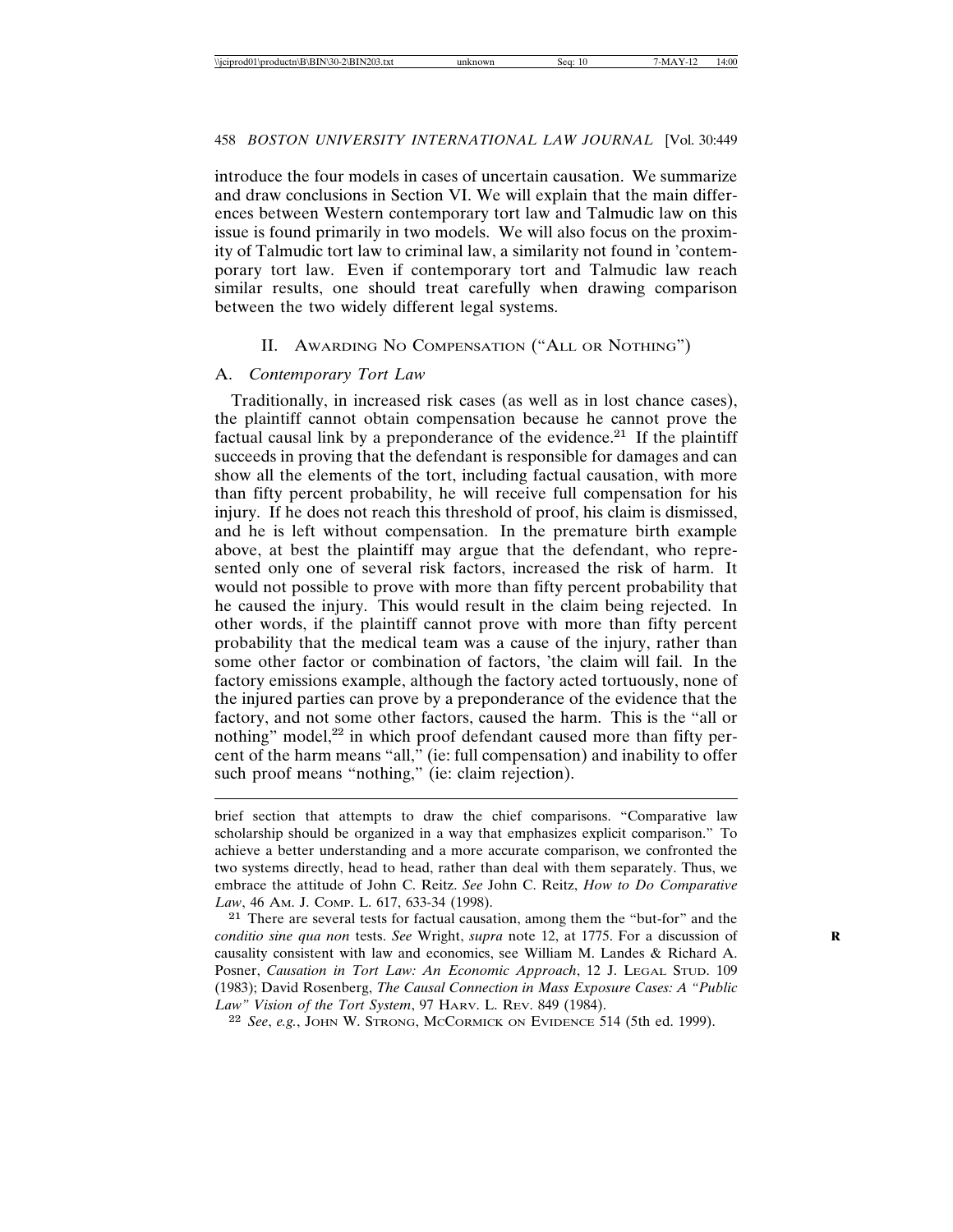In the U.S., states take different approaches to probabilistic causation. In some states, the doctrine is explicitly rejected, forcing the plaintiff to prove by a preponderance of the evidence that the defendant caused all the damage.<sup>23</sup> In the U.K., until recently the law adhered strictly to the "all or nothing" model in cases of increased risk or lost chance, and even today it recognizes the doctrine of probabilistic causation only in limited lost chance cases, but usually not in increased risk cases.<sup>24</sup>

Attempts by courts in various countries to consider probabilistic causation as an alternative to the "all or nothing" model often encounter strong opposition. Some argue that the concept of probabilistic causation is an illusion because the issue in these cases is not increased risk or lost chance but simply a lack of information about causality.<sup>25</sup> Others maintain that risk and chance are not concrete objects that people actually lose or that cause them to suffer losses, but that they are abstract, which the law cannot acknowledge.<sup>26</sup> Yet others believe that the law cannot operate from a purely philosophical standpoint and must handle these situations in a realistic and practical manner.<sup>27</sup> Furthermore, the law does address chances and risks because people feel that they lose chances and are exposed to risks, and therefore have a normative legal right with regard to these chances and risks.<sup>28</sup> This right is sometimes all that an individual has left, as in the case of the premature birth, and so he sees it as an important interest.<sup>29</sup> We call this an "incomplete tort," meaning an action performed wrongfully (even if proving factual causation is problematic and incomplete) that, for reasons of deterrence, should be sanc-

<sup>23</sup> *See*, *e.g.*, Dumas v. Cooney, 1 Cal. Rptr. 2d 584, 592 (Cal. Ct. App. 1991); RESTATEMENT (THIRD) OF TORTS: LIABILITY FOR PHYSICAL HARM (BASIC PRINCIPLES) § 26 cmt. a (Tentative Draft No. 2, 2002); DOBBS, *supra* note 12, at 435, n.1. Rejection of probabilistic causation is at times a factual problem, owing to insufficient scientific factual grounds to allow use of the doctrine. *See* Michael D. Green, *The Future of Proportional Liability: The Lessons of Toxic Substances Causation*, *in* EXPLORING TORT LAW 352 (M. Stuart Madden ed., 2005); Fischer, *supra* note 6, at 621. In other cases, courts are concerned that lack of clear limitations on the principle of probabilistic causation can lead to a flood of trivial claims. *See* Paul M. Secunda, *A Public Interest Model for Applying Lost Chance Theory to Probabilistic Injuries in Employment Discrimination Cases*, 2005 WIS. L. REV. 747, 762 (2005).

<sup>24</sup> Fischer, *supra* note 6, at 605-06; Gregg v. Scott, [2005] UKHL 2, [2005] 2 A.C. **R** 176; Barker v. Corus, [2006] UKHL 20, [2006] 2 A.C. 572; Lara Khoury, *Causation and Risk in the Highest Courts of Canada, England, and France,* 124 L.Q. REV. 103 (2008).

<sup>&</sup>lt;sup>25</sup> See the arguments quoted in Jansen, *supra* note 6, at 280; Helen Reece, *Losses of Chances in the Law*, 59 MOD. L. REV. 188, 192 (1996).

<sup>26</sup> Timothy Hill, *A Lost Chance for Compensation in the Tort of Negligence by the House of Lords*, 54 MOD. L. REV. 511, 514, 518 (1991).

<sup>27</sup> Jansen, *supra* note 6, at 280-81. **R**

<sup>28</sup> *Id.* at 281, 283.

<sup>29</sup> *Id.* at 292-93.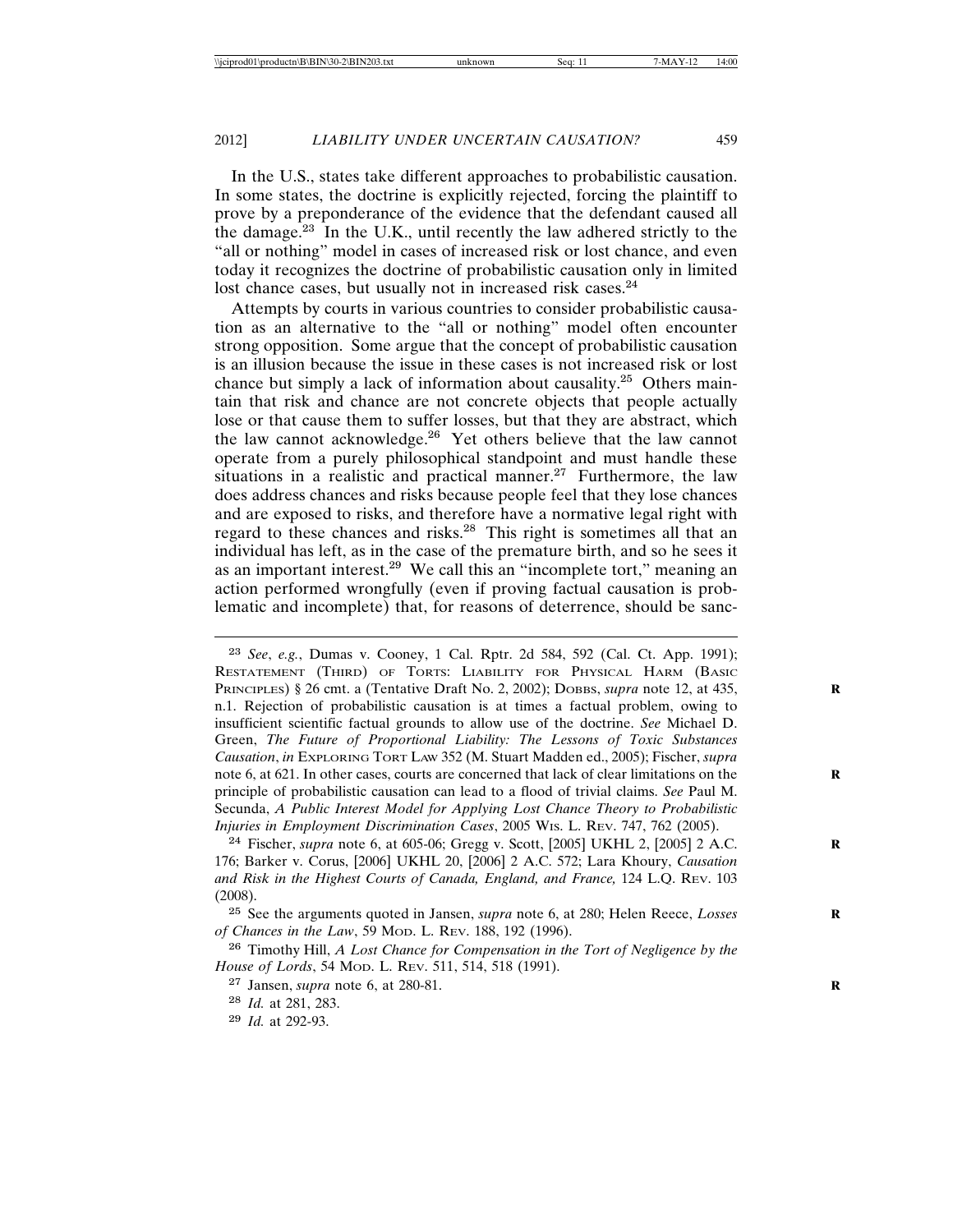tioned because the one performing the action endangers others.<sup>30</sup> Indeed, some scholars argue that the "all or nothing" model is unfair – at times even arbitrary $31$  – and notwithstanding possible difficulties of implementation, the structure of the law, particularly common law, requires acceptance of the rationale of probabilistic causation.<sup>32</sup>

It seems that the application of this model appears contrary to all of the goals of tort law: compensation, corrective justice and restitution (*restitutio in integrum*), distributive justice and optimal deterrence.<sup>33</sup> No compensation at all is received for a negligent act. In cases of environmental pollution the problem is even more difficult because damages suits are generally not filed whenever there is a problem proving factual causation in cases of increased risk.<sup>34</sup> The goals of distributive justice and optimal deterrence are not served either, although the risk is generally borne by a strong financial entity, such as an employer who exposes a worker to a health risk, a hospital, a factory that causes pollution, a cellular phone company, etc. These entities would be able to bear and distribute the loss, but they do not pay anything if the "all or nothing" model is applied. "All or nothing" fails to justly divide the aggregate welfare "cake." The victims, generally from a weaker sector of society, do not receive compensation; the damagers, who generally belong to the stronger sector, do not pay for their tortuous actions. This serves as an incentive to continue the wrongdoing, resulting in underdeterrence. The damage remains where it falls and is not distributed.<sup>35</sup> The law must find a better solution.

The person seeking relief is the one who bears the burden of proof, even in situations where it is impossible to prove by a preponderance of the evidence that the defendant caused the plaintiff's injury. On the surface, it is impossible to overcome this problem because even if one acts inappropriately, this alone does not justify imposing liability. It is the victim who must prove all the elements of the tort that collectively make up the preponderance of the evidence, and if he has not done so, his claim must fail because in some views, a pure risk (a risk that may never have materialized as actual harm) has no value,<sup>36</sup> even if some people

<sup>35</sup> On the principle of loss distribution, *see generally* Guido Calabresi, *Some Thoughts on Risk Distribution and the Law of Torts*, 70 YALE L.J. 499 (1961); IZHAK ENGLARD, THE PHILOSOPHY OF TORT LAW 55 (1993).

<sup>36</sup> Hill, *supra* note 26, at 516, 519. **R**

<sup>30</sup> *Id.* at 293.

<sup>31</sup> Robert J. Rhee, *The Application of Finance Theory to Increased Risk Harms in Toxic Law Litigation*, 23 VA. ENVTL. L.J. 111, 116, 154 (2004); Secunda, *supra* note 23, at 761; Richard W. Wright, *Liability for Possible Wrongs: Causation, Statistical* **R** *Probability and Burden of Proof*, 41 LOY. L.A. L. REV. 1295, 1319-21 (2008).

<sup>32</sup> *Cf*. Jansen, *supra* note 6, at 290. **R**

<sup>&</sup>lt;sup>33</sup> For a focused discussion on the goals of tort law, *see* W. PAGE KEETON ET AL., PROSSER AND KEETON ON THE LAW OF TORTS 20-26 (5th ed., 1984); Glanville L. Williams, *The Aims of the Law of Tort*, 4 CURRENT LEGAL PROBLEMS 137 (1951). <sup>34</sup> Rosenberg, *supra* note 21, at 855-58. **R**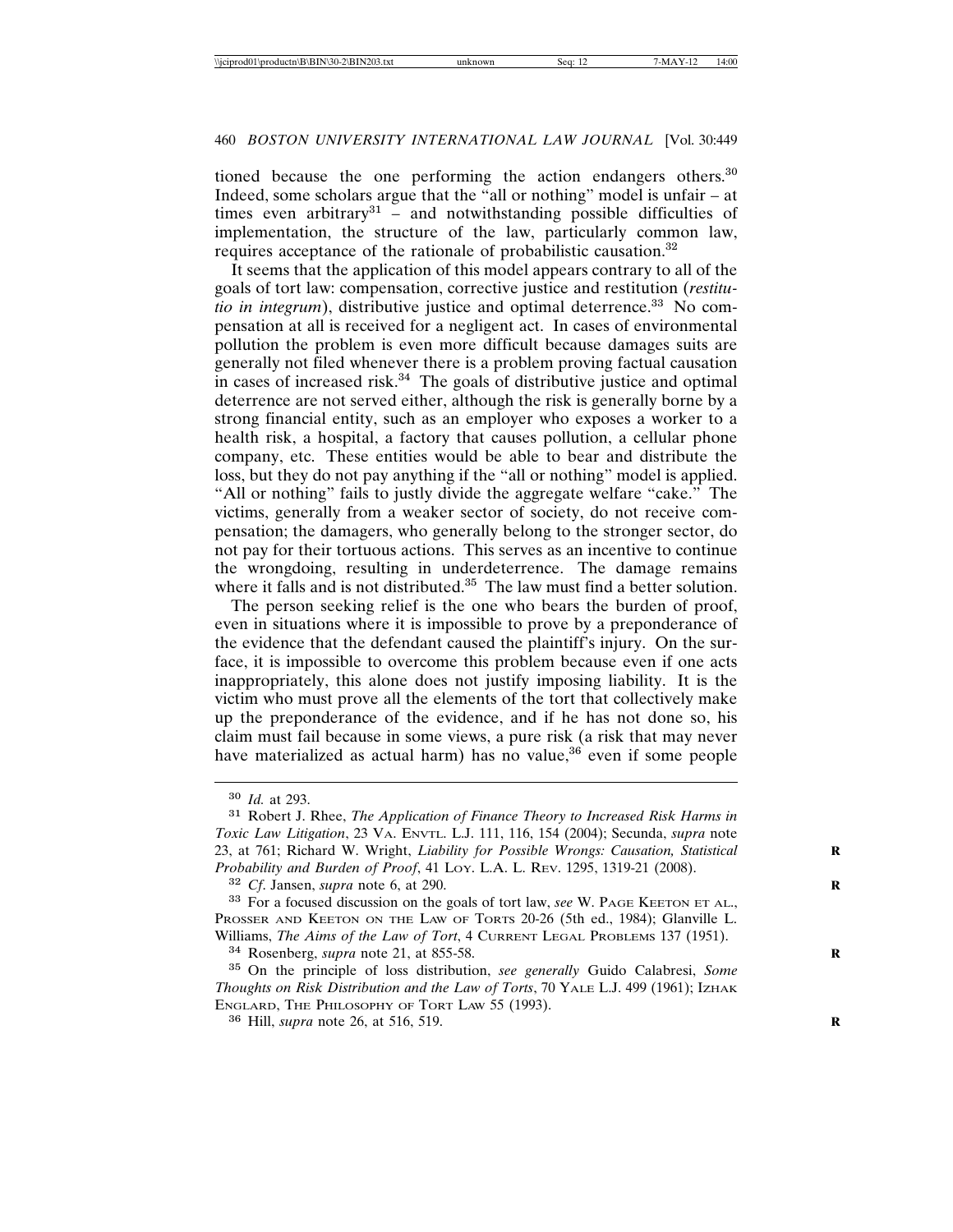believe it to have value and see it as an interest that the law should protect.<sup>37</sup> To use the famous words of Justice Benjamin Cardozo, who quoted Sir Frederick Pollock's work on tort law<sup>38</sup> in the *Palsgraf* case, "Proof of negligence in the air, so to speak, will not do."<sup>39</sup> Therefore, the plaintiff, who did not prove all the elements of the tort by a preponderance of the evidence, receives nothing. The problem is evidentiary and the medicine is ineffective.

### B. *Talmudic Law*

Some Talmudic law sources also adopt the "all or nothing" model in cases of uncertain causation. In Talmudic sources we find two central approaches that address the possibility of awarding partial compensation in situations of uncertain causation. The approach of the majority of the Sages is that of the first model, "all or nothing" ("he who takes from his friend bears the burden of proof").<sup>40</sup> But the Sages' approach is not the only one represented in Talmudic law in cases of uncertain causation. Another opinion that appears in the Talmud is that of Symmachus, who disagrees with the Sages and allows the award of partial compensation (ie: 50-50) in cases of uncertain causation ("they must divide equally"). This model is presented *infra* in Section III.

A Talmudic source that follows the majority approach of the Sages appears in the Mishnah:

If an ox was pursuing another's ox which was [afterwards found to be] injured, and the one [plaintiff] says, 'It was your ox that did the damage [to my ox],' while the other pleads, 'Not so, but it was injured by a rock [against which your ox had been rubbing itself],' the burden of proof lies on the claimant [therefore the plaintiff must bring proof that his ox was damaged by the defendant's ox, and as long as he has no witnesses, the defendant is not liable to pay him]. [So also] where two [oxen belonging to two different people] pursued one [another ox] and the one defendant asserts, 'It was your ox that did the damage,' while the other defendant asserts that '[I]t was your ox that did the damage,' neither of the defendants will be liable [for each of them rejects the victim's claim by saying, 'Prove that it was my ox that caused the damage, and I will pay.'] The burden of

<sup>37</sup> Gary T. Schwartz, *Mixed Theories of Tort Law: Affirming Both Deterrence and Corrective Justice*, 75 TEX. L. REV. 1801, 1815 (1997).

<sup>38</sup> FREDERICK POLLOCK, THE LAW OF TORTS 455 (11th ed., 1920).

<sup>39</sup> Palsgraf v. Long Island R.R. Co., 162 N.E. 99, 99 (N.Y. 1928).

<sup>40</sup> For an expanded discussion on this topic, *see* Yuval Sinai, *The Doctrine of Affirmative Defenses in Civil Cases* — *Between Common Law and Jewish Law*, 34 N.C. J. INT'L L. & COM. REG. 111, 142-50 (2008).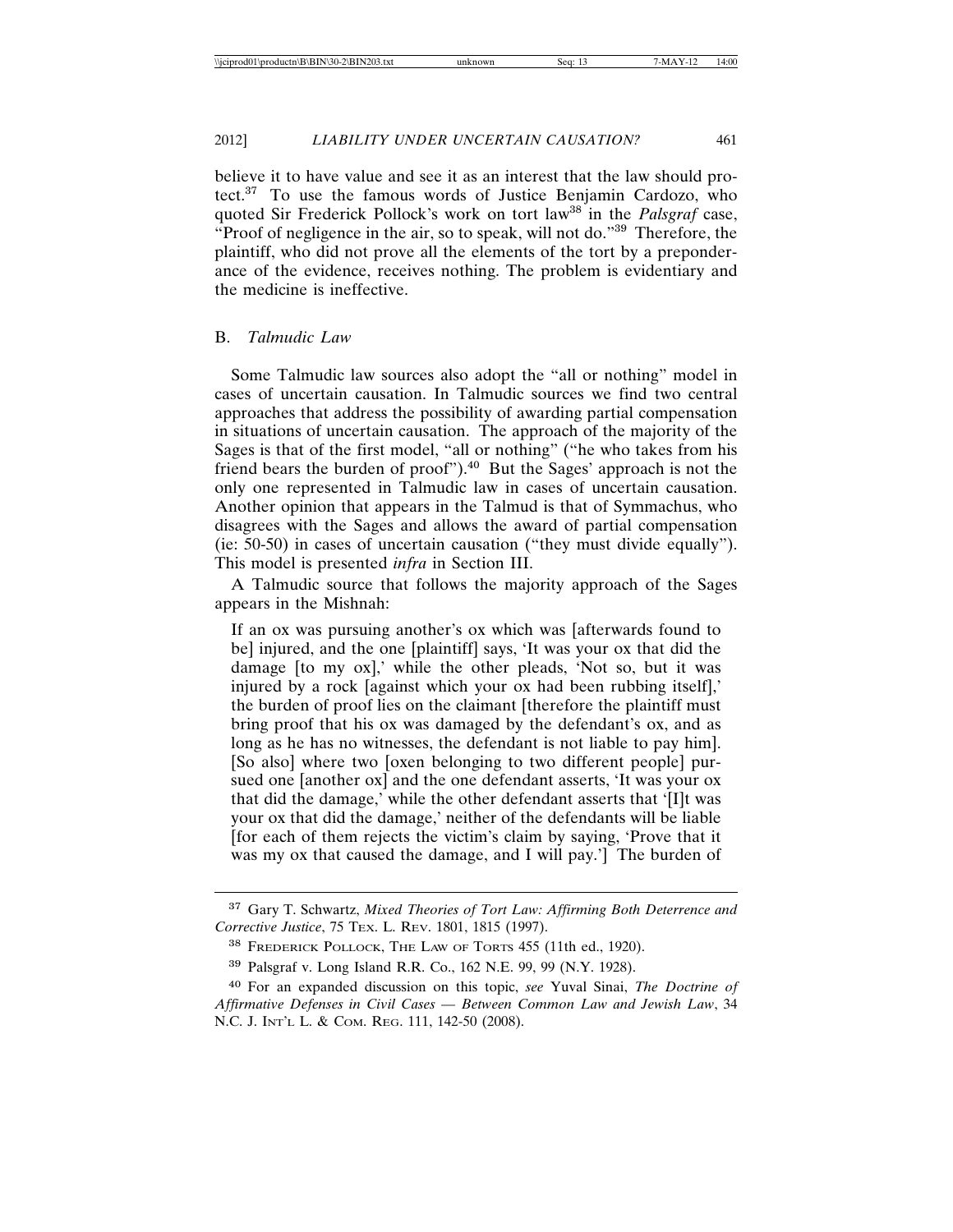proof falls on the plaintiff [and as long as he has not brought proof, he cannot collect anything from the defendant(s) $]^{41}$ .

One must therefore follow the rule that "[h]e who takes from his friend bears the burden of proof," which, for our purposes, means, "If there is reliable proof, we should rely on it, and if not, nothing would be awarded."<sup>42</sup>

What is the basis for the Sages' position to award no damages (when the plaintiff did not provide reliable proof) and reject all other options, including the awarding of partial compensation for increased risk in cases of "evidentiary uncertainty"?" The meaning of the rule "he who takes from his friend bears the burden of proof" is that one who claims an object held by the respondent must bring proof of his claim. The Sages saw this as a "fundamental principle in law," based both on verses from the Torah and human logic. Jewish legal scholars rationalized this rule on the basis of evidentiary law and the rules of burden of proof rather than on consideration of the goals of tort law. Shalom Albeck sought to found this rule on a *probabilistic* basis, basing the burden of proof in preponderance of the evidence. He writes:

Why is it that the defendant, who is in possession, wins, while the plaintiff, who seeks to take possession, loses, even though both of them are equal in terms of their evidence and arguments? It is because we base the assessment on the majority. In the majority of cases, the situation in reality is that which ought to be under the law, and anyone who argues against the existing situation and seeks to change it, in the majority of cases his claim is not lawful, while only a minority of claims are lawful. Hence, if the plaintiff has no proof that is stronger than the estimate in the majority of cases, his claim must  $lose.<sup>43</sup>$ 

If we attempt to apply these principles to examples such as premature birth or factory emissions, the inevitable conclusion is that the plaintiff who seeks to recover money from the defendant through a damages claim must persuade the court that it is appropriate to do so, and if he has not proven his claim by a preponderance of the evidence, his claim is dismissed.

However, one has to bear in mind that Jewish law distinguishes between statements made in the context of *theoretical halakhah*, like the two approaches in the Talmud presented by Symmachus and the Sages, on the one hand, and the implications of *practical rulings* (*halakhah*

<sup>41</sup> MISHNAH, BAVA KAMA 3:11. In that Mishnah, there are additional cases that article the rule that "he who takes from his friend bears the burden of proof."

<sup>42</sup> *See* TESHUVOT HAGEONIM (RESPONSA OF THE GEONIM), GERESH YERACHIM, LAWS OF JUSTICE § 142 (Harpanes ed., 2002) (Heb.).

<sup>43</sup> SHALOM ALBECK, HA'RAYAOT B'DINEI HA'TALMUD (EVIDENCE IN TALMUDIC LAW) 324 (1987) (translation by authors).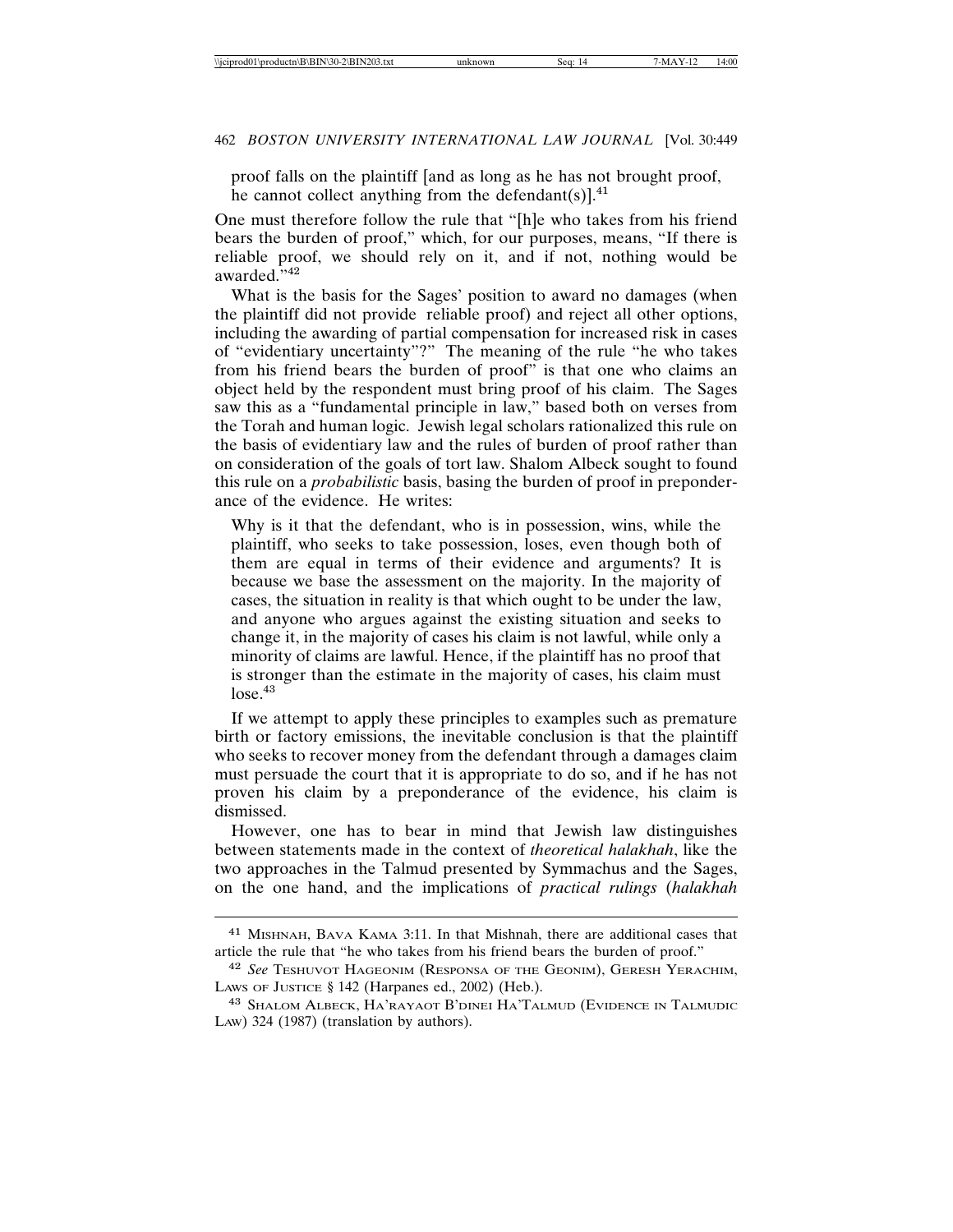*le'ma'ase*) written by later halakhic authorities in legal codes, the responsa literature and commentaries, on the other hand.<sup>44</sup> We examine halakhic authorities later to determine whether the gap between the Symmachus and the Sages has been reduced over the time,<sup>45</sup> and whether in practice the Sages take the radical position of "all or nothing" in every case of uncertain causation or, when policy considerations require it, opt for the alternative of partial compensation (ie: "they must divide equally" between the parties).

Careful examination of Jewish law sources shows that the "all or nothing" model was not the only one used. Halakhic authorities and decisors were divided on the question of whose view — that of the Sages or of Symmachus — was normative under Jewish law. The majority view was that of the Sages (ie: he who takes from his friend bears the burden of proof).<sup>46</sup> The minority view was that money of undecided ownership (arising from factual uncertainty) must be divided according to Symmachus' position.<sup>47</sup> As it will be shown below, on one hand, various limitations were placed on Symmachus' view, but on the other hand, even according to the majority of Jewish legal authorities that in principle adopted the Sages' approach, there were cases in which considerations of judicial policy required an award of 50-50 compensation (ie: "they must divide equally"), thereby following Symmachus. Thus, the Sages' approach of "he who takes from his friend bears the burden of proof" has not been interpreted as a radical one that stands for the "all or nothing" model in all situations of doubt. As it operates in practice, this approach is *not* identical to the contemporary tort law version of the "all or nothing" model presented in sub-section A. There are cases in which major Jewish legal authorities who followed the opinion of the Sages chose to award partial rather than full compensation in cases of uncertain causation when the plaintiff did not prove his claim by a preponderance of the evidence. The examples below come not only from tort law but also from other branches of civil law, since problems of uncertain causation relate to evidentiary and civil law in general, not only tort law.

<sup>44</sup> The importance of the distinction between *halakhah* and *halakhah le'ma'ase* is stressed in the works of Hanina Ben-Menachem*. See* HANINA BEN-MENACHEM, JUDICIAL DEVIATION IN TALMUDIC LAW (1991); Hanina Ben-Menachem, *Maimonides on Equity: Reconsidering the Guide For the Perplexed III:34,* 17 J.L. & RELIGION 19 (2002); Hanina Ben-Menachem, *The Second Canonization of the Talmud*, 29 CARDOZO L. REV. 37 (2006).

<sup>45</sup> *See infra* § IV(B)(4).

<sup>46</sup> *See*, *e.g.*, TOSAFOT ON BAVA KAMA 46a, sv. Hamotzi; RABBI ISAAC ALFASI ON BAVA KAMA, ch. 5; RABBENU ASHER ON BAVA KAMA, ch. 5; MAIMONIDES, MISHNEH TORAH, LAWS OF DAMAGE BY PROPERTY 9:2; TUR & SHULCHAN ARUCH, HOSHEN MISHPAT 223:1.

<sup>47</sup> *See infra* § IV(B)(4).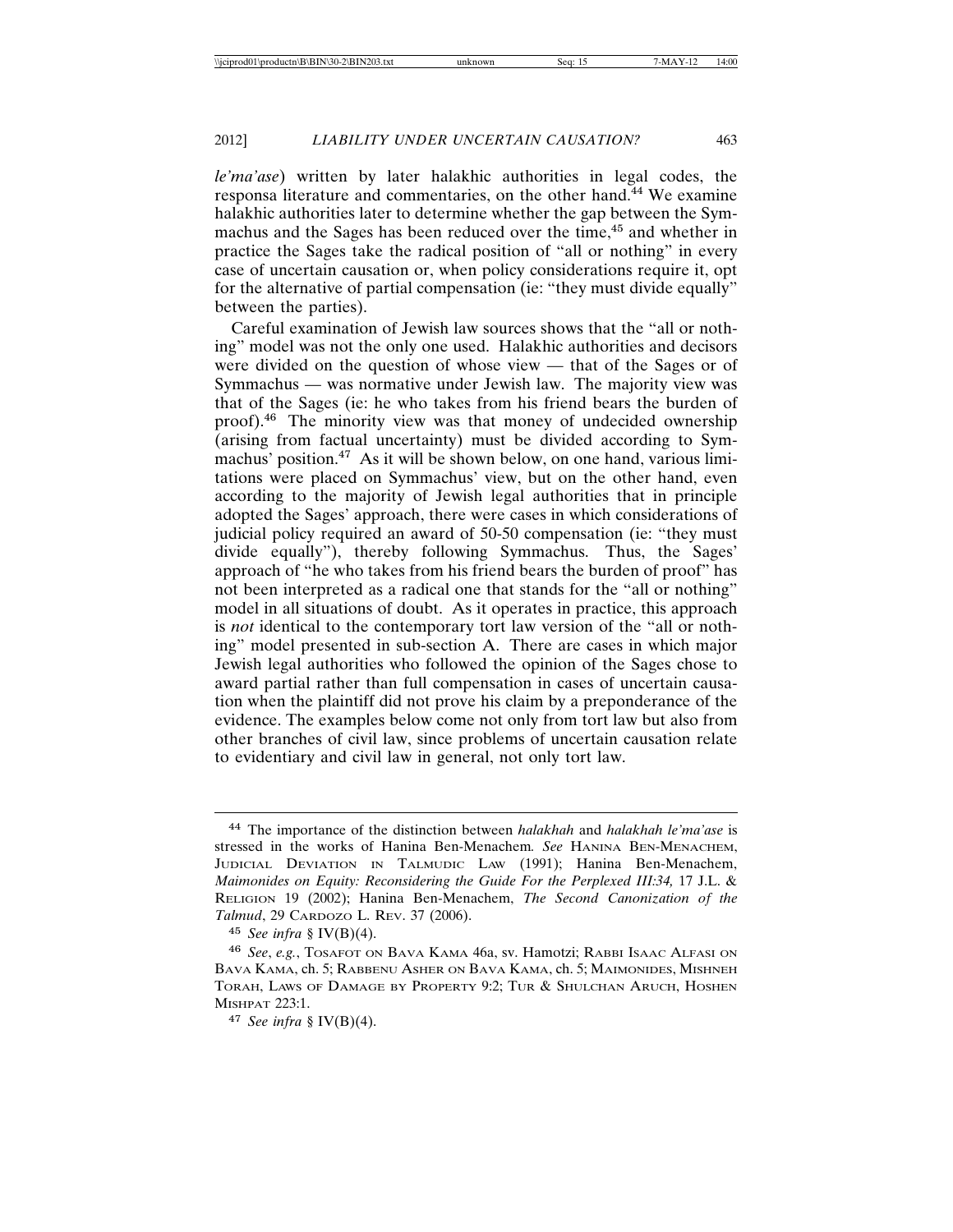For example, Rabbi Yechiel Michel Epstein<sup>48</sup> thinks that ruling according to the principle of "he who takes from his friend bears the burden of proof" is justified only when the plaintiff has the ability to bring proof to support his claim. But one cannot rule based on this principle when neither the plaintiff nor the defendant can bring proof, in which case "they must divide equally."<sup>49</sup> The rationale underlying Rabbi Epstein's theoretical distinction is in some ways consistent with a legal doctrine mentioned in some contemporary Anglo-American legal rulings and literature, in which the burden of persuasion lies on the party that has better access to the evidence.<sup>50</sup> Nevertheless, there is an important innovation in Rabbi Epstein's approach. Consideration of access to evidence was used by most scholars of both contemporary and Jewish law in the context of the fourth model, in which the burden of persuasion is shifted to the defendant in cases of uncertain causation,<sup>51</sup> whereas Rabbi Epstein used this consideration in awarding partial (ie: 50-50) compensation according to the third model.

An additional example, found in Maimonides, supports the conclusion that there were cases in Jewish law when money of undecided ownership was to be divided:

Five people who placed their packages upon a pack animal and it didn't die, and after that the last one came and placed his package on the animal it died—if [the animal] was able to walk with those first [five] packages, but once this one added his package, it stopped and

<sup>50</sup> For a detailed survey, *see* Sinai, *supra* note 40, at 124-26. Some courts and scholars support imposing the burden of persuasion on the party that has better access to the evidence based on considerations of economic utility, placing the burden of persuasion on the one who can create effective testimony at the lowest cost. *See*, *e.g.*, Jody S. Kraus, *Decoupling Sales Law from the Acceptance-Rejection Fulcrum*, 104 YALE L.J. 129, 135-52 (1994). This point was made by Jeremy Bentham, founder of the Utilitarian school in law, who wrote that the burden of persuasion should be placed "on whom it will sit lightest." *See* Jeremy Bentham, *An Introductory View of Rationale of Evidence; for the Use of Non-Lawyers as well as Lawyers*, *in* 6 THE WORKS OF JEREMY BENTHAM 139 (1962). Also, in the context of torts, the rule of *res ipsa loquitur* transfers the burden of persuasion to the defendant if the plaintiff can prove that he himself did not, or could not, have knowledge of the circumstances causing the harm, because the harm was caused by property over which the defendant had full control, and the plaintiff can convince the court that the accident's occurrence is more consistent with the defendant having failed to take reasonable care than with the defendant having taken such care. *See*, *e.g.*, Civil Wrongs Ordinance (New Version), 5732-1972, 2 LSI 12, § 41 (1972) (Isr.).

<sup>48</sup> RABBI YECHIEL MICHEL EPSTEIN, ARUCH HASHULCHAN [LAYING THE TABLE], HOSHEN MISHPAT [BREASTPLATE OF JUSTICE], 223:2.

<sup>49</sup> As we see in section IV *infra*, the commentators attributed a similar position to Symmachus, but here Rabbi Epstein attributes this view, which allows the award of partial compensation in cases of evidentiary uncertainty, to the Sages.

<sup>51</sup> *See infra* § V.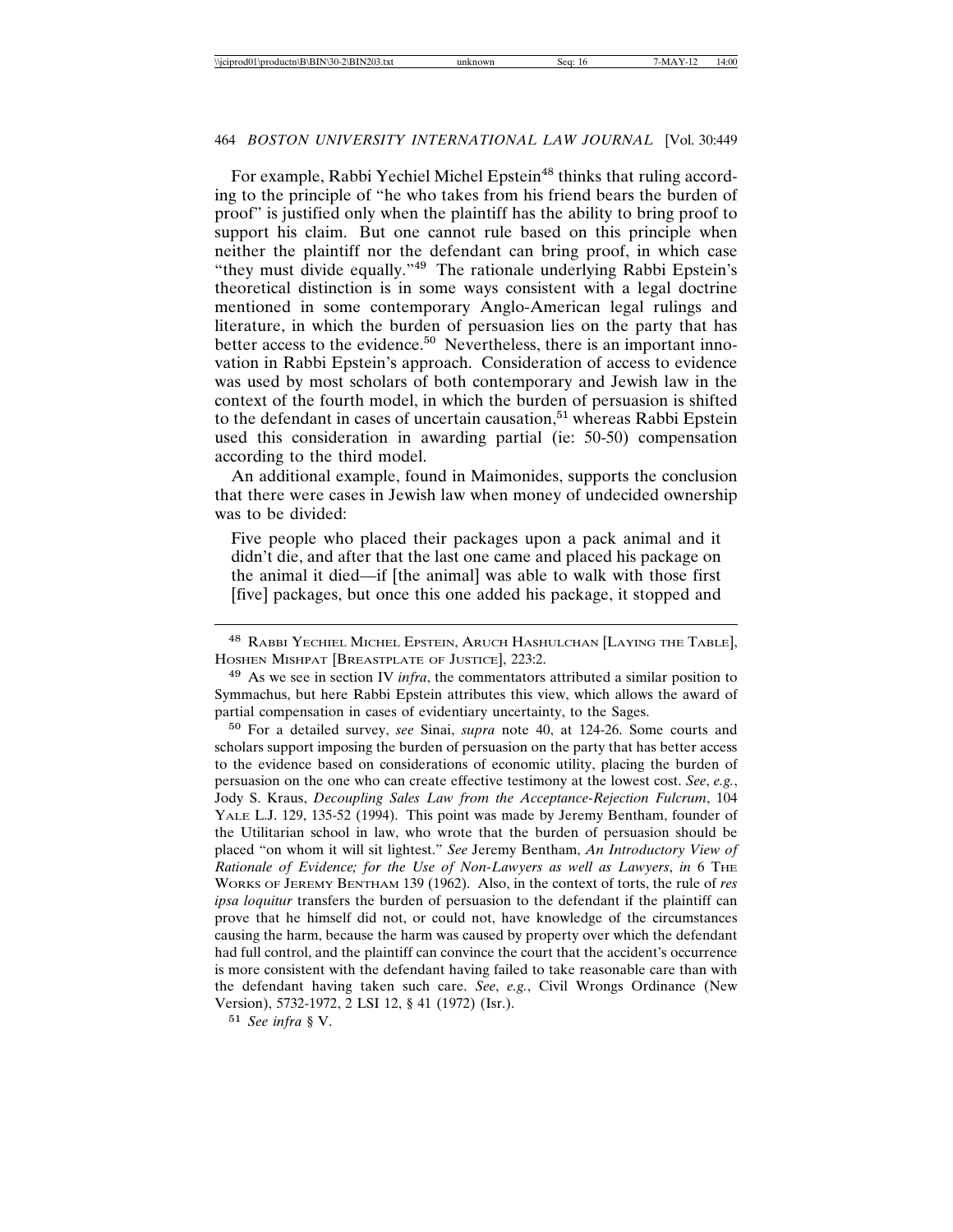could not walk, then the last one is liable. If, from the outset, it was unable to walk, the last one is exempted. *If it is not known, they pay equally*. 52

One of the major halakhic decisors, Rabbi Aryeh Leib Heller, understood from the last sentence —"If it is not known, they pay equally" that according to Maimonides the principle of "he who takes from his friend bears the burden of proof" does not always apply.<sup>53</sup> Now we have to clarify: Why did Maimonides deviate from his primary ruling (following the majority approach of the Sages cited above in the Mishnah) in the case of the two oxen that pursued a third one but the owners of both oxen were exempted<sup>54</sup> because it was unclear which ox caused the harm? What is the difference between the case of the oxen and the case of the pack animal?

Rabbi Heller explained that Maimonides follows Rashi's opinion in a similar case, where he accepted a 50-50 division in cases of uncertain causation. Rabbis of the Talmud ruled in a case in which two workers were plowing a rocky field and the plow broke.<sup>55</sup> The ruling was that both were to pay damages to the owner of the plow, although it was not clear which of them caused the plow to break: the worker who led the cow inappropriately, or the one who was actually plowing and drove the plow too deeply into the rocky soil. Rashi explains that both must pay equally, "since they should have been extremely cautious [yet the plow] . . . was broken, *and so it is a matter which is in doubt*."<sup>56</sup> Rashi's opinion was questioned because according to the accepted majority approach of the Sages "he who takes from his friend bears the burden of proof," and therefore the matter being in doubt, the two workers ought to have been exempted.<sup>57</sup> But according to Rashi's view, which Maimonides seems to support in the case of the pack animal, even where there is doubt as to who caused the harm, both workers are made to pay, ignoring the rule that he who takes from his friend bears the burden of proof. Maimonides appears to agree with this view. Thus,although Rashi and Maimonides generally ruled according to the Sages and contrary to Symmachus, they

<sup>56</sup> *Id.* (*emphasis added*).

<sup>57</sup> *See* TOSAFOT, *id. sv. Ve'I* (explaining that liability should be imposed on both workers, but not as a result of doubt but for another reason: "For here both of them were negligent: since [the land] is known to be rocky, [the plow may be] broken easily, and each of them had to watch out for his fellow in the same way as for himself, and warn him, and since he did not warn him, he too was negligent"); *See also* RABBENU ASHER, *id.* (reaching the same outcome).

<sup>52</sup> MAIMONIDES, MISHNEH TORAH, LAWS OF INJURER AND DAMAGER, 6:14 (*emphasis added*).

<sup>53</sup> RABBI ARYEH LEIB HELLER, KETZOT HACHOSHEN [ENDS OF THE BREASTPLATE], 383:1, 388:10.

<sup>54</sup> MAIMONIDES, MISHNEH TORAH, LAWS OF DAMAGE BY PROPERTY 9:7.

<sup>55</sup> RASHI, BAVA METZIA 80a.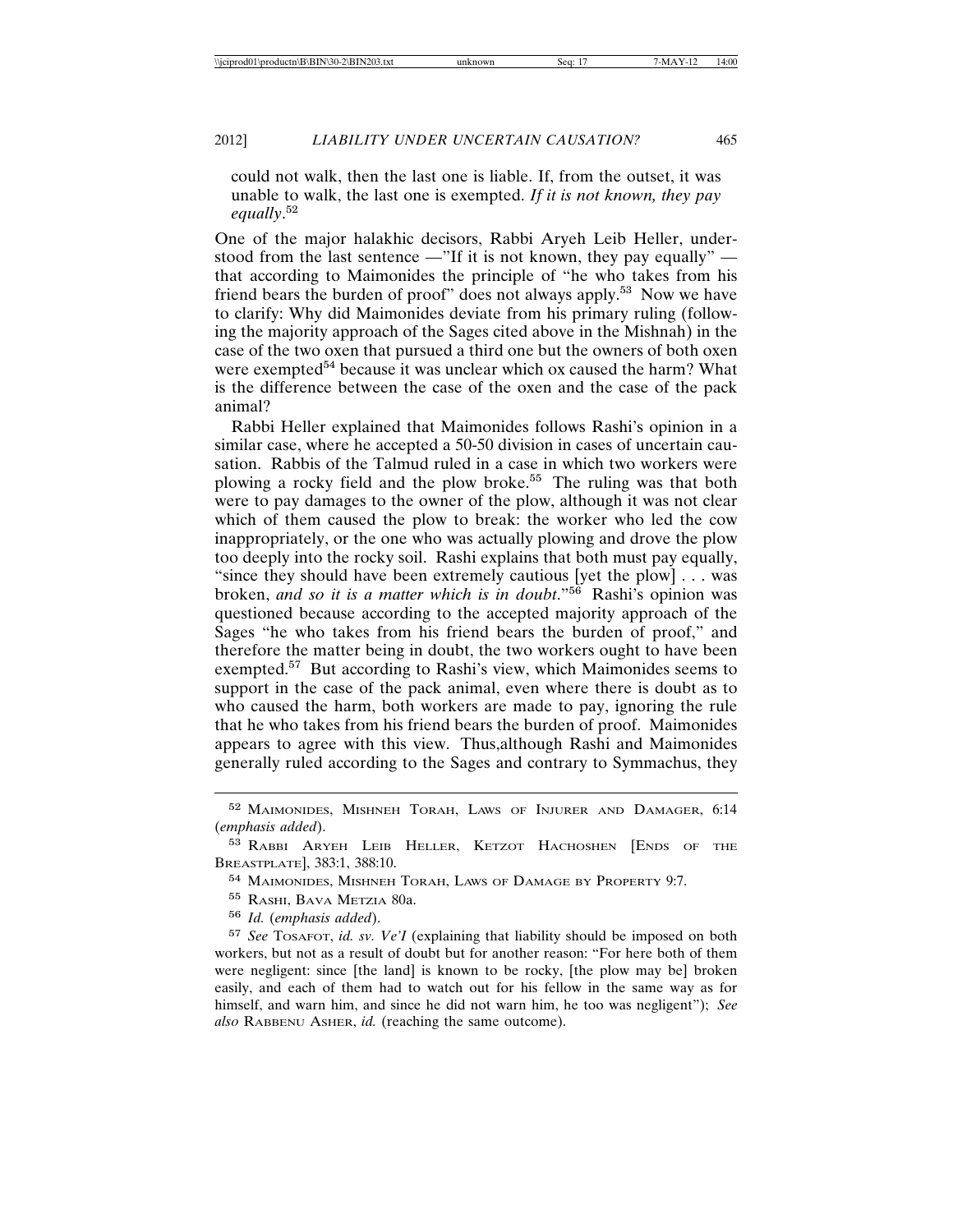nevertheless felt that as a matter of judicial policy, there were cases of uncertain causation in which a  $50-50$  division should apply.<sup>58</sup>

We must now determine in what cases the rabbinical ruling of 50-50 division should be applied.<sup>59</sup> Although there appear to be no explicit rulings on this matter in the writings of the classical halakhic decisors, one of the leading rabbinical judges of our generation, Rabbi Zalman Nehemiah Goldberg, offers a distinction between the case of the two oxen pursuing a third, the cases of the five parcels on the pack animal (according to Maimonides) and the case of the two workers who broke the plow (according to Rashi).<sup>60</sup> Rabbi Goldberg raises an important distinction: "The rabbis enacted their ruling only with regard to payment that must be made in case of doubt when it is a *human* who causes the damage, not when it is an  $\alpha x$  that causes the damage."<sup>61</sup>

This insight follows a fundamental distinction in Talmudic law between damage caused by a person's *property* (Laws of Damage by Property)<sup>62</sup> and damage caused by a person's *body* (Laws of Injurer and Damager). The general, unquestionable and agreed upon position of Talmudic law is that liability must be imposed for harm caused by an individual's body even when it is due to force majeure, without particular negligence on that individual's part, because the rule is that a human being is always considered liable for the damages caused by one's own body.<sup>63</sup> Therefore, the scope of the damages imposed on a person who harms another is broader than is compensation for harm caused by one's property, like an ox.<sup>64</sup> The more stringent approach derives from the fact that man is an intelligent being who bears responsibility for his actions and must pay for

<sup>63</sup> *See* MAIMONIDES, MISHNEH TORAH, LAWS OF INJURER AND DAMAGER, 1:12, 6:1; SHULCHAN ARUCH, HOSHEN MISHPAT, 378:1, 421:11.

<sup>64</sup> *See* MAIMONIDES, MISHNEH TORAH, LAWS OF INJURER AND DAMAGER, 1:1. ("One who injures his fellow is required to pay him [for] five things: damage, pain, medical treatment, loss of income, and embarrassment," which is not the case for damage caused by one's property, like an ox, where one pays only for the harm caused).

<sup>58</sup> Similar positions can be found in the Rishonim (Jewish legal scholars of the tenth through sixteenth centuries) and other halakhic authorities. This is seen in TOSAFOT, BAVA BATHRA 62b, *sv. Itmar*, as noted in HELLER, *supra* note 53; TOSAFOT, BECHOROT 28b, *sv. Revia*. For an extended treatment, *see* 24 ENCYCLOPAEDIA TALMUDIT 22-24, *sv.* ("They must divide equally.").

<sup>59</sup> We cannot here cover in detail the many cases in which the ruling is "they must divide equally" even according to the Sages (for a comprehensive survey, *see id.* at 1- 26). However we do identify some distinctions that are particularly important for the present subject.

<sup>60</sup> Rabbi Zalman Nehemiah Goldberg's notes to RABBI AVRAHAM SHEINFELD, HOK LEYISRAEL—NEZIKIN (LAW FOR ISRAEL—DAMAGES) 353 (1992) (Heb.).

<sup>61</sup> *Id.*

<sup>62</sup> In the passage by Rabbi Goldberg quoted above, property includes "an ox that damages."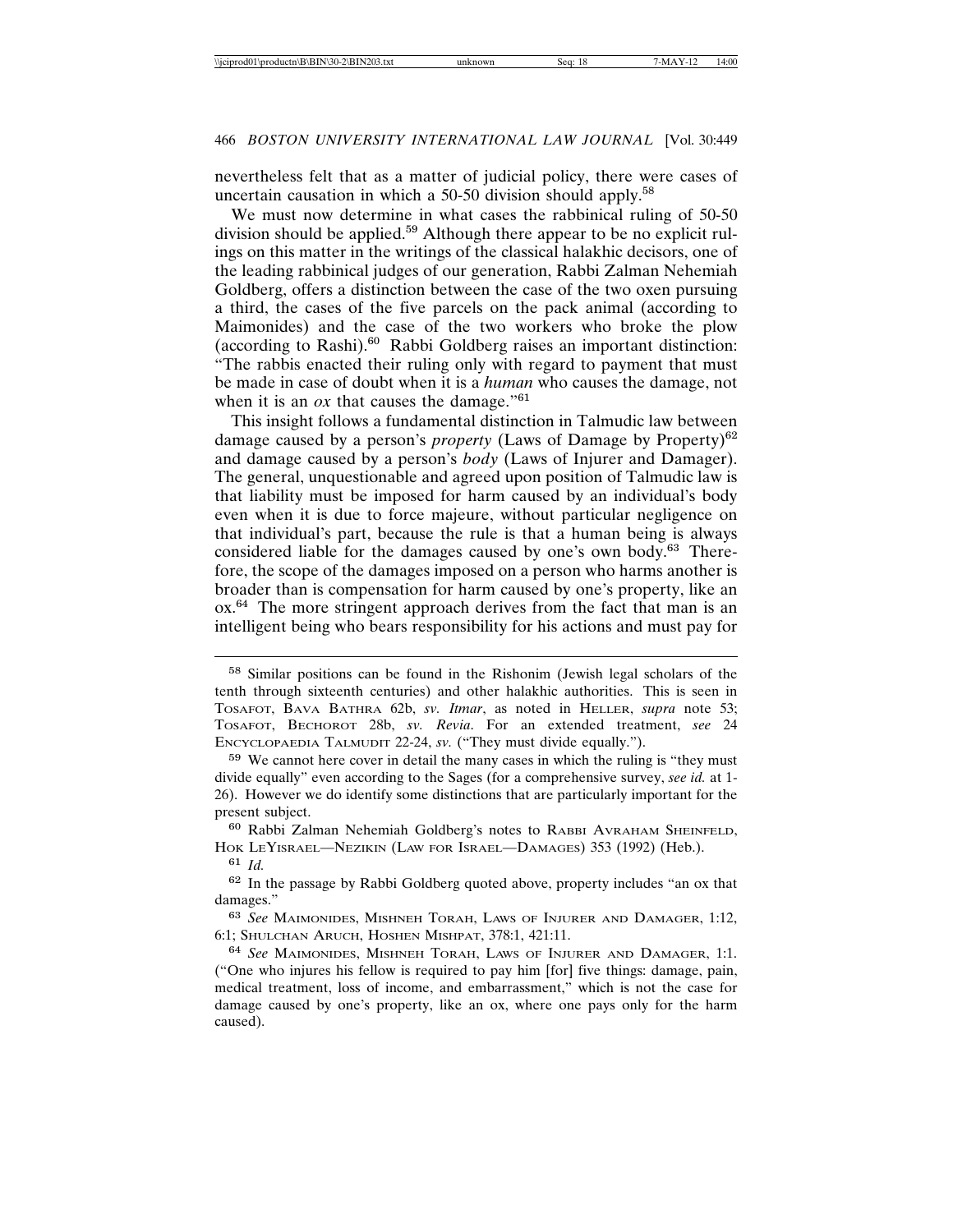the harm he causes. From this perspective, it may be appropriate to award partial compensation in cases of uncertain causation when the injury was caused by a person, even if such compensation would not be awarded in case where the injury is caused by a person's property (such as an animal).<sup>65</sup> The distinction between damage caused by a person and damage caused by a person's property places an alternative limitation on the possibility of awarding partial compensation in cases of uncertain causation. In other words, the outcome should be "all or nothing;" however, a certain fine is imposed if the damage was caused by a human being.

If we were to apply this limitation to contemporary tort law, we would impose a fine of partial compensation in cases of uncertain causation that involves one person causing harm to another (ie: medical malpractice) but not when the harm was caused by a person's property (ie: harm caused by animals, a manufactured product, a car or a machine). In other words, if contemporary law were to adopt the principles of Talmudic law in cases of uncertain causation, the law applying to a victim suing for increased risk caused by a doctor who was negligent in his treatment would be different from the law applying to a victim suing for increased risk as a result of a dog bite or faulty product.

Nevertheless, there is great difficulty in applying such limitations in contemporary tort law because of the differences between Talmudic and contemporary tort laws. The distinction between damage caused by a person's *property* and damage caused by a person's *body* is a unique concept of Talmudic law, and is usually nonexistent in the contemporary tort law of common law systems. In contemporary legal systems, tort and criminal law are two entirely separate areas of law. They are different in their essence and in their methods of proof. In contrast, in general ancient law, particularly in Talmudic law, criminal and civil law were mixed.<sup>66</sup> In many civil cases, especially in tort law, there was a focus on criminal punishment.<sup>67</sup> For example, compensation for damage to someone by a person who injured him is not considered part of civil law but of penal law, or at least part of an intermediary domain situated between the realms of monetary and penal law.<sup>68</sup> In other words, compensation for bodily harm, although intended to restore the injured to his state

<sup>68</sup> This can be seen in the fact that Maimonides, in the torts book MISHNEH TORAH, included together the laws of injurer and damager, followed by the laws of murderer. In GUIDE FOR THE PERPLEXED 3:41, Maimonides addressed the laws of injurer as part of his broader discussion of penal law.

<sup>65</sup> *See generally* Maimonides in MISHNEH TORAH, LAWS OF DAMAGE BY PROPERTY. For other views, *see* Zerach Warhaftig, *The Basis for Liability for Damages in Jewish Law*, *in* MECHKARIM BA-MISHPAT HA-IVRI (RESEARCHES IN JEWISH LAW), 211-28 (1985) (Heb.).

<sup>66</sup> *See infra* note 68. **R**

<sup>67</sup> *See*, *e.g.*, David Weinrib Amram, *Retaliation and Compensation*, 2 JEWISH Q. REV. 191, 201 (1911-1912); DAVID DAUBE, STUDIES IN BIBLICAL LAW 102-03 (1969).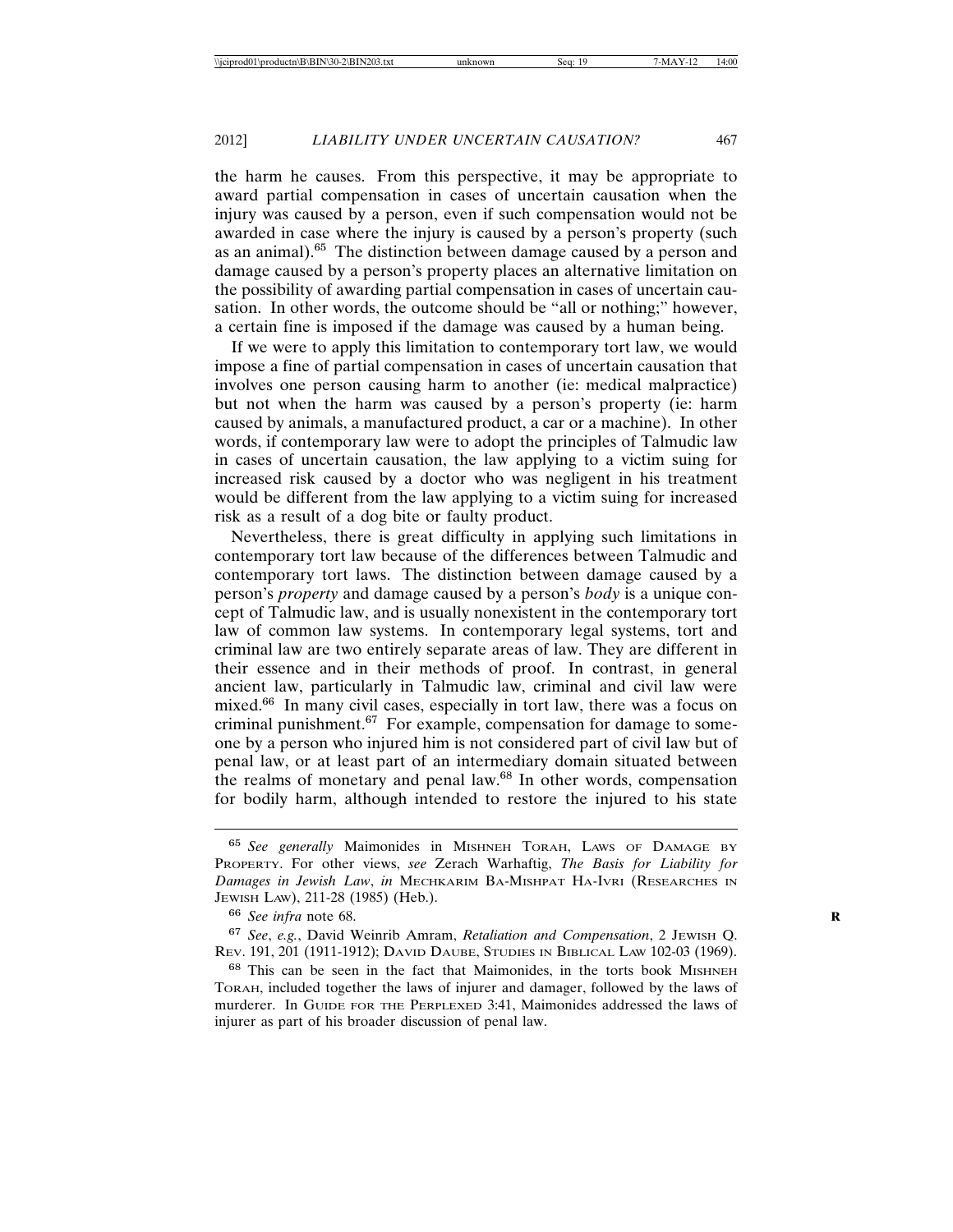before the injury, serves other purposes as well and has an aspect of punishment, which results in the application of a portion of penal law to the laws of injury.<sup>69</sup> The punitive tendency of Talmudic tort law, especially in cases of bodily harm caused by another person, can explain why some believe that a fine in the form of partial compensation should be imposed on the damager even in cases of uncertain causation. Note, however, that this is a type of fine or punishment, and not compensation based on probabilities. It is a unique concept because contemporary tort law, unlike contemporary criminal law, does not mete out punishment, except in relatively rare cases of punitive damages.<sup>70</sup> Thus, Talmudic law is different in its essence from contemporary legal systems in its approach to this model, in which it appears that most of the deciders followed the opinion of the Sages and ruled "all or nothing."<sup>71</sup>

### C. *Conclusion*

In sum, after analyzing the "all or nothing" model, it seems unsatisfactory in light of the goals of tort law. From a factual causation perspective, the plaintiff cannot prove by a preponderance of the evidence that the defendant's action harmed him. At the same time, it seems unjust for the defendant to avoid paying compensation and correcting the damage. This is particularly true when the defendant is a large organization that belongs to a stronger segment of society and has no extra-legal incentive to stop causing damage. In Talmudic law, the majority opinion of the Sages also appears to follow the "all or nothing" rule. However, several opinions of the Sages were also subjected to various qualifications dealing with the degree of proof or the identity of the damager (the person himself or his property), and there were cases in which the Sages did not apply the general rule of "all or nothing." But it appears, as explained *infra* in Section IV, that even in these qualified cases it is not possible to explain a "divide equally" (i.e., 50-50) solution as compensation based on probabilities. The compensation must be regarded as a fine, typical of Talmudic tort law precisely because of its proximity to criminal law  $-$  a distinction that is not accepted or known in contemporary legal systems.Contemporary law seeks other methods that would bring a certain measure to bring relief to the victim, and not reject his claim in case of because of uncertain causation.

<sup>69</sup> *See* MAIMONIDES, MISHNEH TORAH, LAWS OF INJURER AND DAMAGER, 5:6-11; Ilan Sela, Payment for Inflicted Personal Injuries in Jewish Law: Between Civil and Criminal Law 6-8 (Dec. 2007) (Ph.D. thesis, Bar-Ilan University Ramat-Gan, Israel) (Heb.).

<sup>70</sup> *See*, *e.g.*, David Partlett, *Punitive Damages: Legal Hot Zones*, 56 LA L. REV. 781 (1996); Restatement (Second) of Torts § 908 (1965); State Farm v. Campbell (2003) 538 US 408, 155 L Ed 2d 585, 123 S Ct 1513; BMW of North America, Inc. v. Gore, 517 U.S. 559 (1996); Philip Morris USA v. Williams, 549 U.S. 346 (2007).

<sup>71</sup> *See supra* note 46. **R**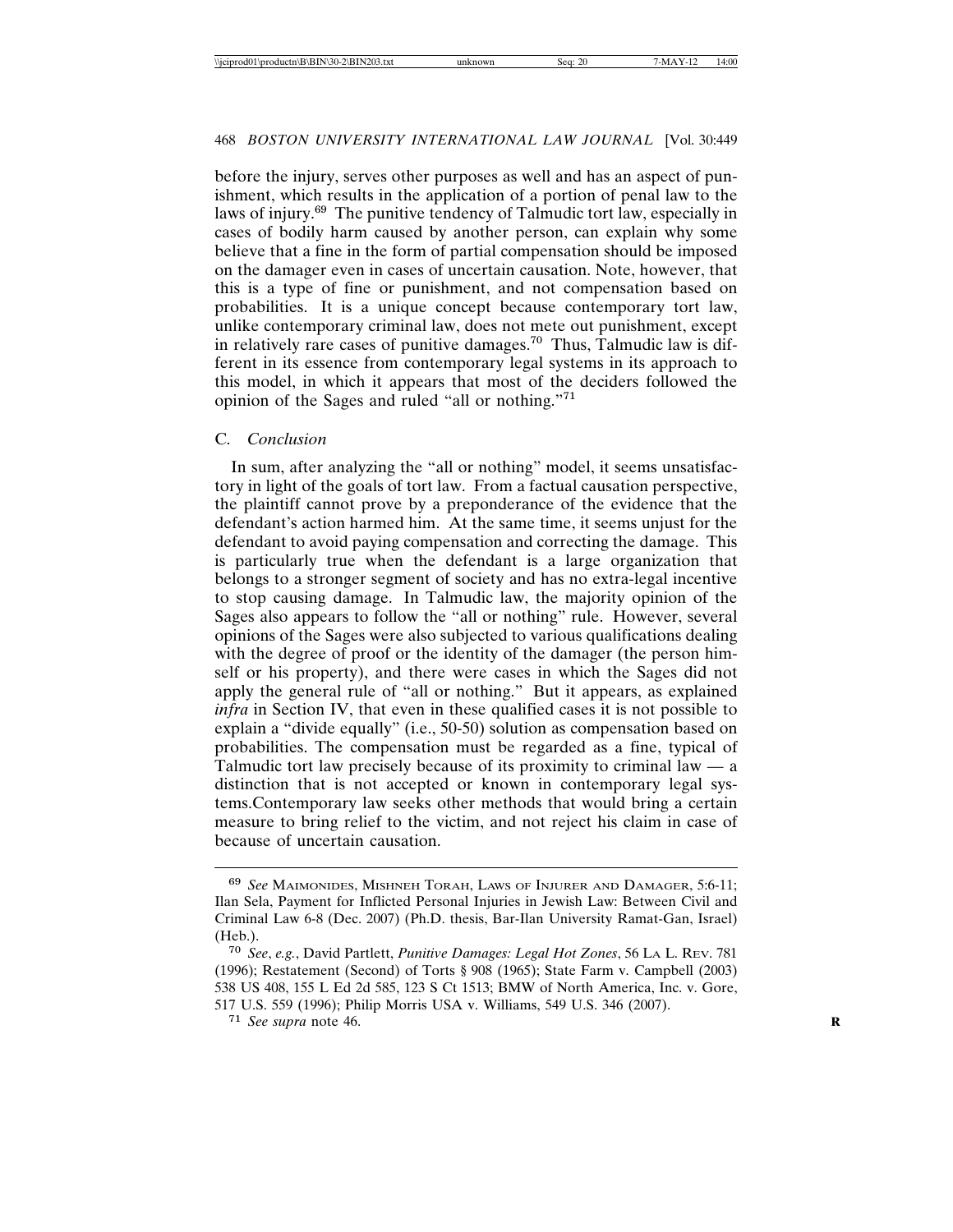2012] *LIABILITY UNDER UNCERTAIN CAUSATION?* 469

### III. AWARDING FULL COMPENSATION

### A. *Contemporary Tort Law*

The second model addresses the need to reduce the evidentiary burden on the plaintiff in cases of increased risk (and lost chance). According to this model, the defendant compensates the plaintiff fully for the injury if it has been proven that his tortuous action was dangerous (ie: it increased the risk or reduced the chances of the plaintiff to recover) and that the plaintiff suffered an injury, even if the defendant's liability for the injury has not been proven by a preponderance of the evidence.<sup>72</sup> This extreme form of relief may be explained according some of the policy goals of tort law, such as compensation and distributive justice, and it may also reflect a policy of punishment that assigns punitive damages against the defendant for causing harm and acting wrongfully. This theory raises issues with the policy goals of compensation. The compensation awarded under this model may be overcompensative because it is possible that a cause of the injury is not the tort at all, or that the defendant's action was not the sole cause of injury. For example, in the premature birth and factory emissions examples there are roughly eighty percent chances that it was not the defendant who caused the harm. Nevertheless, because this model meets some of the goals of tort law, it may be construed as *better* than the "all or nothing" model, under which no compensation is awarded at all.

The goal of corrective justice is problematic in cases of increased risk. The common notion for conceptions of corrective justice is that correction must be made by the damager, to the victim, in the sum of the whole of the damages caused.<sup>73</sup> In these cases it has not been proven with more than fifty percent certainty that it was the defendant, specifically, who caused some or all of the plaintiff's injury. Therefore, the corrective justice requirement that the damager himself must rectify all of the harm seems unjust. In mass tort cases the problem is mitigated because even if the defendant did not cause the injury to a specific victim, he did cause it to another, and so some restitution is warranted. But even in mass tort cases there is a problem from the perspective of corrective justice, at least according to its more constructionist approaches,<sup>74</sup> which look exclusively at the two parties, plaintiff and defendant, disregarding other victims.

Awarding full compensation in cases where the tortfeasor may not have been a cause of the entire injury will result in overdeterrence because the tortfeasor may pay in excess of the harm that he actually caused. In the case of mass torts where the tortfeasor fully compensates many people for increasing their risk, overdeterrence becomes pronounced and may

<sup>72</sup> *See* PORAT & STEIN, *supra* note 7; Fischer, *supra* note 6, at 605. **R**

<sup>73</sup> *See* ERNEST J. WEINRIB, THE IDEA OF PRIVATE LAW 5, 56-83 (1995); Ernest J. Weinrib, *Corrective Justice*, 77 IOWA L. REV. 403 (1992).

<sup>74</sup> *See* Weinrib, *supra* note 67, at 403.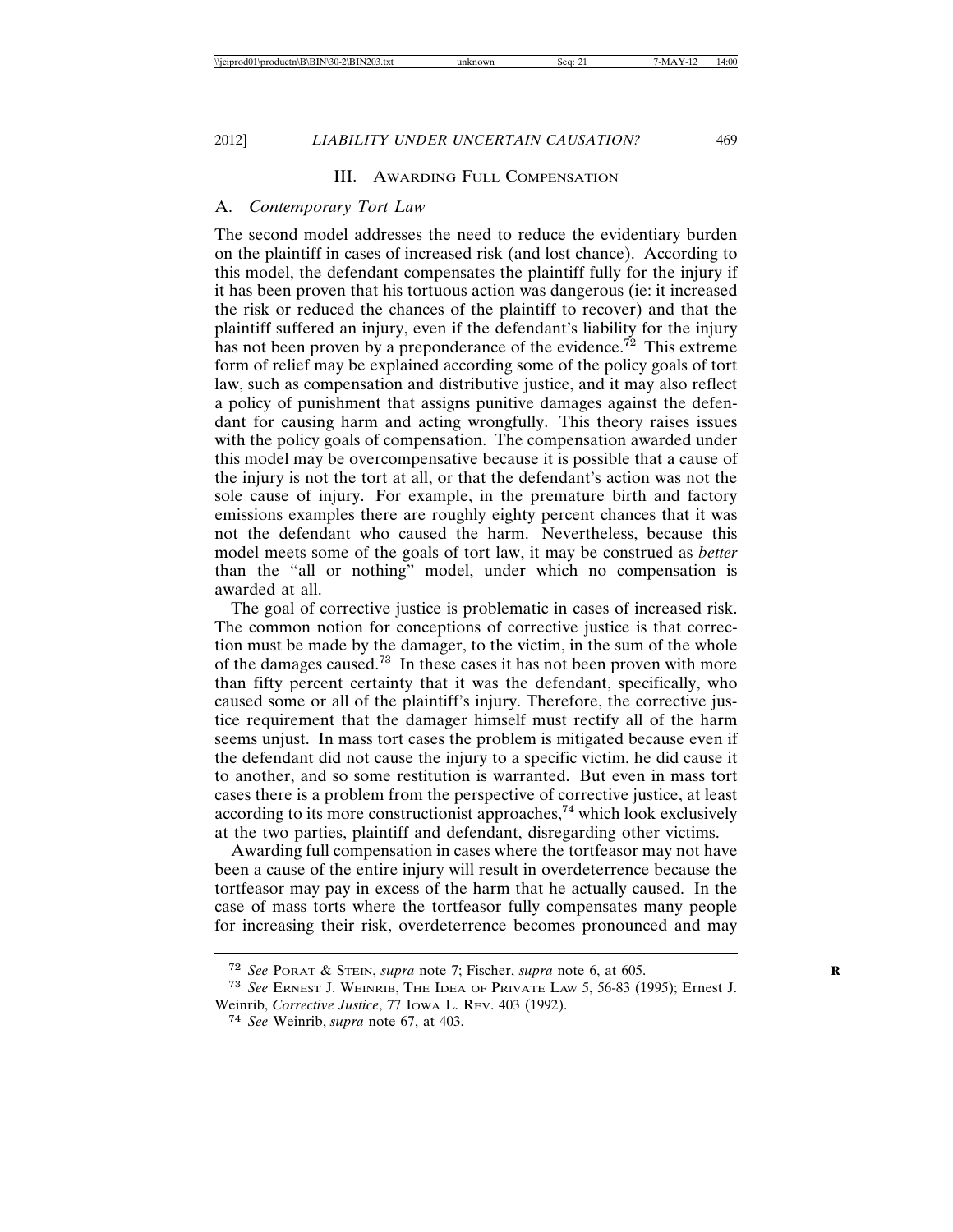reduce aggregate welfare, especially if the tortfeasor's action is socially desirable. Nevertheless, one may say that in paying full compensation, the mass or serial tortfeasor may actually be paying for other cases of harm caused by him to people who, for various reasons, did not bring an action against him. It appears the goal of distributive justice is met in principle because aggregate welfare is divided more equally through compensation from the stronger party (the defendant) to the weaker party (the plaintiff). But the sum being distributed may be greater than the harm caused, which takes the goals of distributive justice too far through a distorted distribution.

In the factory emissions example, awarding no damages at all according under the first "all or nothing" model is unjustifiable, especially from the perspectives of optimal deterrence and distributive justice. Full compensation is also problematic. Full compensation to all 125 patients each year means excessive restitution to those (roughly eighty percent) to whom the defendant is not liable. If the average harm is  $x$ , the factory is liable only for *25x* annually, then *paying 0x* is a frustration of the goals of tort law; however, paying *125x* is clearly overcompensative and overcorrective. The distribution of aggregate welfare also becomes distorted because those who do not deserve damages receive something at the expense of the tortfeasors, with their slice of the cake growing unjustifiably. But one can argue the distribution is just after all, as tortfeasors, mostly in the case of mass torts are not always made to pay for their tortuous actions . In cases of mass and serial tortfeasors, it may be an optimal deterrence after all, since often mass and serial tortfeasors are not sued for each tort they commit. However, at what cost does this come to the tortfeasor? As a result of overcompensation, the factory may become unprofitable and the tortfeasor may have to move the factory or close it down, which results in discontinuing what is an otherwise productive and socially desirable activity.

In the U.K., this approach can be traced primarily to *Wilsher v. Essex AHA*, <sup>75</sup> in which the court allowed inference of causation based on "common sense" and read the majority opinion in *McGhee v. National Coal Board*<sup>76</sup> as favoring this approach.

In Israel it is possible to interpret the majority opinion in the *Krishov* case as granting full compensation when there should have been at most compensation based on probabilities (the third model to be presented

<sup>75</sup> Wilsher v. Essex Area Health Auth., [1988] A.C. 1074, 1088 (H.L.) (appeal taken from Q.B.).

<sup>76</sup> McGhee v. National Coal Board [1973] 1 W.L.R. 1 (H.L.). Until that time, *McGhee* had been read as supporting the reversal of the burden of proof of causation, which was the method favored by the lower courts. *See* Erik Knutsen, *Ambiguous Cause-in-Fact and Structured Causation: A Multi-Jurisdictional Approach*, 38 TEX. INT'L L.J. 249, 268-70 (2003).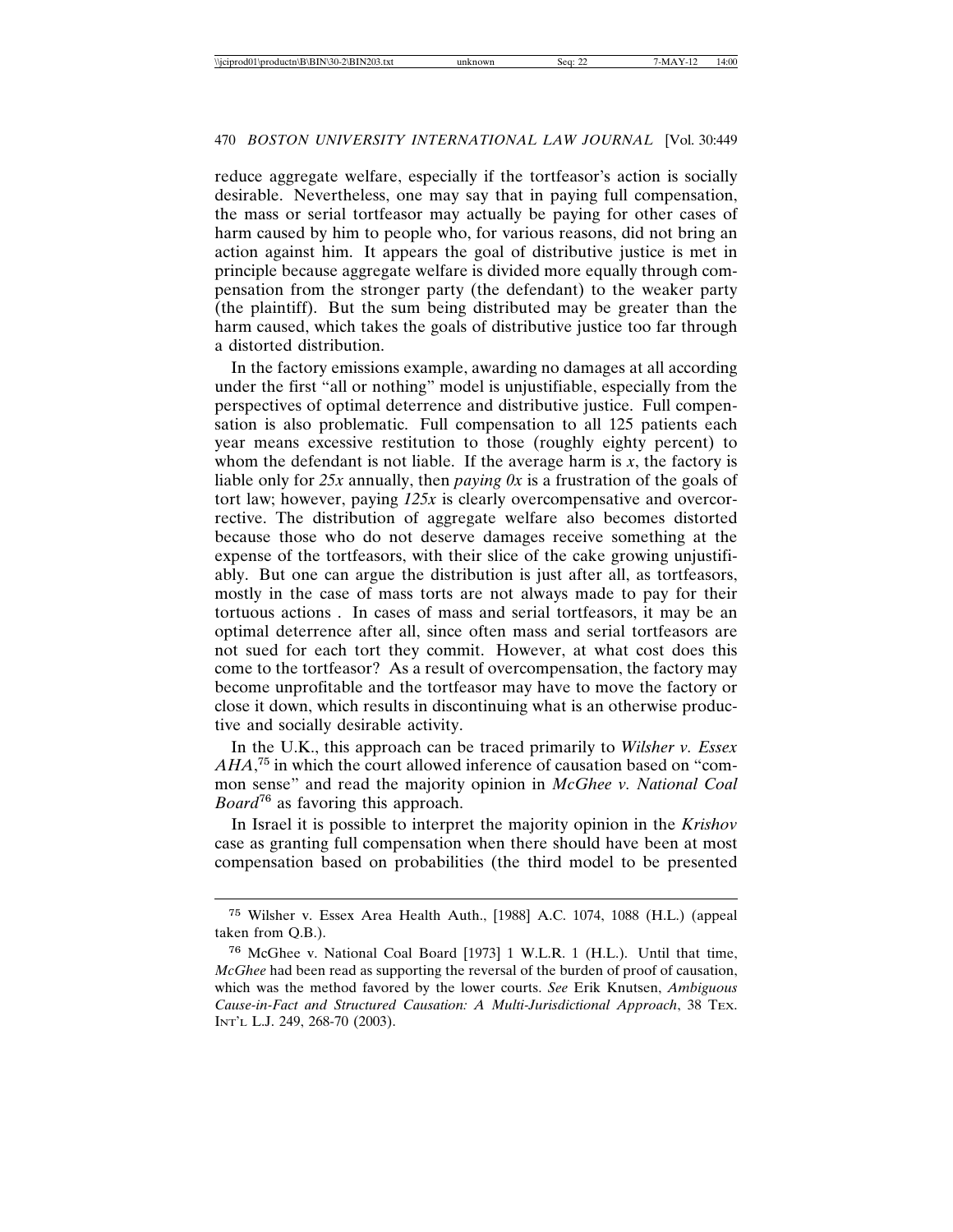*infra*), or no compensation at all (this model).<sup>77</sup> In *Krishov*, an employee who worked in a garage was exposed to brake pads made of asbestos.Some studies tied exposure to asbestos to cancer of the lymphoma, but because of lack of evidence it was difficult to prove that the garage was indeed responsible for the damage caused to plaintiff. At the time *Krishov* was decided, there was no solid and uncontroversial information about asbestos exposure and its risks. The plaintiff could not prove by a preponderance of the evidence the causal connection between his exposure to asbestos at the garage and his cancer. The plaintiff showed that six out of fourteen garage workers in the relevant years had cancer, and tried to convince the court that this datum proved the link to a more certain probability than mere chance This is a clear case of increased risk, as in the premature birth example presented above. If the court adopted a compensation based on probability, then the plaintiff would have received an award calculated out to 100 *x* 6 / 14, which is 42%.

The minority opinion was in favor of the "all-or-nothing" model. Justice Miriam Naor thought the plaintiff was unable to substantiate his claim.<sup>78</sup> The majority opinion, formulated by Justice Dalia Dorner, held that the plaintiff should receive full compensation.<sup>79</sup> Although proof of factual causation was missing, the justice explained that the law cannot wait for developments in the field of medicine, and that the burden of proof was legally satisfied, which did not necessarily mean it was also medically satisfied.<sup>80</sup> It is difficult to explain how a non-representative sample of fourteen people can serve as a basis for compensation, especially full compensation. At most, it can be the basis for partial compensation, based on a probability of 42%. However, the small statistical sample in this case is not convincing now is it robust. Speaking for the majority, Justice Dorner explained that she was persuaded, and that this was not a case of evidentiary lenience.<sup>81</sup> Nevertheless, it appears that in the *Krishov* case the majority opinion, which gave full compensation to the plaintiff, can be construed as exercise of significant evidentiary lenience in a situation of uncertain causation.Despite these cases, full compensation in cases of uncertain causation is not common, as we will show in subsequent models presented *infra*.

### B. *Talmudic Law*

Jewish legal sources also discuss the possibility of imposing full compensation for increased risk of injury. In the Talmud,<sup>82</sup> it is clearly

<sup>77</sup> *See* C.A. 1639/01, 2246/01 Kibbutz Ma'ayan Tzvi v. Krishov, PD 58(5) 215 (2004) (Isr.).

<sup>78</sup> *Id.* at 271-72 (Naor, J.).

<sup>79</sup> *Id.* at 284-85 (Dorner, J).

<sup>80</sup> *Id.* at 283-85 (Dorner, J).

<sup>81</sup> *Id.* at 283-84 (Dorner, J).

<sup>82</sup> BAVA METZIA 36b.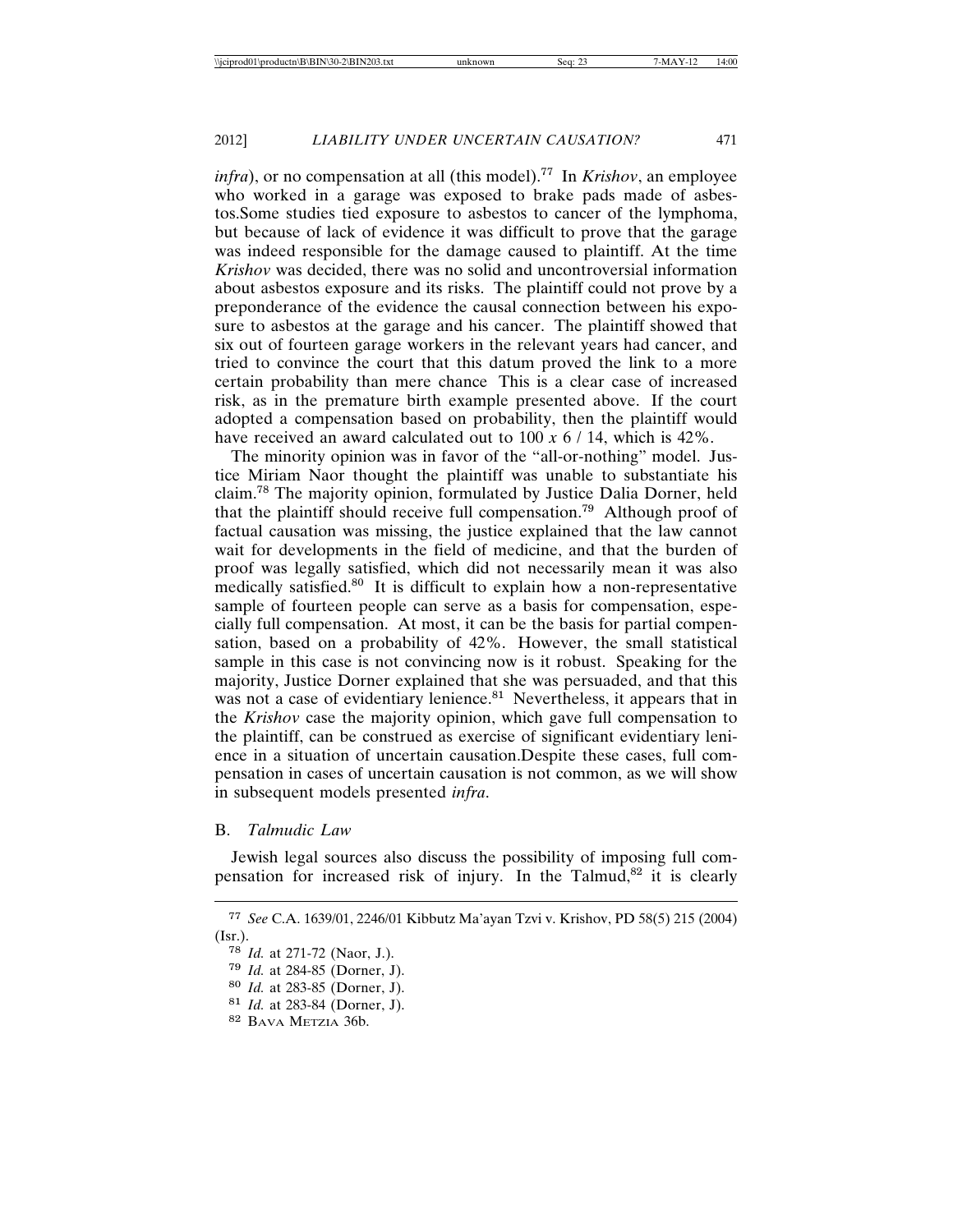accepted that a negligent person is liable for subsequent harm even if he had no intention of causing the harm and even if it occurred as a result of force majeure.<sup>83</sup> But is this a just law? Should courts require that the plaintiff prove factual causation between the negligence and the damage in cases of "incomplete torts" (meaning – as mentioned above – an action performed wrongfully, even if proving factual causation is problematic and incomplete) by, for example, using the "but for" test to show that the force majeure would not have occurred but for the negligent act?

The Talmudic passage deals with a person who was negligent in watching over an animal.<sup>84</sup> As a result, the animal escaped and went to graze in a riverside meadow, where it died. The leading rabbis of the Babylonian Talmud [*Amoraim*] were divided over whether or not to require the negligent watchman to compensate the owner of the animal.<sup>85</sup> According to Abaye, one of the sages, the watchman was liable for the value of the animal, but in Rava's view he is exempted from payment. In Abaye's opinion, it was possible that something about the meadow, such as vapors unique to the atmosphere of the river, caused the animal's death, and if so, it was caused by the watchman's negligence because he did not prevent the animal from wandering off to the meadow.<sup>86</sup> Rava, however, opined the animal died of natural causes, and the animal's location at the time of its death was of no importance. Therefore, there was no factual causation between a possibly negligent act on the part of the watchman and the cause of death, meaning the watchman was not liable.

There seems to be more to Abaye and Rava's disagreement than a simple factual dispute over whether the animal became ill because of the air in the meadow. What is the legal foundation underlying this dispute? Abaye and Rava represent two fundamental approaches to liability in cases of increased risk, where Rava corresponds to the first model and Abaye corresponds to the second model.In Rava's opinion, as in the "all or nothing" model, the watchman should not be held liable for the value of the animal because this was an incomplete tort: no causal connection has been proven between the watchman's negligence and the injury, which was caused by a force majeure. As usual in the case of the "all or nothing" model, some major goals of tort law are not achieved by Rava's approach because there is no compensation for the damage, the incomplete tort is not rectified and the tortfeasor (the negligent watchman) has

<sup>83</sup> SHALOM ALBECK, EXPLANATION OF DAMAGES LAWS IN THE TALMUD 61-63 (1990) (Heb.).

<sup>84</sup> BAVA METZIA 36b.

<sup>85</sup> These rabbis are part of the Talmudic BAVA METZIA 36b text (and not external commentators).

<sup>86</sup> At the same time, Abaye concedes that if the animal returned from the meadow, either to its owner's house or to that of the watchman, and was still healthy without any visible sign of illness, but subsequently died there, the watchman was exempted because it would be clear the death was not caused by his negligence.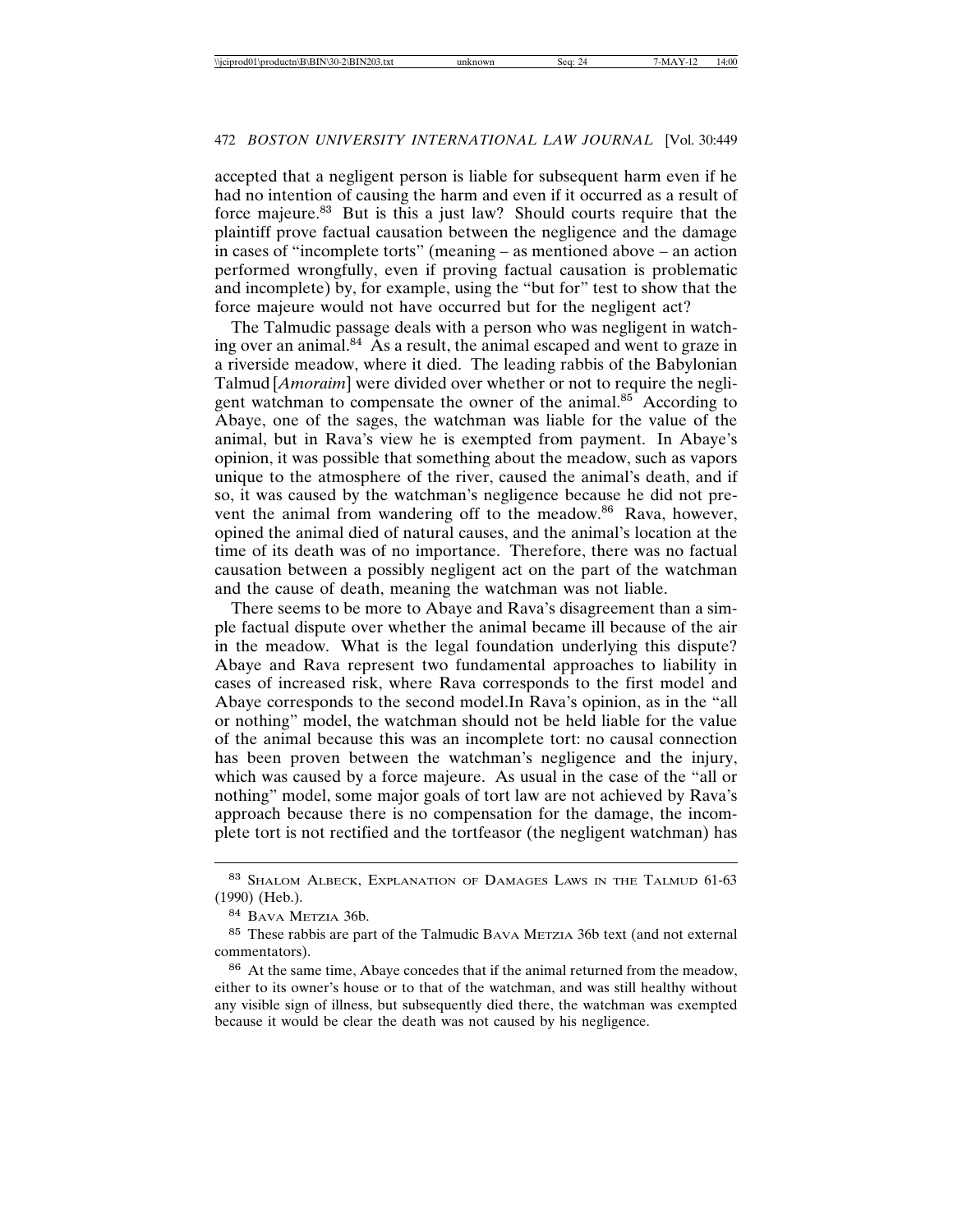not been deterred from continuing in his negligence. By contrast, Abaye holds that it is difficult to completely invalidate the possibility that the animal died as a result of negligence, $87$  and therefore the watchman must fully compensate the owner of the animal. Analyzing Abaye's approach, the commentators explained that because the watchman was negligent through his omission (by not locking the gate to prevent the animal's escape he exposed it to many risks, such as thieves, wolves, etc.), as a matter of judicial policy he should be held liable if some harm was ultimately caused that could be said to have any causal connection with the neglect, even if it is only a remote possibility from a probabilistic point of view.<sup>88</sup>

Using terms derived from contemporary tort law, we may present Abaye's view as follows: if the tort is incomplete, but the element of breach of the duty of care has been fulfilled (assuming that there is no other tortfeasor), that is, there is a wrongful act (omission), and there is proven damage (the death of the animal), as a matter of judicial policy, the law should impose liability for the damage. This is a judicial policy that prefers payment of full compensation to the victim, even at the price of harming the defendant, who may not have been the actual damager. This is because he acted inappropriately and his tortuous action or omission justifies the payment of compensation even if it is not possible to prove with a sufficiently high degree of probability a factual causation between his action and the damage. This use of judicial policy is characteristic of the rule of negligence in contemporary law, and its purpose is to achieve a desired outcome even if analysis of the cumulative elements of the tort may lead to a different outcome, namely that the tort is incomplete and no liability should be imposed for it.

<sup>87</sup> In the view of most of the Rishonim, even Abaye would agree that in practice the watchman would be liable in cases "where there was neglect at the start, but the final injury was due to force majeure" only if there was a chance that force majeure was caused by his neglect. *See*, *e.g.*, TOSAFOT ON BAVA METZIA 36a, *sv. Ein retzoni*; 78a, *sv. Huchama*. At the same time, some argue Abaye would hold the watchman liable even if the force majeure was not related at all to the initial neglect, and even if it is clear that the force majeure would have occurred irrespective of the watchman's negligence*. See*, *e.g.*, RABBI ISAAC ALFASI, BAVA METZIA 20a.

<sup>88</sup> *See* RABBI BETZALEL ASHKENAZI, SHITA MEKUBETZET, in the name of Tosafot Rabbenu Peretz, Rabbenu Asher, and Rabbi Shimon Ben Aderet. Some Acharonim [Jewish legal scholars of the 16th century onward] have compared this with the case of a borrower who acknowledges that he took a loan, but says "I do not know if I have repaid you," who by law would be required to pay. Similarly, in their view, the watchman would be held liable in our case because he was certainly negligent, but it is not clear whether the harm occurred as a result of his negligence. *See* RABBI YITZCHAK MEIR ROTHENBERG ALTER, CHIDDUSHEI HARIM (NOVELLAE OF RABBI YITZCHAK MEIR) on BAVA METZIA 36b. For an extended treatment, *see* HELLER, *supra* note 53, at 340:4. **R**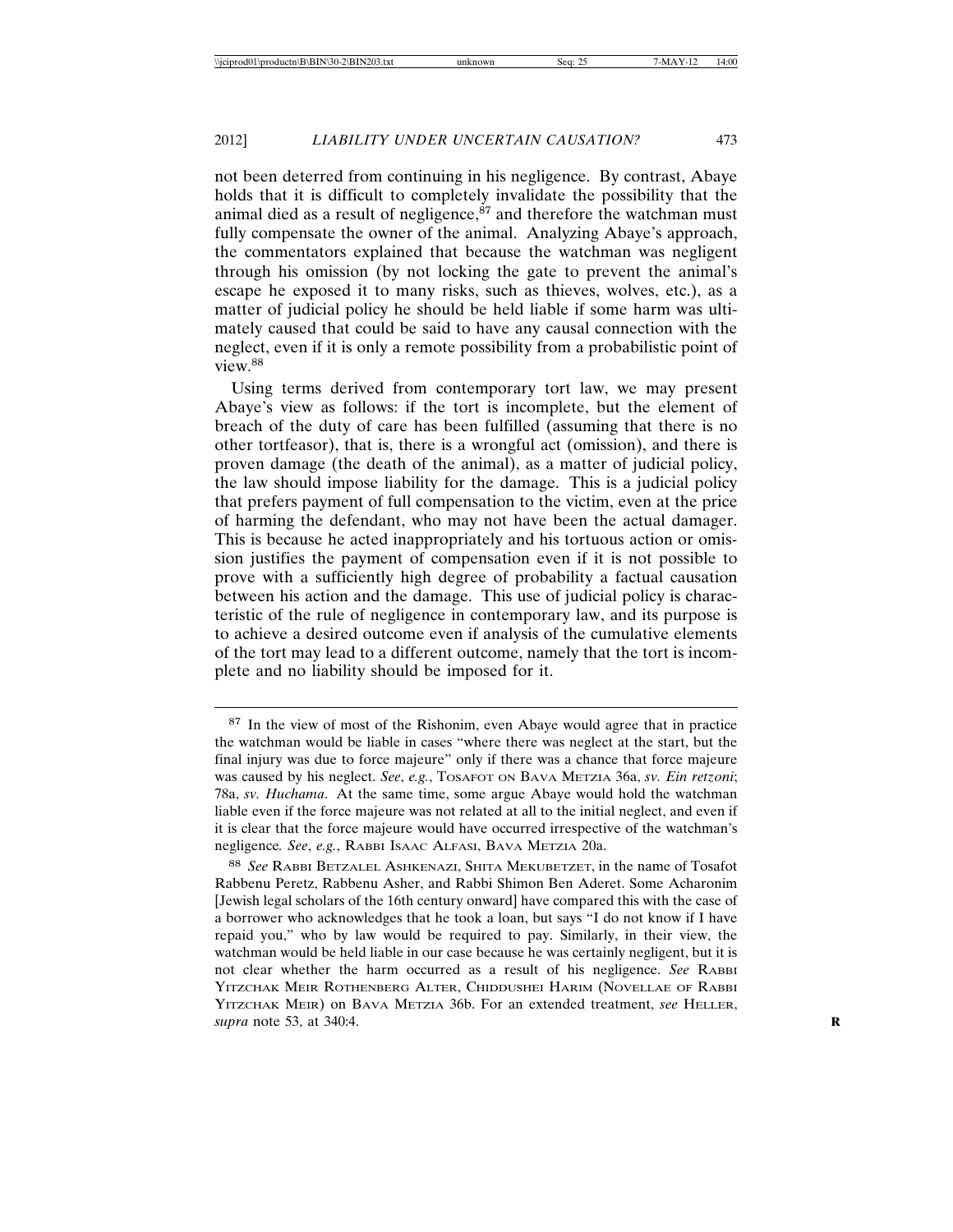In light of the suggested interpretation, Abaye's opinion reflects the full compensation model in cases of uncertain causation, which emphasizes deterrence. The model, however, appears to lead to overdeterrence, and perhaps to overcompensation and restitution beyond the extent attributable to the damager. Note that Abaye recognizes increased risk as a source of liability (appropriate and justified for the reasons mentioned in modern legal literature), but he presents no boundaries, such as exceptions and limitations. Examination of Abaye's ruling in its Talmudic context, however, can also explain its conclusion in a different way. According to alternative explanation, the watchman must be fined or held liable for all cases in which the animal is injured, even by force majeure, as a type of *penalty* for his actions. For modern tort scholars this is clear overdeterrence because we are concerned with tort law and not criminal law. But Abaye's ruling is a reflection of a unique Jewish judicial policy that is more closely related to criminal law than to tort law. As discussed in the context of the former model, contemporary legal theory argues that tort law, unlike criminal law, does not mete out punishments and fines except for the case of punitive damages.<sup>89</sup>In Jewish legal practice, however, some halakhic authorities rule in accordance with Abaye's approach and require the watchman to pay.<sup>90</sup> Still, the majority of Jewish legal authorities would rule according to Rava.<sup>91</sup> Therefore, according to most Jewish legal authorities, liability is not to be imposed if there was neglect at the start and the final injury was due to force majeure, unless it is possible to attribute the force majeure to the negligent act, and factual causation between the harm and the negligent act is proven.

### C. *Conclusion*

The majority of halakhic authorities, albeit not all, did not adopt the model of awarding full compensation in cases of uncertain causation, just as contemporary tort law generally does not adopt it. It is possible that scholars of Jewish law were also aware of problems in the implementation of this model (given its incompatibility with most, if not all the goals of tort law). They likely did not see a good reason for giving the plaintiff *de facto* relief in evidentiary law. Indeed, in contemporary and in Talmudic law other models may be preferable.

<sup>89</sup> For a historical point of view according to which tort law grew from criminal law, *see, e.g.*, Christopher J. Robinette, *Can There Be a Unified Theory of Torts? A Pluralist Suggestion from History and Doctrine*, 43 BRANDEIS L.J. 369 (2005). Nevertheless, from a modern point of view, it is clear that contemporary Western tort law is an independent branch of law.

<sup>90</sup> *See* RABBENU HANANEL & MEIRI ON BAVA METZIA 36b.

<sup>91</sup> *See* MAIMONIDES, MISHNEH TORAH, LAWS OF HIRING 3:10; SHULCHAN ARUCH, HOSHEN MISHPAT, 291:9.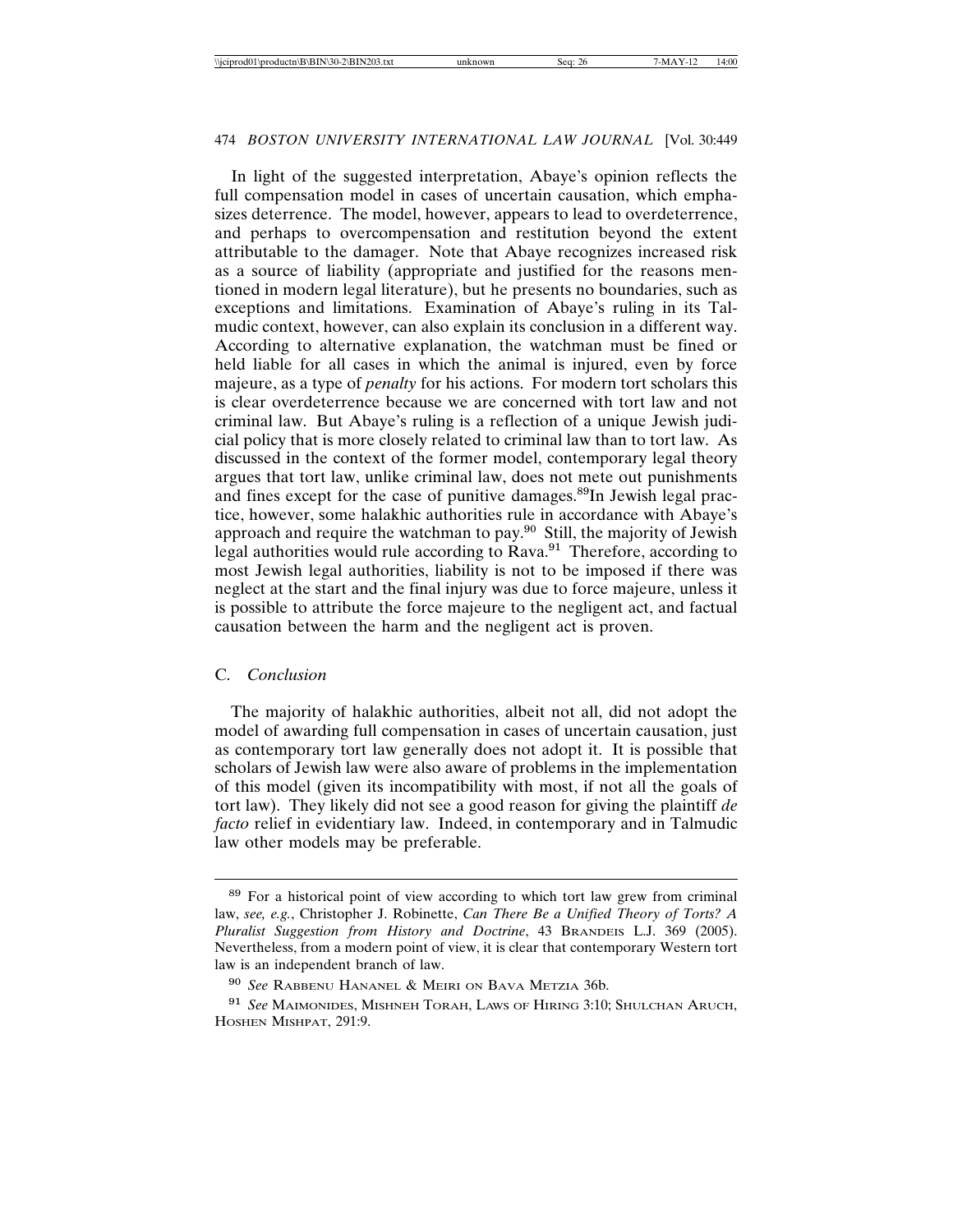### IV. COMPENSATING ACCORDING TO PROBABILISTIC CAUSATION

### A. *Compensation According to the Probabilistic Causation Model*

The third model, where a defendant compensates a plaintiff proportionally based on the probability that he caused the harm to the plaintiff, is a true intermediate model. If it is applied properly, it may offer an adequate solution.Less than one-third of U.S. jurisdictions have adopted the lost chance doctrine, $92$  and fewer have adopted the increased risk doctrine.<sup>93</sup> There are echoes of the lost chance doctrine in a dissenting opinion in English<sup>94</sup> and Israeli court rulings.<sup>95</sup> Some researchers have suggested recognizing the doctrines only in cases of medical malpractice.<sup>96</sup> In Canada and Germany, the doctrine has been rejected.<sup>97</sup>

<sup>94</sup> It appears that Justice Nicholls, dissenting in *Gregg v. Scott*, followed this path in light of the ruling in the American case of Herskovits v. Group Health Coop., 664 P.2d 474, 486 (Wash. 1983). *See* Gregg v. Scott, [2005] UKHL 2, [2005] 2 A.C. 176 [para. 3] (Nicholls, J., dissenting). In *Barker v. Corus*, this reasoning was extended to explicitly recognize "loss of chance" as a head of damages, and thus to distribute blame between multiple possible tortfeasors, even when not all possible causes of an injury are tortuous. Barker v. Corus, [2006] UKHL 20, [2006] 2 A.C. 572. Although a U.K. statute overturned *Barker* in the specific case of asbestos, it did so to hold each defendant liable jointly and severally, thus extending even greater protection to plaintiffs, and should not be seen as overturning the basic principle of proportionality. *See* Compensation Act 2006 (UK); Khoury, *supra* note 24, at 121. **R**

<sup>95</sup> The lost chance doctrine has been expressly recognized by Israeli courts. *See* C.A. 231/84, Histadrut Health Fund v. Fatah, 42(3) PD 312 (1988) (the leading case on this issue). The increased risk doctrine was first recognized by the Israeli Supreme Court in 2005. *See* CA 7375/02 Carmel Hospital Haifa v. Malul, 60(1) PD 11 (2005). This decision was partially overturned by the Israeli Supreme Court in 2010, with the majority holding that it can be acknowledged only in certain circumstances, and only in mass or serial cases. Further Hearing 4693/05 Carmel Hospital Haifa v. Malul (Aug. 29, 2010) (not yet published).

<sup>96</sup> Saul Levmore, *Probabilistic Recoveries, Restitution and Recurring Wrongs*, 19 J. LEGAL STUD. 691, 720 (1990). Regarding lost chance, it seems that this is the case in the United States. *See* RESTATEMENT (THIRD) OF TORTS § 26 (Proposed Final Draft No. 1, 2005); *see also* Hard v. Southwestern Bell Telephone Co., 910 P.2d 1024 (Okla. 1996). *But see* Rosenberg, *supra* note 21, at 851 (arguing that the doctrine should not **R** be limited only to cases of medical malpractice); Steven Shavell, *Uncertainty over Causation and the Determination of Civil Liability*, J.L. & ECON. 587, 606 (1985) (arguing that the doctrine should be recognized not only in cases of medical malpractice, but also in cases of toxins and environmental risks). As to the possibility of recognizing the lost chance doctrine in cases of medical malpractice in the United Kingdom, *see* Paul Davidson Taylor (a firm) v. White [2004] EWCA (Civ) 1551 (Eng.); Beary v. Pall Mall Investments [2005] EWCA (Civ) 415 (Eng.); ANDREW GRUBB ET AL., THE LAW OF TORT (2d ed. 2007).

<sup>92</sup> *See* Secunda, *supra* note 23, at 760, n.71. **R**

<sup>93</sup> Rhee, *supra* note 31, at 141; Amanda Leiter, *Substance or Illusion? The Dangers* **R** *of Imposing a Standing Threshold*, 97 GEO. L.J. 391 (2009).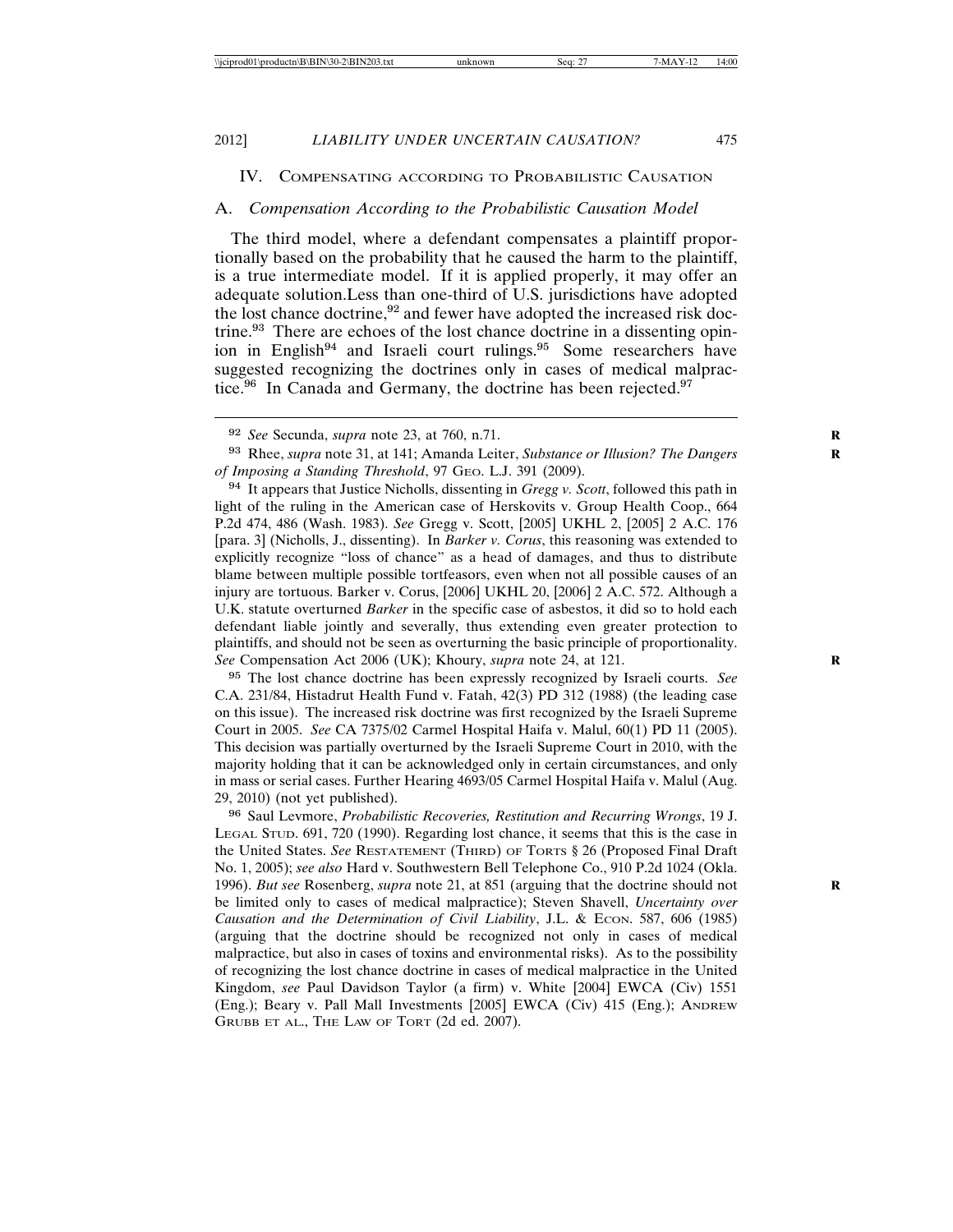Under this model, the law is not doing the plaintiff a "favor" or granting him a "concession," as it does under the second model by giving him *de facto* relief in evidentiary law, but, instead, the law regards the defendant as having acted wrongfully, thereby increasing the risk to the plaintiff (or harming his chance of being cured), and therefore imputing liability. Nevertheless, unlike the first model, this model does not grant the plaintiff full compensation. The concept behind this model is that in cases of increased risk and lost chance, probabilistic causation requires proportional and, partial compensation based on probabilities. There is some concession on factual causation, but this is acceptable because the defendant did indeed act wrongfully.<sup>98</sup>

In a situation such as the premature birth example, if it were possible to assess the fraction attributable to the defendant's actions that increased the risk to plaintiff, that would determine the rate of compensation to the plaintiff (ie: the percentage representing the probability that the defendant's actions caused the injury). This would be proportional, partial compensation informed by probabilities. In our example, if one could point to data showing that the probability of medical malpractice leading to brain damage is 20%, while the probability of non-tortuous factors causing the same damage is 80%, the defendant would have to pay the plaintiff 20% of proven damages.<sup>99</sup> In reality, the defendant is either responsible for all the damages and his liability is 100% or he is not responsible for the damage at all (although he acted tortuously) and his liability is therefore 0%. But in the premature birth and factory emission examples, his responsibility or lack thereof cannot be proven. The only thing that can be proven is the extent of the increased risk. Thus he would pay only according to probabilistic causation.

Corrective justice is only partially fulfilled because if the defendant fully caused the harm he should fully compensate for it and correct the harm, but if he was not the one who harmed the plaintiff then he should pay nothing. But full satisfaction of corrective justice may not be possible if causation is uncertain. The defendant indeed increased the risk by 20%, as in the above examples, but the more likely case is that other factors besides the defendant caused the injury. Hence, the connection

<sup>99</sup> In this case, the plaintiff would try to claim all the damages, and should the court not be convinced by the evidence that the defendant must compensate the plaintiff for all of his damages, as an alternative the plaintiff would ask the court for proportional, partial compensation on the grounds of increased risk.

<sup>&</sup>lt;sup>97</sup> MARC STAUCH, THE LAW OF MEDICAL NEGLIGENCE IN ENGLAND AND GERMANY — A COMPARATIVE ANALYSIS 91-92 (2008); Jansen, *supra* note 6, passim; **R** Laferriere v. Lawson [1991] 1 S.C.R. 541 (Can.); *see generally* Khoury, *supra* note 24.

<sup>98</sup> *Cf.* Jansen, *supra* note 6, passim (raising another possible conception of this **R** model, that regards the increased risk as a form of injury in and of itself, for which compensation must be paid). Addressing this possibility requires further expansion that is beyond the scope of this paper.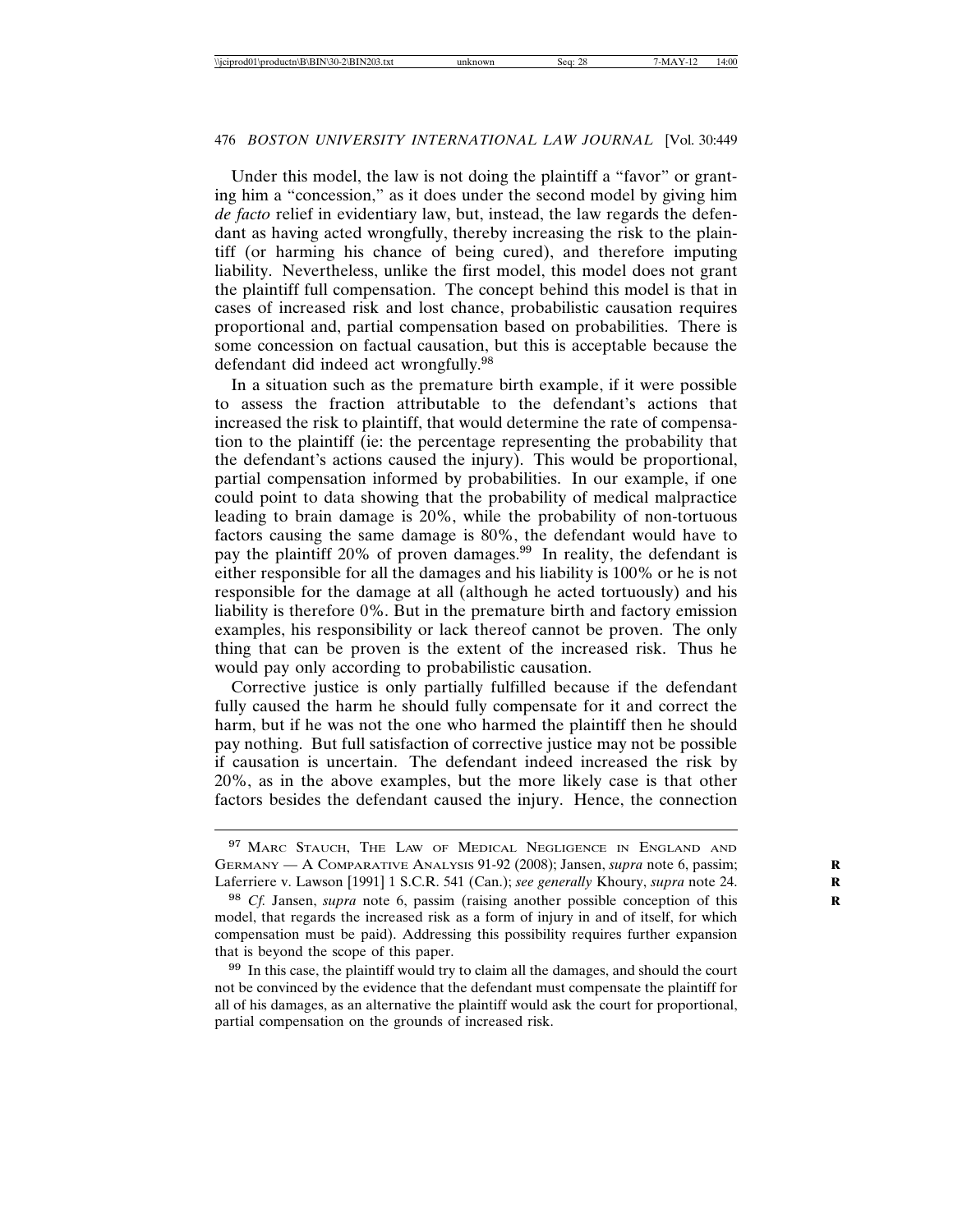between a specific damager who must rectify the harm and a specific victim is absent.<sup>100</sup> At the same time, there are approaches that relax the demand for corrective justice, regarding it as less rigid; they see increased risk or lost chance compensation as more consistent with corrective justice<sup>101</sup> than it appears at first blush.Distributive justice is satisfied more than in previous models, particularly when the defendant is a strong entity (such as a hospital) or a profit-making organization (such as a company that releases pollution or radiation).<sup>102</sup> Organizations of this type can easily become serial or mass tortfeasors, justifying the distributive use of tort law against them.

From a legal standpoint, the goal of deterrence is still not perfectly met by this model, even though the paying entity did act wrongfully, because the paying entity may not have caused the damage, and therefore the tortuous action is "incomplete" without proof of causality. But from a law and economics perspective, deterrence is optimal because the tortfeasor is liable for the exact amount by which his actions increased the risk, and he pays the value of the injury he caused. Therefore, he can evaluate the increased risk in advance and act in the most cost-effective way.<sup>103</sup> This is a case of directing behavior.<sup>104</sup>

<sup>100</sup> Charles Nesson, *The Evidence or the Event? On Judicial Proof and the Acceptability of Verdicts*, 98 HARV. L. REV. 1357, 1366-67 (1985) (arguing the doctrine is completely contrary to morality).

<sup>101</sup> *See* Rosenberg, *supra* note 21, at 858, 877-79; Jeff L. Lewin, *Boomer and the American Law of Nuisance: Past, Present, and Future*, 54 ALB. L. REV. 189, 278 (1990); *see also* Gregory C. Keating, *Distributive and Corrective Justice in the Tort Law of Accidents*, 74 S. CAL. L. REV. 193, 197 (2000) (arguing there is no consensus on the nature of corrective justice).

<sup>102</sup> There is still a certain distortion in the division of the aggregate welfare cake because victims who do not deserve anything will also receive compensation at the level of the defendant's attributable fraction. *Cf.* Rosenberg, *supra* note 21, at 880; David Rosenberg, *Mass Tort Class Actions: What Defendants Have and Plaintiffs Don't*, 37 HARV. J. ON LEGIS. 393, 410-12 (2000). In this case there is also the question of symmetry, and whether partial compensation in the range between 50% and 100% will be given, and not only in the range below 50%. The answer also changes the distributive perspective, because even plaintiffs with a high chance, who have not proven their case 100%, will receive partial compensation and lose, while the injurers profit.

<sup>103</sup> Rhee, *supra* note 31, at 154. **R**

<sup>104</sup> It may be that there is overdeterrence in all cases in which the claim has been proven over 50%, and where full rather than partial compensation is awarded. In other words, there is no "mirror image:" proportional compensation is relevant to proof below 50%, whereas over 50% it entitles the plaintiff to full compensation. As noted above, this is a kind of asymmetry. For discussion and various opinions on this issue, *see* Jane Stapleton, *The Gist of Negligence (pt. 2)*, 104 LAW Q. REV. 389, 390 (1988); Deidre A. McDonnell, *Increased Risk of Disease Damages: Proportional Recovery as an Alternative to the All or Nothing System Exemplified by Asbestos*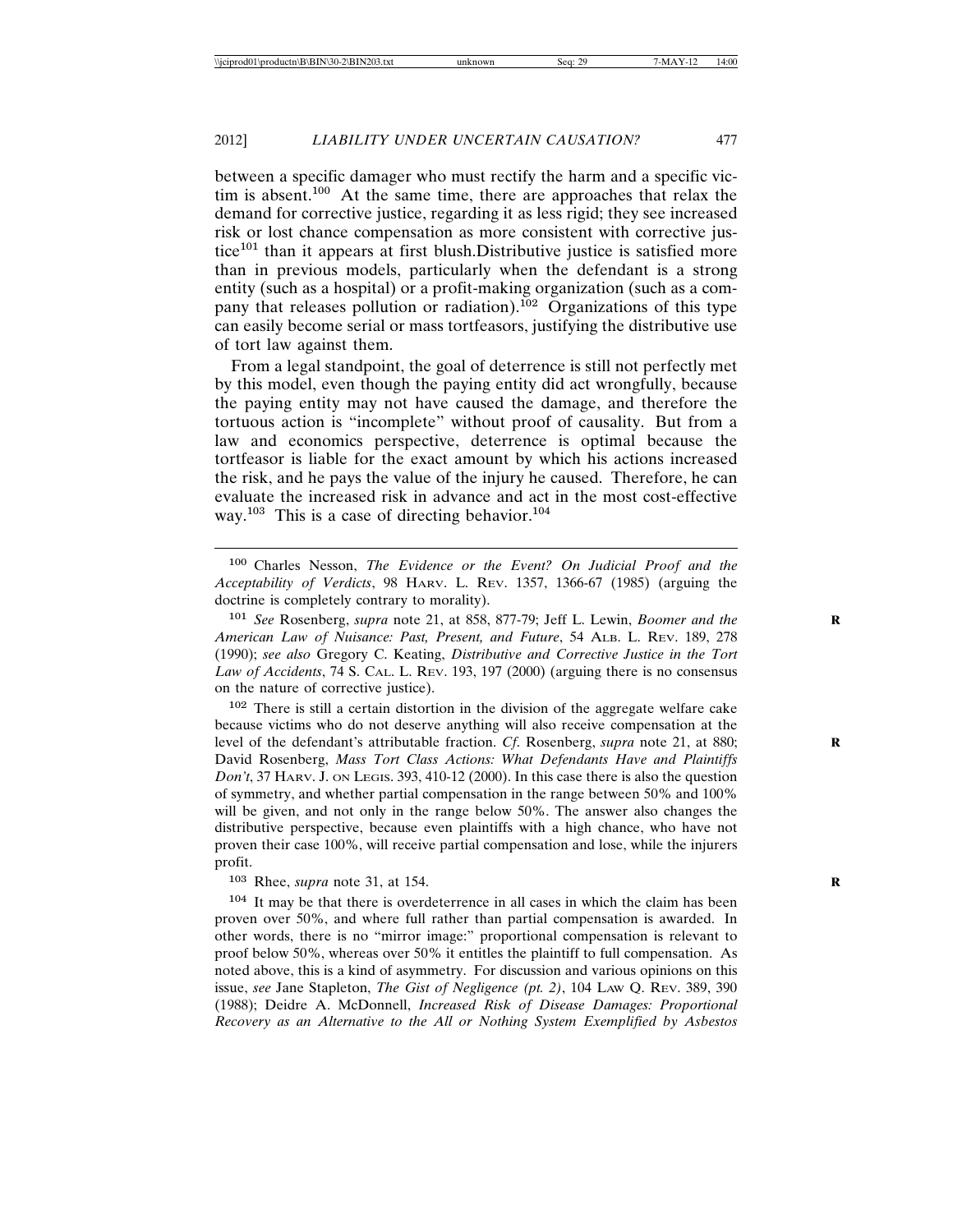This third model is also effective in cases of mass torts. In the factory example, the owner of the factory is responsible for a 20% increase in cancer cases. According to the first model, he pays nothing and has an incentive to proceed with the tortuous act. According to the second model, he pays five times for the damage he caused and has an incentive to discontinue operations, which may reduce aggregate welfare. Applying the third model it is possible to achieve a more balanced outcome. Under the third model, increased risk for each of the 125 residents is only 20%. If the average loss is *x*, the factory owner is responsible only for 20% of *125x*, which is *25x*. Each year 125 new potential plaintiffs are added, none of whom can prove factual causation by a preponderance of the evidence. That is, no one can prove that his harm was caused specifically by the factory emissions and that he belongs to the group of twenty five and not to the group of 100 who would have become ill in any case. Therefore, instead of non-compensation  $(0x)$  or excessive compensation (*125x*), under the third model, *25x* would be divided among the 125 plaintiffs, with everyone receiving compensation for 1/5th of his loss. Under this model, someone who deserves full compensation is compensated for 1/5th of his loss, but people who do not deserve compensation will be similarly compensated. No plaintiff will be able to show entitlement to full compensation.Awarding partial damages to those who deserve full compensation will mean undercompensation, whereas those who deserve nothing will receive excessive compensation. The goal of compensation is only partially fulfilled; the same holds true for corrective justice. Importantly, some hold that if the damager pays for the extent of damages that he caused and the victim is compensated to the extent of his increased risk, the goals of corrective justice are met.<sup>105</sup> Even if this is not correct from the perspective of "classic" corrective justice, which postulates the need for the tortfeasor to correct and pay the one he harmed and not others, the goal has been achieved at least partially and approximately. Distributive justice is also satisfied to a greater degree than the previous model, and there is optimal deterrence.It appears, therefore, that the third model has many advantages. The solution takes into account various interests of affected parties and the public interest, which requires

*Cases*, 24 B.C. ENVTL. AFF. L. REV. 625, 647 (1997); Fischer, *Tort Recovery*, *supra* note 6, at 619, 627-28; Rhee, *supra* note 31, at 170-71. **R**

<sup>105</sup> This approach appears to be appropriate for market share liability as well, which is a form of probabilistic proportional determination in cases of mass torts involving multiple tortfeasors. This doctrine was first recognized in Sindell v. Abbott, 607 P.2d 924, 937-38 (1980). Subsequently, the doctrine was recognized in several additional cases but rejected in others. It is therefore difficult to assess whether it has taken hold throughout the U.S. *See* Jansen, *supra* note 6, at 285 (criticizing the market share liability solution, arguing that it makes tort law merely distributive and should therefore be a last resort, and even then implemented only through legislation). *Cf*. Glen O. Robinson, *Multiple Causation in Tort Law: Reflections on the DES Cases*, 68 VA. L. REV. 713 (1982)*.*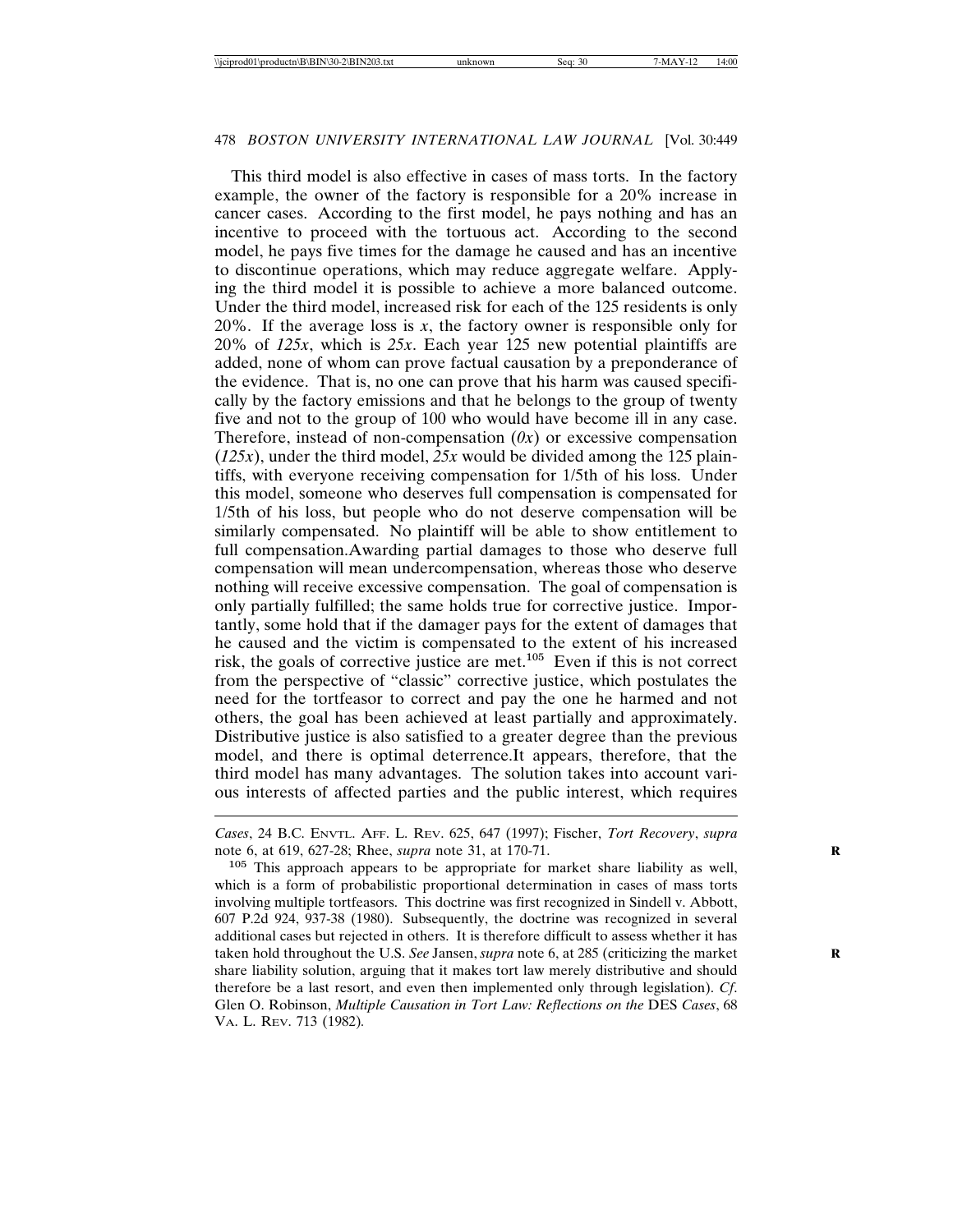that a person who endangers others but whose tort is incomplete still be sanctioned.

Despite its advantages, however, the model has serious problems, foremost among them proving the fraction of damage attributable to the defendant. How do court rulings and the literature handle these and other difficult issues? Among those who agree in principle with the model, there are differences of opinion regarding its method of operation and the best ways to overcome its problems. Talmudic law and contemporary tort law may agree on the outcome, but, as we argue in the following sub-section, they do not agree on the means by which to achieve that outcome.

### B. *Talmudic Law: Compensation According to Probabilities or Compromise?*

1. Symmachus' Approach: A 50-50 Division ("They Must Divide Equally")

Does Talmudic law recognize compensation according to probabilities and acknowledge probabilistic causation? One might argue Talmudic law recognizes the idea of proportional, partial compensation, derived especially from Symmachus' approach, as recently stated by a justice on the Israeli Supreme Court. At the Further Hearing of the *Malul* case, some of the nine justices on the panel opined that in establishing a causal relationship between (proven) negligence and (proven) damages where a defendant is known to be theoretically capable of causing the damages and thus should have foreseen the damages, yet where it is not possible to prove what the process causing the damage was in practice, one can settle on probabilistic causation for the damage, assessed by statistical evidence or by estimate.<sup>106</sup> Two of the justices on the panel sought to ground their rulings in favor of compensation according to probabilities in Jewish law, following Symmachus' approach. Justice Miriam Naor said that:

The exception of partial liability and compensation according to probabilities has roots in Jewish law as well. The opinion of Symmachus, although a minority opinion, about ruling on property that is under factual uncertainty, when it is clear that the uncertainty will never be resolved, is that it must be divided . . . . It follows that Jewish law supports the exception of partial liability as a basis for compensation according to probabilities, that this support is not limited to group situations, and that it is possible to apply it in individual cases as well [which is contrary to the majority opinion, which recognized the increased risk in serial or mass situations only]. It appears

<sup>106</sup> This is the position that appears in the *Malul* judgment. *See* CA 7375/02 Carmel Hospital Haifa v. Malul, 60(1) PD 11 (2005). This position was rejected by the majority in the Further Hearing. *See* Further Hearing 4693/05 Carmel Hospital Haifa v. Malul (Aug. 29, 2010) (not yet published).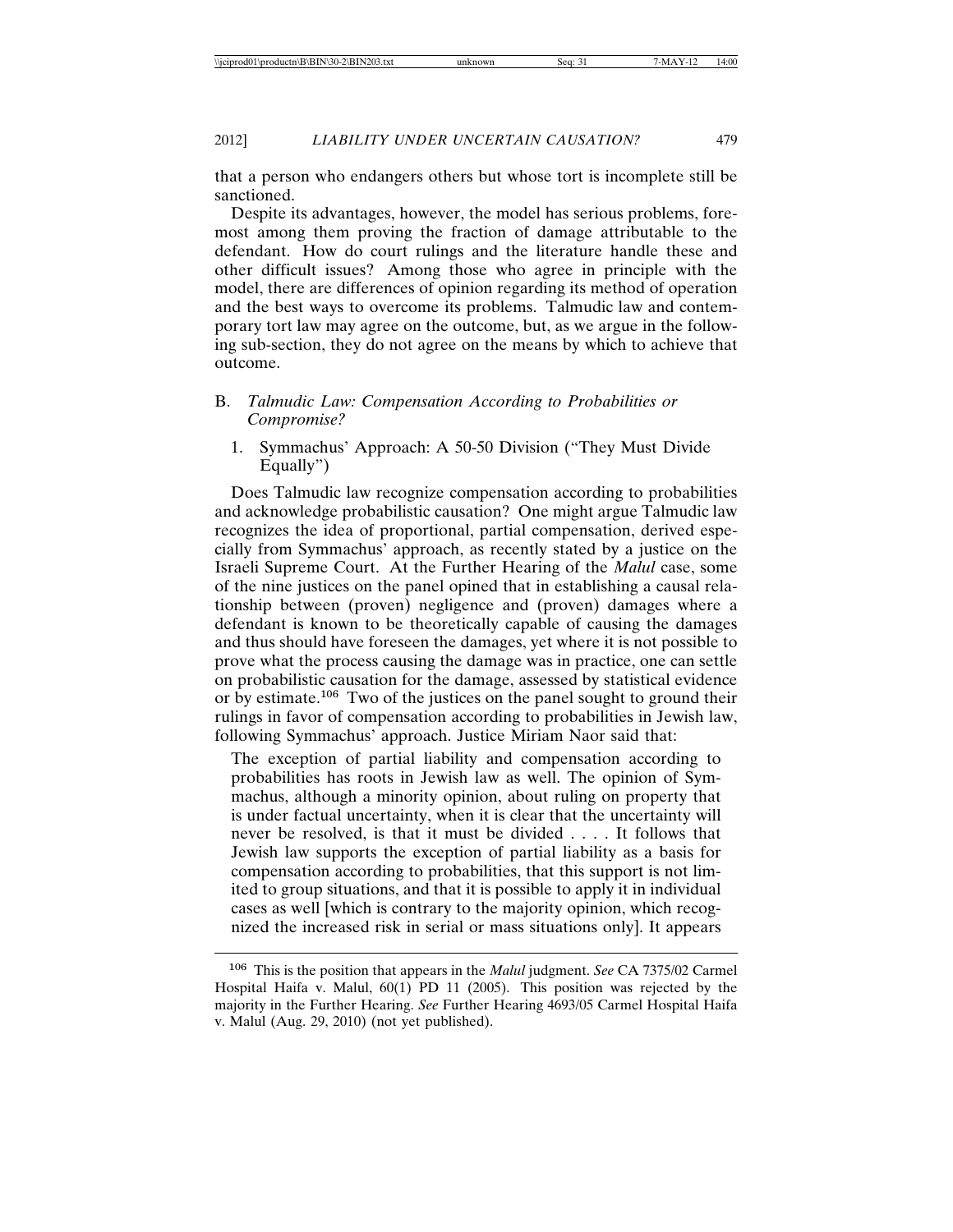that one of the policy considerations on which this position is based is the principle of fault and a preference for the innocent victim.<sup>107</sup>

We doubt that this statement is accurate and argue that although both Talmudic law (according to Symmachus' view) and modern theories of tort law favor a partial compensation model, there is a significant conceptual difference between the two. Even if the outcome (ie: the resultant legal rule) may seem similar, it stems from two different conceptual rationales. Talmudic law, even according to Symmachus, does not acknowledge compensation according to the probabilities model. Symmachus presented a rather different model that allowed a 50-50 division in cases of uncertain causation. This is unique and favors partial compensation but not based on compensation according to probabilities.

Several early Talmudic sources allowed the award of partial compensation based on a 50-50 division in cases of uncertain causation. In ancient days, when there was factual doubt, many rabbis were of the opinion that the parties should divide the money in question between themselves (although later sources adopted the "all or nothing" position of the Sages). According to these early sources, the plaintiff received half of the money even if he had not proven decisively that he was entitled to receive it. For example, we learn in the Mishnah that:

If an ox [not known for goring] has gored a cow [that was with calf] and its [newly-born] calf is found [dead] nearby, and it is unknown whether the birth of the calf preceded the goring or followed it, half damages will be paid for [the injuries inflicted upon] the cow but [only] quarter damages will be paid for [the loss of] the calf.<sup>108</sup>

There is uncertain causation regarding the calf's death. If the cow gave birth before being gored by the ox and the death of the calf was not due to the goring, the owner of the ox should not be held liable for the death of the calf. But if the cow miscarried as a result of the goring, then the owner of the ox should be held liable for the harm to the calf. Because of the factual doubt, partial compensation is applied when determining damages. The owner of the ox must pay half damages for the harm to the cow, as is the case with traditional law for an ox that gored, although it was not known for goring. Additionally, the owner of the ox must pay a quarter of the damages for the death of the calf, since there is doubt as to whether the calf died as a result of the ox's goring. Liability under the law is for half the damages, and because of the uncertain causation, that half is divided in two. Note that partial compensation means that "they must divide equally" because when the victim-plaintiff receives only a portion of the damages, he effectively becomes partly responsible for the

<sup>107</sup> Further Hearing 4693/05 § 138 (Naor, J.).

<sup>108</sup> MISHNAH, BAVA KAMA 5:1.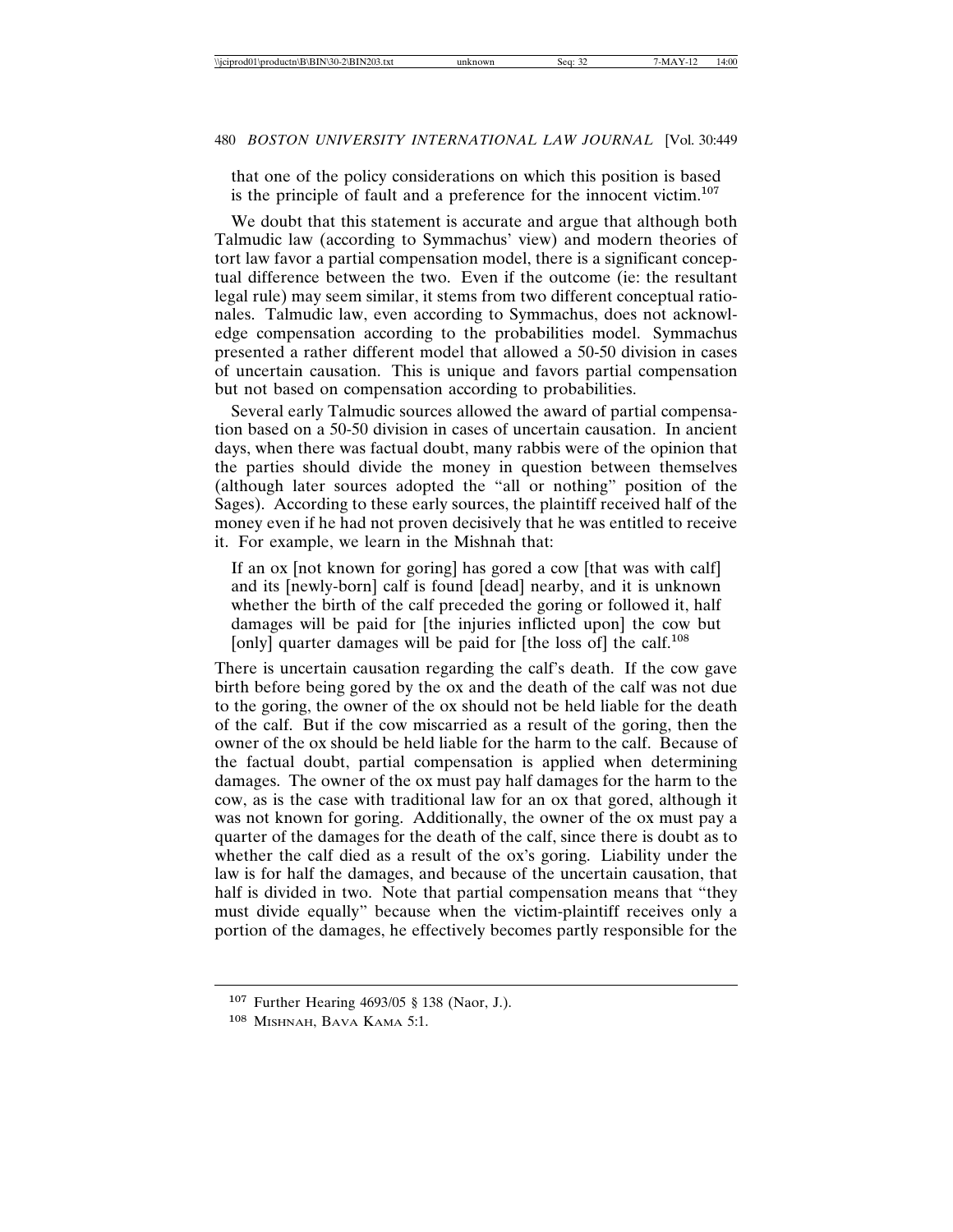injury, given that he also bears a portion of the liability.<sup>109</sup> Indeed, most early Talmudic sources adopt Symmachus' approach,<sup>110</sup> although it later became a minority approach.

Symmachus' approach might mean compensation based on probabilities that defendant caused the harm. But the approach of Talmudic sources reflects another outcome. These sources are *not* consistent with the contemporary model discussed above in which defendant compensates plaintiff proportionally based on the probability that he caused the harm. All the examples from Mishnah<sup>111</sup> and from Symmachus deal only with situations where there are *two* parties and a 50-50 division.

The test case for Symmachus' approach will be the solution to cases involving more than two parties, or when the attributable fraction of each factor is not even, as with the premature birth or factory emissions examples. It seems that this is also the rule, in Symmachus' view, in the case of three parties, where liability is divided equally. The same concept applies in the case of the five people who placed their packages on a pack animal that survived, but after a sixth person placed his package on the animal it died. The ruling in the case was "If it is not known, they pay equally," each thus paying one sixth. One cannot find in any Talmudic source which deals with Symmachus' opinion, an indication that when each party's contribution to the damage is probability-weighted differentially, liability should be proportionally divided based on the probabilistic weight of each party's contribution, whether it is a tortuous factor or not. In fact, Symmachus does not indicate that partial compensation is based on the measure of probabilistic weight.Symmachus enunciated the principle that "Money, the ownership of which cannot be decided, has to be equally divided,"<sup>112</sup> using the Hebrew term *yachloku,* which literally

<sup>109</sup> This is similar to the rationale for contributory fault in modern tort law. However, if the outcome of "they must divide equally" is due to contributory fault, then this is unrelated to uncertain causation, since it is a case of dividing the loss *after* the respective liability of the plaintiff and the defendant has been fully proven. The only question is how to divide the liability between them, with the plaintiff's liability resulting in a reduction due to his contributory fault. However, the passages from the Mishnah and Talmud mentioned above indicate Symmachus' ruling ("they must divide equally") also applies in cases of uncertain causation, with no contributory fault consideration.

<sup>110</sup> *See*, *e.g.*, MISHNAH, BAVA KAMA 8:4. The Talmud in Bava Kama 100b explains that this Mishnah follows the opinion of Symmachus, that in cases where ownership of money is undecided, it must be divided equally, while the Sages disagree with this view. A similar position is evident in additional Mishnah passages. *See*, *e.g.*, MISHNAH, BAVA METZIA 8:2. Here too the Talmud explains that Mishnah follows the opinion of Symmachus, who holds that in cases of money whose ownership is undecided, it must be divided equally. In MISHNAH, BAVA BATHRA 9:8, the apparent implication is that the School of Shammai adopted Symmachus' approach.

<sup>111</sup> *See* BAVA KAMA 8:4; BAVA METZIA 8:2; BAVA BATHRA 9:8.

<sup>112</sup> *See*, *e.g.*, MISHNAH, BAVA KAMA 46a.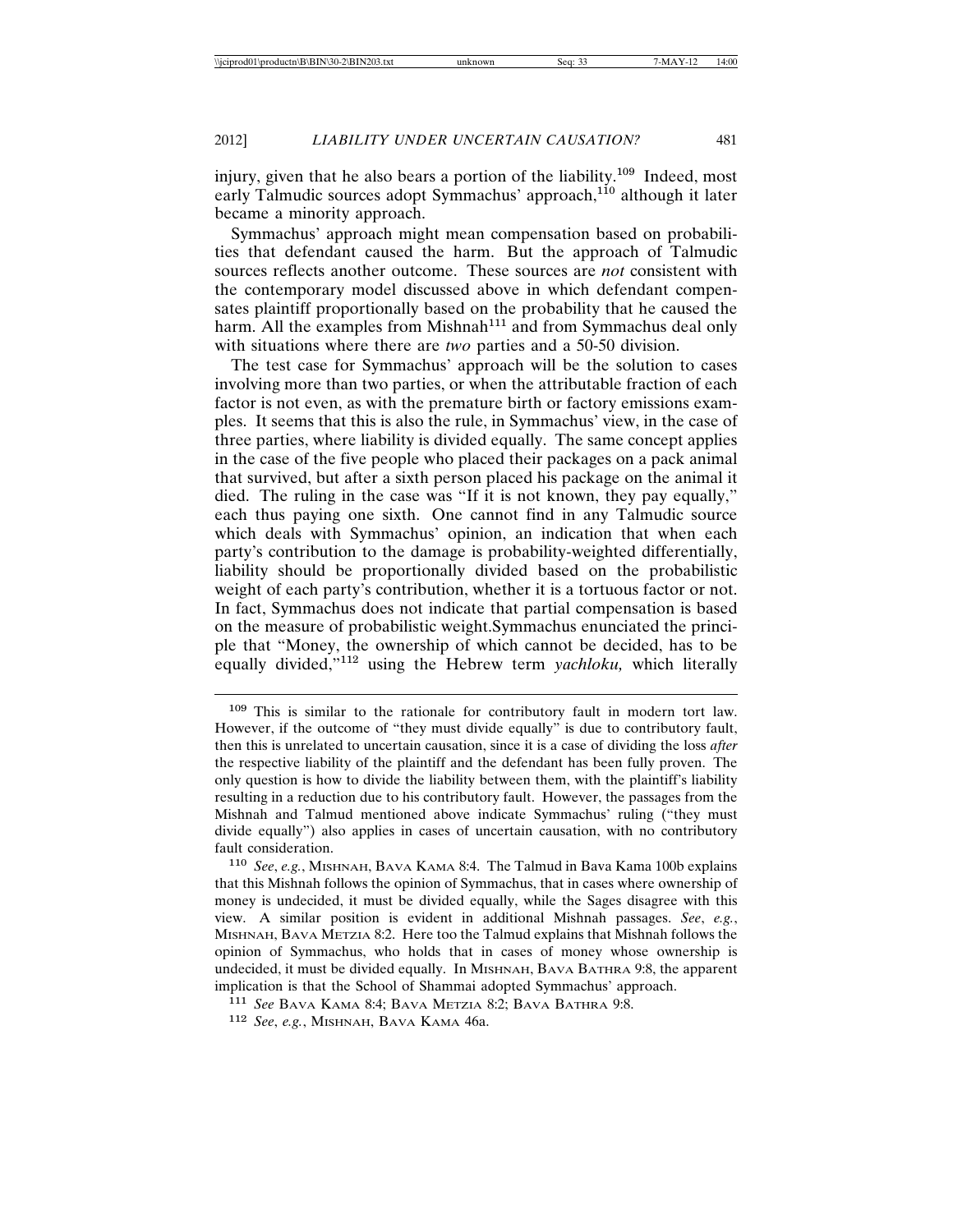means "they must divide equally." It is possible, therefore, that Symmachus intended to implement the principle only when there was a need to divide money in disputes equally between parties who could not reach an agreement, and in no other cases.If we accept this commentary, we understand that there is no real approach in Talmudic law for implementing probabilistic causation. The opinion of the Sages follows the first model of "all or nothing," and Symmachus'' approach, which appears to be probabilistic causation based on outcome in the case of the cow, is actually the application of another approach, and not probabilistic causation.

Justice Elyakim Rubinstein, who was on the panel of the Israeli Supreme Court in the Further Hearing of the *Malul* case, also referred to the opinion of Symmachus, as did Justice Naor, but Justice Rubinstein more accurately presented what one can infer, and more important, what one cannot infer from Symmachus:

There is no indication here that in cases of inherent uncertainty, Halakhah Sages were prepared to rule about the presence of a causal link by way of a division of liability — and it appears that ruling of this type is not within the standard process of the law (although, as Justice Naor noted, the authority exists to impose a compromise). But all this seems to indicate that there may be special rules for reaching a decision in special cases; and the fact that under exceptional circumstances, determined in advance, a unique rule for decision making applies, is not foreign to the legal thought of Jewish  $law<sup>113</sup>$ 

In sum, Symmachus does not recognize the existence of a model of compensation according to probabilities in Talmudic law.

### 2. Symmachus' Approach and the Goals of Contemporary Tort Law

We have seen that Symmachus' approach is not a model of compensation according to probabilities, but rather a model of 50-50 division. But what is the rationale for the model, and can it be justified in terms of the goals of contemporary tort law? Or does Symmachus' approach fraw from other theories unique to Talmudic law?It should be stressed that sources of Talmudic law did not use the type of analysis presented used in the previous sub-section (ie: rationalizing the third model in light of the goals of contemporary tort law – specifically: distributive justice, corrective justice, and the provision of incentives and deterrence). Such an analysis identifies interests, policies and principles that were foreign to the thinking of the rabbis of centuries past, even if the rabbis faced cases similar to those we encounter today.

<sup>113</sup> Further Hearing 4693/05 Carmel Hospital Haifa v. Malul (Aug. 29, 2010) § 11 (Rubinstein, J.) (not yet published).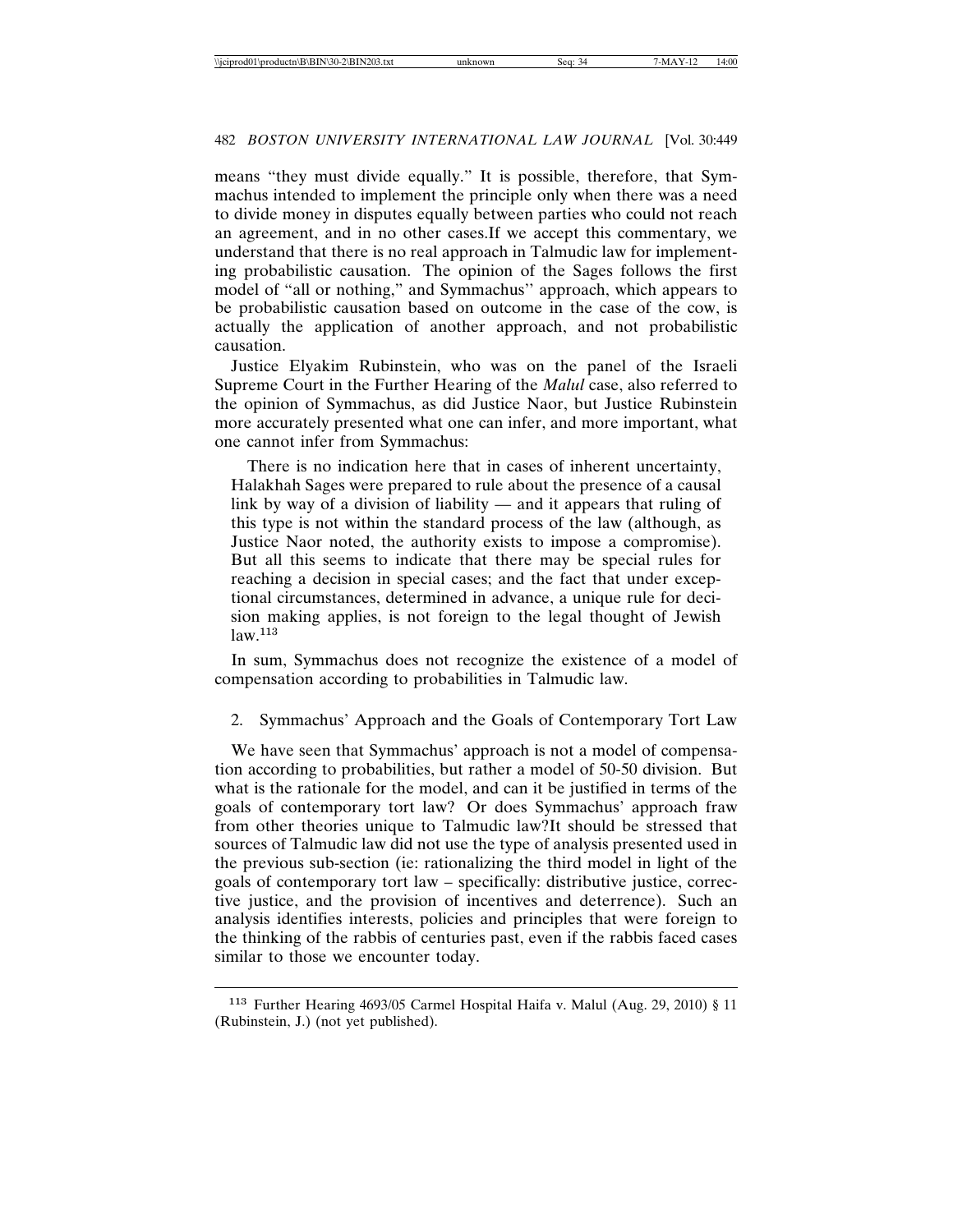Furthermore, there seems to be a difference between contemporary tort law and Talmudic law regarding the concept of tort liability. According to Steven Friedell:

[T]ort law in the Talmud differs fundamentally from tort concepts to which American lawyers are accustomed. The American lawyer sees tort liability as arising mainly from intentional or negligent behavior or from certain types of special activities that warrant the imposition of strict liability. The basic headings of Talmudic tort law, Pit, Horn, Foot, Tooth, Fire, Pebbles, Man, seem quaint, although they are not without parallel in Anglo-American jurisprudence.<sup>114</sup>

Friedell describes accurately the fundamental difference between Talmudic and Anglo-American tort law. In contemporary tort law, the general rule is that the defendant is liable for harm caused by fault, and special allowance is made for cases of strict liability, in which the defendant pays even when no fault is proven. By contrast, liability in Talmudic law is not based exclusively, or even mostly, on fault. According to some scholars, liability in Talmudic law appears to be based on the fact that one owns an ox that gores, or one digs a pit that someone falls into, whether one is actually at fault or not, because these are specific cases for which one is liable according to the Torah.<sup>115</sup> Nevertheless, other sources and scholars support the assumption that Jewish law has a negligence regime.<sup>116</sup>

One way of rationalizing Symmachus' approach of 50-50 division in uncertain causation tort cases is to say that payment of half the damages is based on the concept of loss sharing. Contemporary Jewish law scholars presented a similar rationale when explaining that according to Talmudic law the owner of innocent oxen (*tam)* is liable only for half the damages.<sup>117</sup> For example, David Daube has suggested that in ox injury cases

<sup>114</sup> Friedell, *Observations*, *supra* note 5, at 902 (criticizing the approach of SHALOM **R** ALBECK, PESHER, DINE HA-NEZIKIN BA-TALMUD (GENERAL PRINCIPLES OF THE LAW OF TORT IN THE TALMUD) (1965) which attempts to show that concepts of negligence and foreseeability underlie all the rules of Jewish tort law). Albeck's efforts are often forced, and many scholars rejected his approach and argued that the concepts of negligence or foreseeability did not explain all Talmudic tort rules, some of which reflect the concept of strict liability. *See*, *e.g.*, Friedell, *Observations*, *supra* note 5,at 902-12; Haut, *supra* note 5, at 7-11; ZERACH WARHAFTIG, STUDIES IN **R** JEWISH LAW 211-28 (1985) (Heb.).

<sup>115</sup> *See* Haut, *supra* note 5; Warhaftig, *supra* note 65. **R**

<sup>116</sup> *See*, *e.g.*, ALBECK, *supra* note 43.

<sup>117</sup> This liability is expressed in *Exodus* 21:35: "And if one man's ox hurt another's that he die; then they shall sell the live ox, and divide the money of it; and the dead ox also they shall divide." The Bible imposes full liability on an ox owner only if he had formal notice that his ox had gored on previous occasions. *See Exodus* 21:36.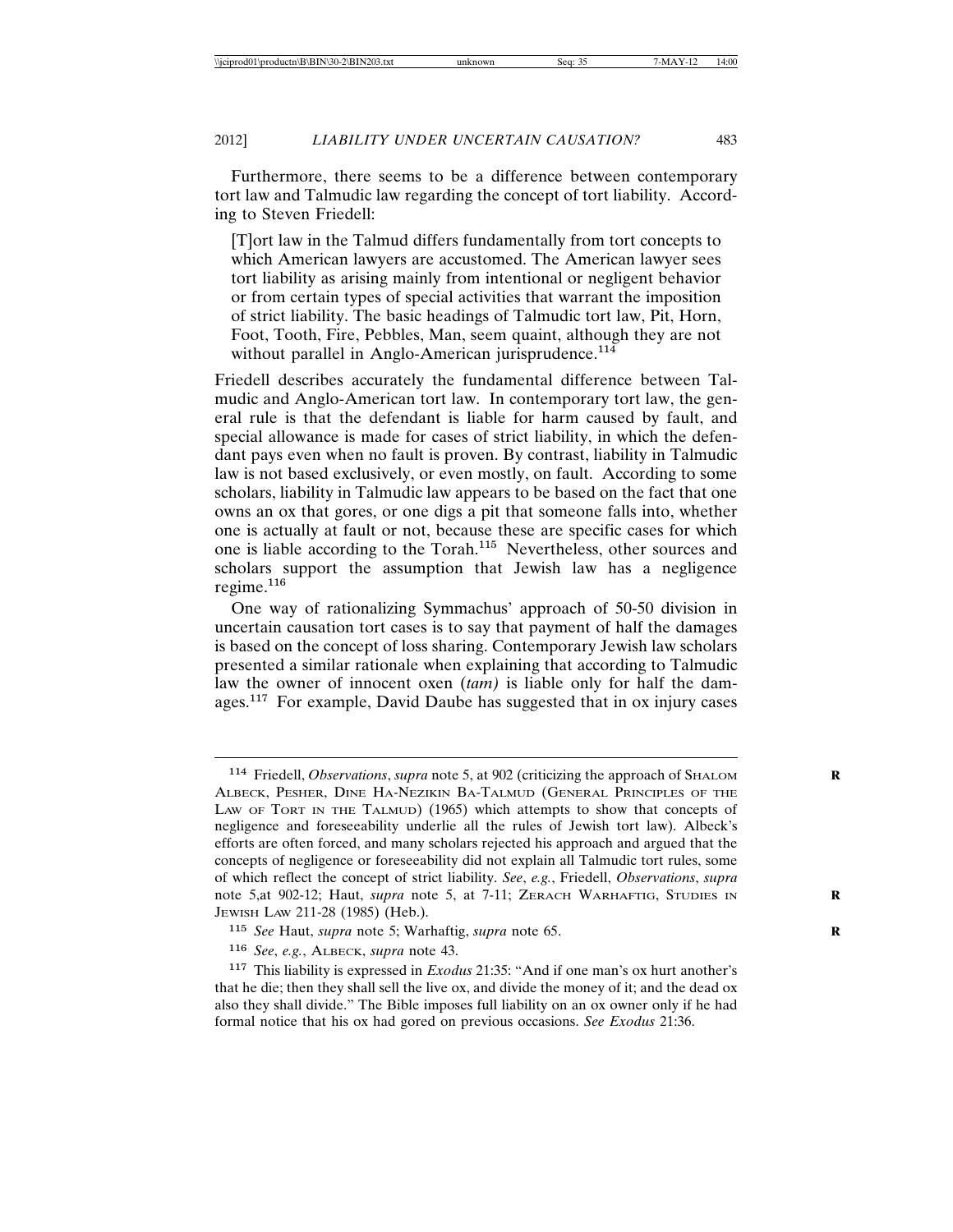it is difficult, if not impossible, to know who was at fault.<sup>118</sup> Reuven Yaron used Daube's insight to explain that the defendant pays only half the damages because the law makes a crude attempt at loss sharing.<sup>119</sup> The "loss sharing" rationale for Symmachus' approach addresses only tort cases, but the fundamental dispute between the Sages and Symmachus on the issue of "money whose ownership is undecided" touches upon a range of legal fields (eg: torts, sales and loans, bailment law, inheritance law). There seems to be yet another general rationale for Symmachus' approach, which could explain its application in the legal fields mentioned above.

3. The 50-50 Division as a Compromise in Talmudic Law Compared with John E. Coons' Approach

In this sub-section we suggest a second general rationale for Symmachus' approach, which could explain its application in a variety of legal fields besides torts. Examining the rationale for Symmachus' view that 50-50 division compensation should be awarded in cases of uncertain causation, some of the leading rabbinical authorities of late argued that this view took into account considerations of appropriate conflict resolution methods used by the judge, namely that the division is legally effective because it is a compromise imposed on the parties.<sup>120</sup> Rabbinical courts, which rule according to Jewish law, have the authority to coerce the parties to compromise, where each party receives or pays half (or in case of more parties, each party receives or pays an equal share), so that each accepts half (or an equivalent proportion) rather than risk loss of the whole.<sup>121</sup>

Rationalizing Symmachus' approach in light of courts' authority to coerce parties to compromise might appear strange to a contemporary Western jurist. In today's legal environment, compromise is perceived as the result of an agreement reached freely between the parties rather than

<sup>121</sup> The method of the Sages, on the other hand, which follows the "all or nothing" position of the first model, may be viewed as an unjust approach because in all cases one party loses everything. Symmachus' approach is likely to be perceived as more justified than that of the Sages, as Michael Barris suggests, assuming that the rationale underlying the division model is one-sided character of the rule that governs the burden of proof, which creates a zero-sum game, whereas "justice is not necessarily on the side of one party." *See* Michael Barris, Vision Versus Verity: Doubt and Skepticism in Maimonides' Jurisprudence 244 (2009) (Ph.D. thesis, Bar-Ilan University Ramat-Gan, Israel) (Heb.).

<sup>&</sup>lt;sup>118</sup> David Daube, *Direct and Indirect Causation in Biblical Law*, 11 VETUS TESTAMENTUM 246, 259 (1961).

<sup>119</sup> REUVEN YARON, THE LAWS OF ESHNUNNA 193 (1969)*; see also* Friedell, *Observations*, *supra* note 5, at 908-12. **R**

<sup>120</sup> *See* RABBI SHIMON SHKOP, SHA'AREI YOSHER (GATES OF HONESTY), pt. 5, chs. 1, 10; RABBI NAFTALI TROP, HIDUSHEI HAGRANAT (INNOVATIONS OF RABBI NAFTALI TROP), BAVA KAMA, ch. 136; *see also* Further Hearing 4693/05 Carmel Hospital Haifa v. Malul § 11 (Aug. 29, 2010) (not yet published) (Rubenstein, J.).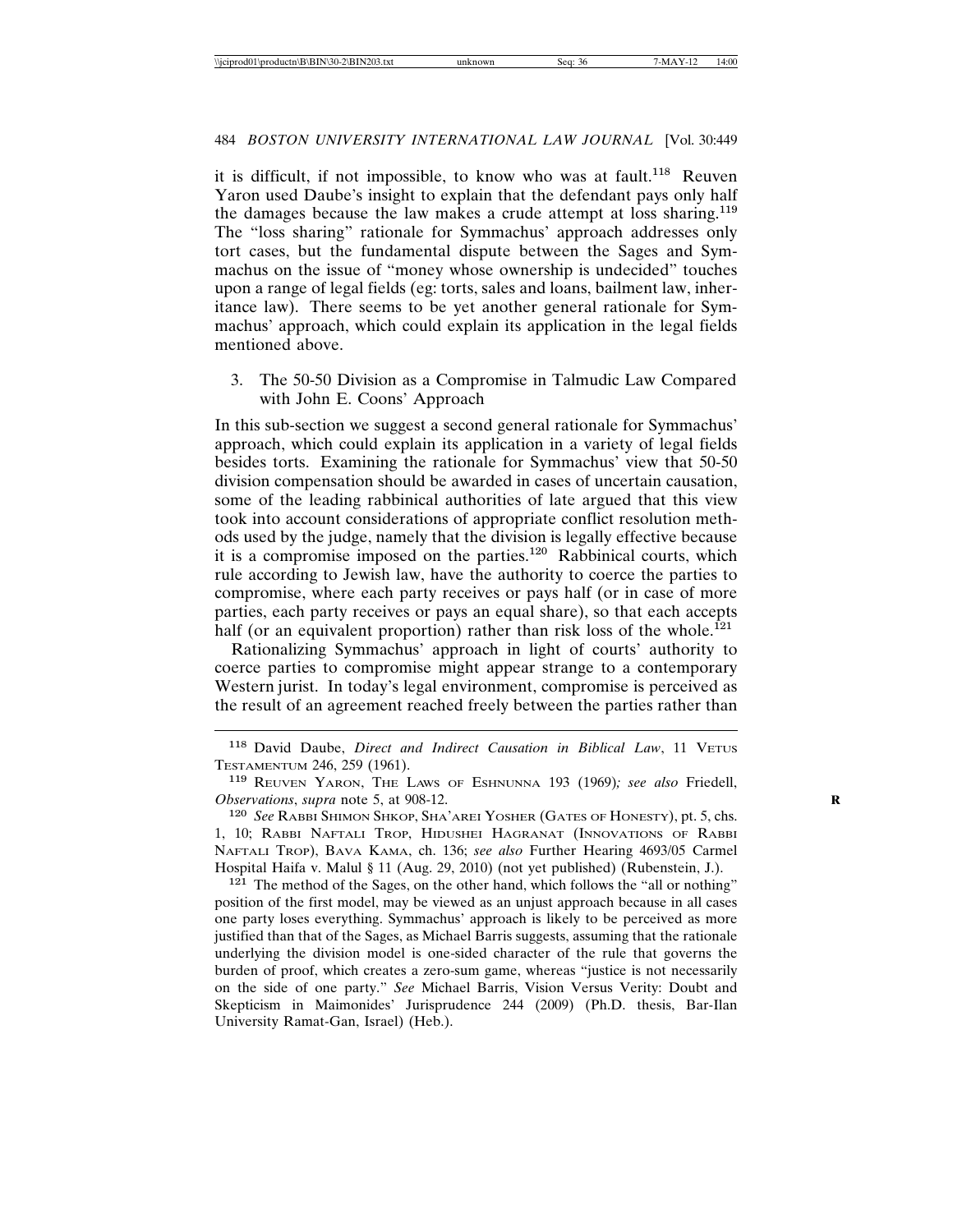a coerced decision by the court. In Jewish law, the judge has the authority, in some cases, to force the parties into compromise. The judicial authority of coercion to compromise is a concept unique to Jewish law. Further, the concept of compromise (*p'shara*) has a wider meaning than what is usually implied by the English common-law term "compromise."<sup>122</sup> Itay E. Lipshits showed that in the Talmud, "compromise" carries two meanings. The first meaning is of dispute resolution as an alternative to the law.<sup>123</sup> In this sense, compromise requires the consent of the parties, and its purpose is to restore peace (*shalom*) and do justice (*tzedaka*). This meaning resembles more or less the modern meaning of the term. According to Jewish law, the preference for compromise in its first meaning, over judicial decisionmaking, is rooted in the fact that parties *agree* to a compromise.<sup>124</sup>

Additionally, there is fear that if the judge is left to reach a decision in accordance with Torah law, he may err as to the true intent of the Torah, as Rabbi Jacob Ben Asher, the Tur, one of the most prominent rabbis in Spain in the 14th century, wrote: "The judges must do all in their power to distance themselves from having to decide in accordance to Torah law, as the minds have greatly diminished." Thus the judges should prefer a compromise as a solution to a dispute before him.<sup>125</sup> Unlike contemporary Western law, which is generally assumed to be the product of human deliberation about the common good, Jewish law is a normative system in which adjudication is subject to religious commandments. The judge bears responsibility not only to the litigants standing before him but also to God, an allegiance which most contemporary Western judges do not recognize, at least explicitly.<sup>126</sup> As a result, rabbinical judges are often unwilling to assume responsibility for a ruling that may turn out to be mistaken.<sup>127</sup> In Hebrew, this reluctance to assume judicial responsibility to adjudicate in uncertain cases is called *yir'at hora'ah*, literally "fear of deciding questions of law."<sup>128</sup> The religious character of Jewish law dic-

<sup>123</sup> Lipshits*, supra* note 123.

<sup>124</sup> *See* Yuval Sinai, *Practice and Procedure*, *in* 16 ENCYCLOPAEDIA JUDAICA 434, 443 (2d ed. 2007).

<sup>125</sup> TUR HOSHEN MISHPAT 12:6.

<sup>126</sup> *See* Yuval Sinai, *The Religious Perspective of the Judge's Role in Talmudic Law*, 25 J.L. & RELIGION 357, 357-58 (2009-10) (discussing the different role judges in Jewish and Western legal systems).

<sup>127</sup> PINHAS SHIFMAN, DOUBTFUL KIDDUSHIN IN ISRAELI LAW 20 (1975) (Heb.).

<sup>128</sup> Several studies have discussed the role played by "fear of deciding" in various contexts within Jewish law. See generally Sinai, *supra* note 126, at 363; Pinhas

<sup>122</sup> *See* Itay E. Lipshits, 'P'shara' in Jewish Law, pt. 1 (July 2004) (Ph.D. thesis, Bar-Ilan University Ramat-Gan, Israel) (Heb.); Berachyahu Lifshitz, *Compromise,* in MISHPETEI ERETZ — JURIST, JURISDICTION & JURISPRUDENCE 137 (Mishpetei Erez Institute for Halacha & Law 2002) (Heb.); Haim Shapira, *The Debate Over Compromise and the Goals of the Judicial Process*, 26-27 DIN'E ISRAEL 183-228 (2009- 2010).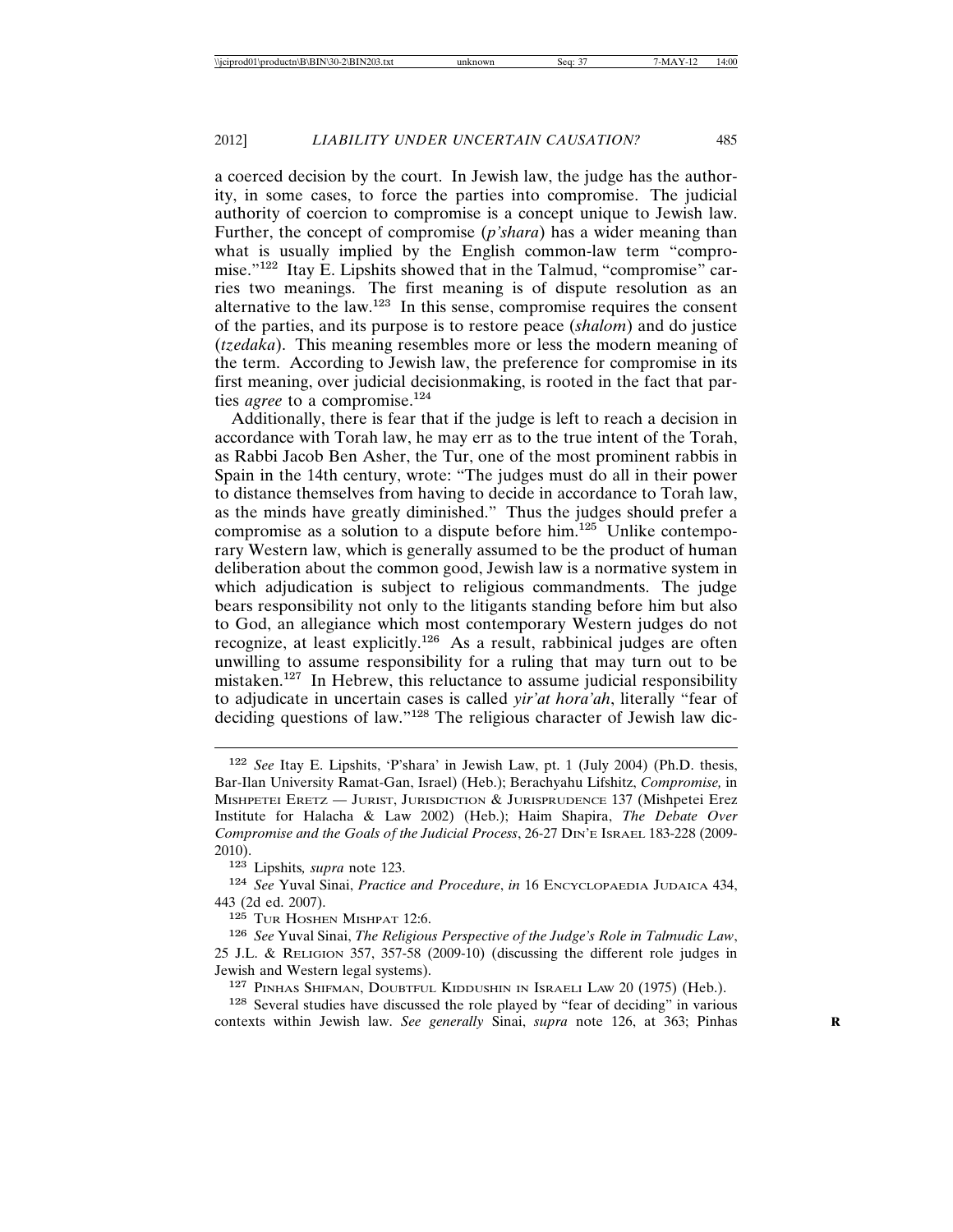tates some of the considerations that warn against coercing judges to decide a case when they are uncertain what the Torah instructs.<sup>129</sup> Handing down judgment in accordance with a compromise removes this "fear of deciding," as the judge need not seek out the truth in the Torah.<sup>130</sup>

Jewish law also established another meaning of compromise for particular cases in which the court can coerce the parties to compromise. This is dispute resolution in which the law offers no solution and compromise is a category of adjudication.<sup>131</sup> This unique concept was rationalized by the Rosh, one of the most prominent rabbis active in Germany and Spain in the 14th century, in a long and highly instructive responsum that has significant implications for the laws of estimation.<sup>132</sup> The Rosh presented in his responsum a general argument:

Because the case has come before the judge and he is unable to clarify [the factual basis] of matter, he cannot withdraw from the case and leave the litigants to quarrel with one another. As the Scripture says, "render in your gates judgments that are true and make peace" [Zech. 8:16], for through justice there is peace in the world, and therefore the judge was invested with the power to judge and do whatever he wishes even without proper proof and evidence, so as to create peace in the world.

In the final paragraph of his responsum, the Rosh sums up his position:

Such is my opinion, and I have presented it at length, to make it known that no judge is empowered or permitted to leave the case undecided, but should render final and complete judgment to impose peace on the world. It was for this that the rabbis permitted the

<sup>130</sup> Nevertheless, a judge is not at liberty to suggest an arbitrary compromise. Even the suggested compromise must reflect the law, and a mechanical compromise of a 50-50 division is invalid. *See* BAVA BATHRA 132b; RASHI, BAVA METZIA 80a. Note further that according to the Halakhah, as long as the proceedings have not ended, the court may — and indeed must — suggest that the parties agree to a compromise. *See* SEFER ME'IRAT EINAYIM ON SHULCHAN ARUCH, HOSHEN MISHPAT 6:9.

<sup>131</sup> Lipshits, *supra* note 123, at 1. One halakhic authority, a North African rabbi in the 16th century, Radbaz, commented in a *responsum* that the best way of adjudicating is to divide the money under dispute by a court decision that strikes a compromise between the litigants, giving each one of them partial, not necessarily 50- 50, compensation. RESPONSA RADBAZ 1:99.

<sup>132</sup> RESPONSA ROSH 107:6; *see also* Yuval Sinai, *Judicial Authority of Fraudulent-Claim Cases (Din Merume)*, 17 JEWISH L. ANN. 209, 250-54 (2007) (analyzing this responsum at length).

Shifman, *The Doubt in Halakhah and in Law*, *in* 1 SHENATON HA-MISHPAT HA-IVRI 328 (1974) (Heb.).

<sup>129</sup> Fear of deciding is not unique to the Halakhah, and it is characteristic of other religious laws as well. *See* SHIFMAN, *supra* note 127, at 30-31 (discussing Islamic and Canon law systems).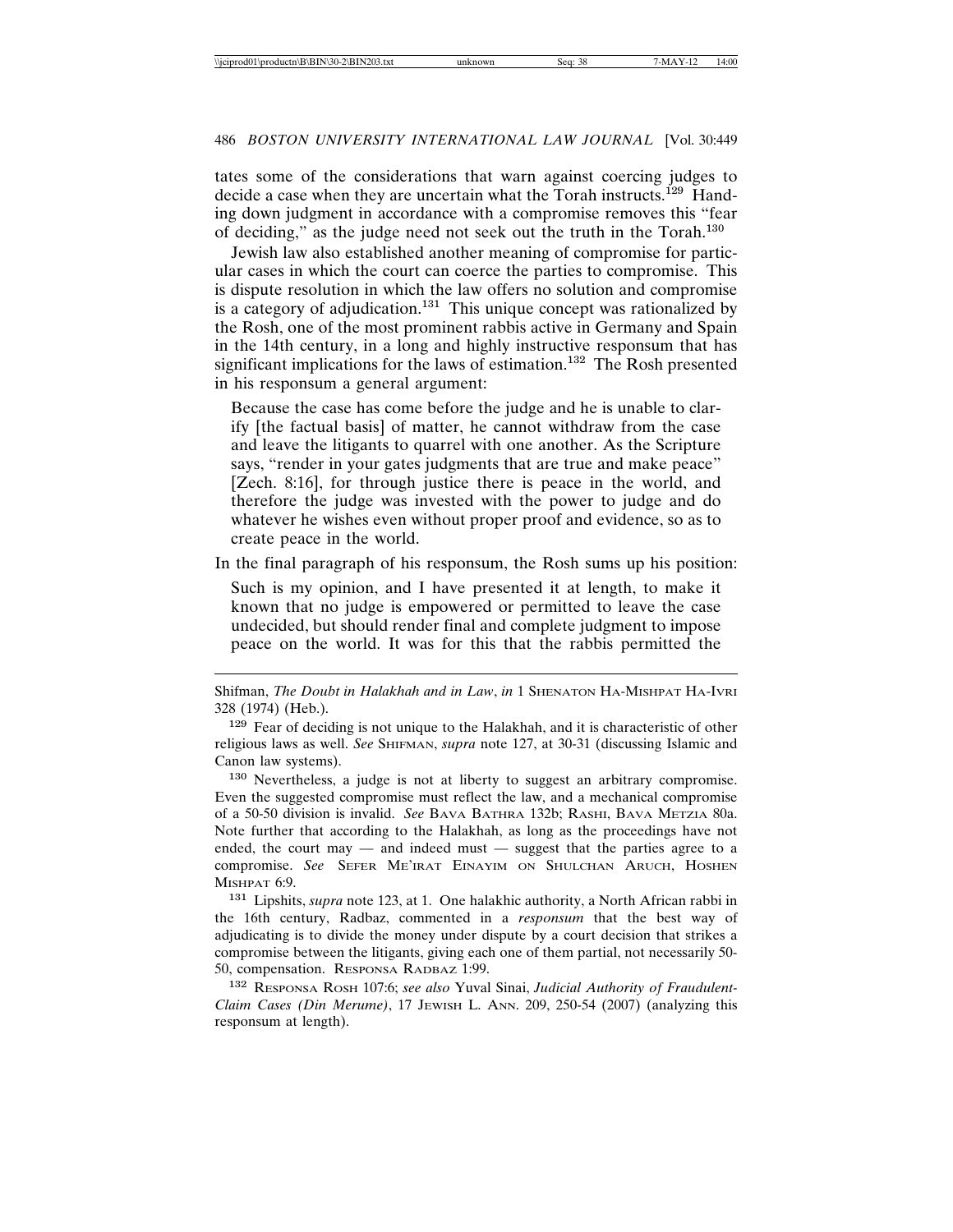judge to adjudicate in accordance with his own discretion whenever the matter cannot be determined through evidence and testimony. At times this depends on estimation, at times it is in accordance with what the judge can see without explanation or proof and without estimation, *and at times by way of compromise*.

According to the Rosh, a compromise as a way of adjudication (without the consent of the parties) is desirable over other forms of adjudication only "[whenever] the matter cannot be determined through evidence and testimony." In such cases, when the facts are uncertain, the judge cannot leave the case undecided and therefore renders a judgment of compromise. The Rosh's view was accepted by Halakhic codifiers.<sup>133</sup> The concept of adjudicating by way of compromise whenever the matter cannot be determined through evidence and testimony can serve as a reasonable rationale for Symmachus' view that partial compensation should be awarded in cases of uncertain causation or other factual uncertainty.

A quite similar approach is found in contemporary legal literature. This approach can provide further insight into Symmachus' view. In a discussion of the shortcomings of the "all-or-nothing" or "winner-takeall" models of adjudication, John E. Coons argues for more extensive use of the alternative of a judicially imposed compromise, such as an equal division (a 50-50 split) of rights and duties between plaintiff and defendant.<sup>134</sup> Coons' approach is a voice crying in the wilderness, and it seems to not have been accepted by contemporary tort law scholars and jurists. As he himself notes: "Such an approach to factual dilemmas is, as far as I know, without support in Anglo-American law."<sup>135</sup> Nevertheless, his observations about imposed compromises in situations of doubt received unexpected support from Symmachus, though one can imagine that Coons likely did not rely on Jewish law sources. Conversely, Coons' insight can expand our understanding of Symmachus' principle that "Money, the ownership of which cannot be decided, has to be equally divided." Coons argues that "where judgment for one party in a civil case at law can be based upon no greater probability of factual accuracy than its opposite, and where no reason of policy intervenes, the court should divide between the parties in equal quantitative parts the rights and/or the duties at issue." $136$  He argues further:

The justification for doubt-compromise in cases of factual indeterminacy lies on the principle of equality before the law. Insofar as men ought to be treated by the law without unnecessary discrimination, the imposition of a burden of persuasion on either party raises

<sup>133</sup> *See* SHULHAN ARUCH, HOSHEN MISHPAT 12:5.

<sup>134</sup> John E. Coons, *Approaches to Court Imposed Compromise* — *the Uses of Doubt and Reason*, 58 NW. U. L. REV. 750, 752-53 (1963-64).

<sup>135</sup> *Id*. at 758.

<sup>136</sup> *Id*. at 757.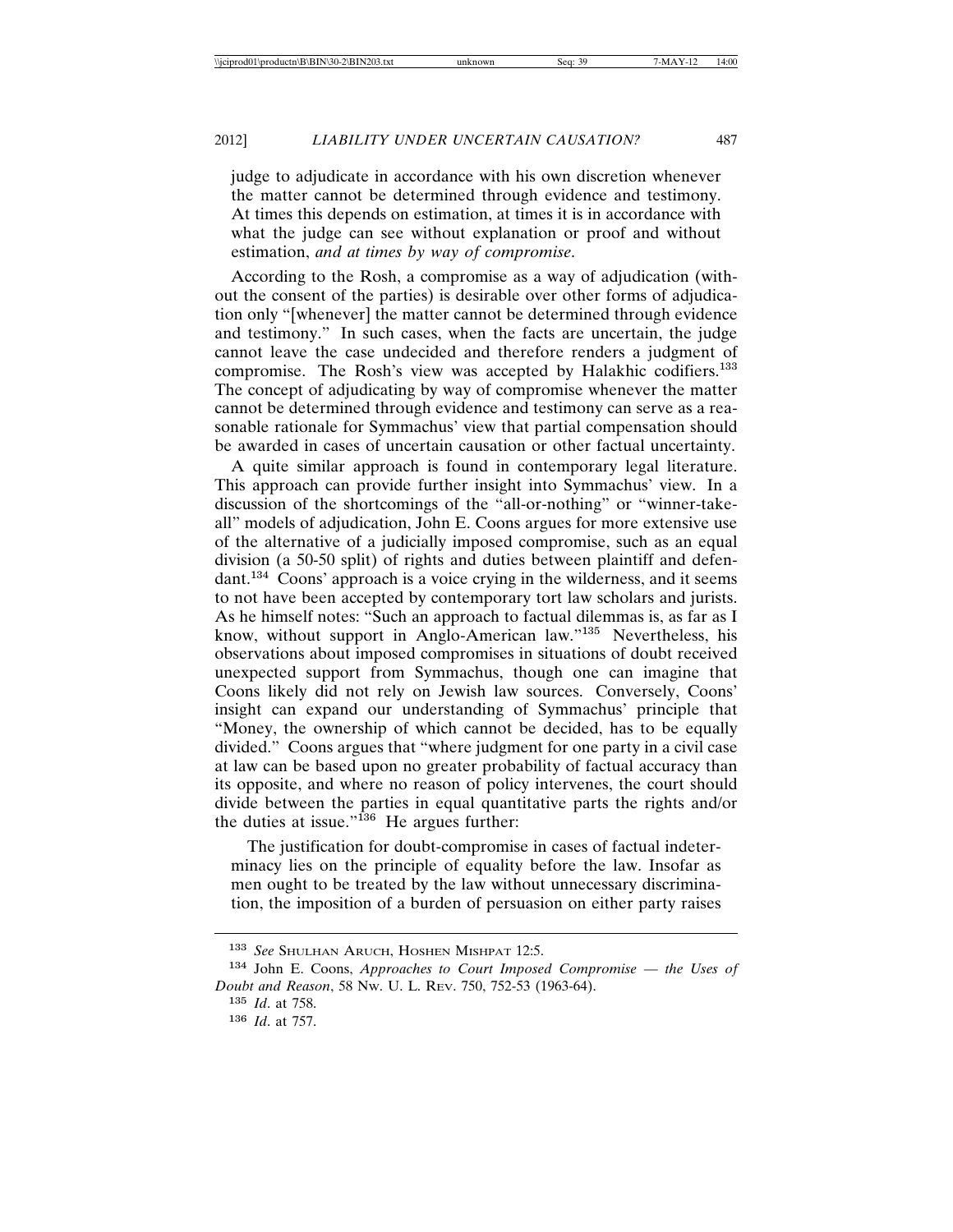an issue of partiality. Why either party without substantial reason ought to bear a risk of judicial inaction is by no means clear. If the substance plaintiff and defendant have asserted equally probable versions of the facts, and if no issue of overriding policy intrudes, the impulse to judicially impose compromise should be strong indeed. What excuse exists for awarding judgment to one party? In cases of factual impasse where this question is left unanswered — where no substitute rationale is offered — the all-or-nothing judgment appears an arbitrary preference of one litigant over another.<sup>137</sup>

Coons proposes imposing partial, proportional liability in cases of increased risk or lost chance only when there is a balanced doubt, meaning proof is close to 50% at the end of trial.<sup>138</sup> But the question arises: if a 50-50 split is conceivable, why not 60-40 or some other proportion? Coons' response is that:

Any split other than fifty-fifty can only be based upon a sufficiency of knowledge — a condition absent by hypothesis in the factual problems under discussion. As long as we confine our attention to instances of balanced probability, any division other than fifty-fifty would discriminate against one party. In other words, it would offend the equality principle.<sup>139</sup>

### 4. Jewish Law in Practice

We have seen<sup>140</sup> that later halakhic authorities reduced the gap between Symmachus' and of the Sages' viewpoints. In practice, the Sages' approach does not take the radical position of "all or nothing" in every case of uncertain causation. Halakhic authorities and Jewish legal decisors were divided on the question of whether the Sages' or Symmachus' view was normative judicial decisionmaking. The majority followed the Sages' view that "he who takes from his friend bears the burden of proof,"<sup>141</sup> with a minority following Symmachus' 50-50 division approach.<sup>142</sup>

The scope of Symmachus' approach — instances in which it is necessary to rule that money whose ownership is undecided should be divided

 $142$  Moreover, as we have seen in II(B), even according to the majority of Jewish legal authorities, who in principle adopt the Sages' approach as the basic law, there are cases in which considerations of judicial policy require them to award compensation divided 50-50 ("they must divide equally"), according to Symmachus' view.

<sup>137</sup> *Id*. at 757-58.

<sup>138</sup> *Id*. at 777.

<sup>139</sup> *Id*. at 759.

<sup>140</sup> *See infra* § II(B).

<sup>141</sup> *See*, *e.g.*, TOSAFOT ON BAVA KAMA 46a, sv. Hamotzi; RABBI ISAAC ALFASI & RABBENU ASHER ON BAVA KAMA, ch. 5; MAIMONIDES, MISHNEH TORAH, *Laws of Damage by Property*, 9:2; TUR SHULCHAN ARUCH, HOSHEN MISHPAT 223:1.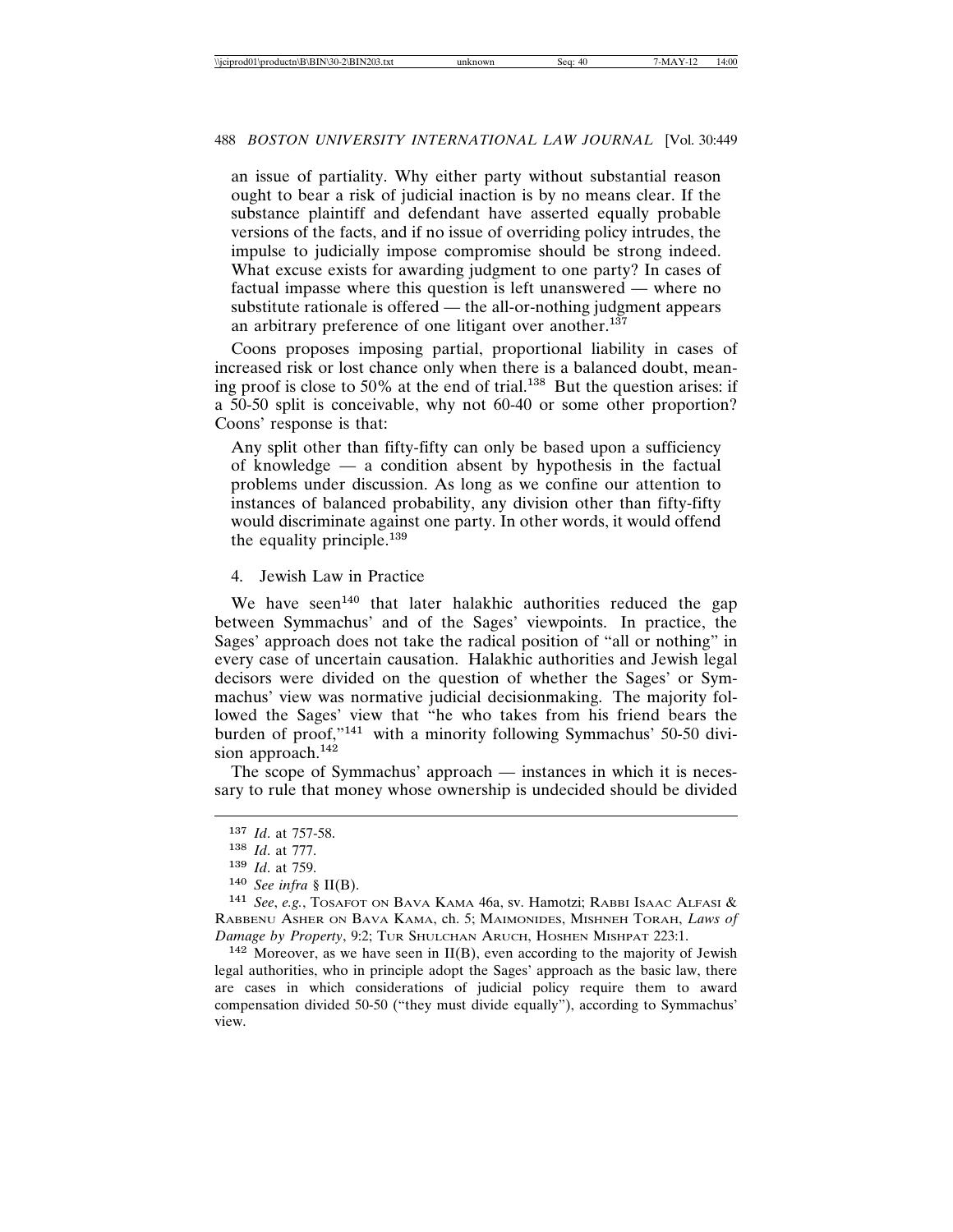50-50 between the plaintiff and defendant — has been subject to various limitations. Jewish legal authorities have ruled Symmachus' approach does not apply in all cases because implantation in every case would mean anyone could claim something that does not belong to him, with the true owner not always be able to provide sufficient proof that the item belongs to him, causing the owner to lose half its value.<sup>143</sup> Many rabbis who interpreted Symmachus' approach were concerned that the courts would be flooded with false claims. This concern led to the limitation accepted by most Jewish legal authorities that Symmachus' approach applies only when both parties have some connection or association with the money of questionable ownership.<sup>144</sup> Another related limitation is that the rule applies only when the court finds that there is an objective or factual doubt in the matter.<sup>145</sup> An example that demonstrates this second limitation can be found in the Mishnah, in the case of the ox and the cow mentioned *supra*. <sup>146</sup> Doubt touches on objective, factual reality, even if the parties have not presented their arguments to a court.<sup>147</sup>

It seems that, according to Symmachus, compensation divided 50-50 does not rely exclusively on considerations of adjudication and appropriate methods of dispute resolution (that is, the division is legally effective because it is a compromise imposed on the parties), although, as noted *supra*, these considerations support his view. His approach relies on a

<sup>144</sup> In Talmudic terminology, *derara demamona* ("money at stake"). The Aramaic term *derara demamona* has several meanings, but here it means a connection with the money, so that even without their arguments one would have a claim on the other, and the doubt arises of itself in the mind of the court. For a detailed survey see 7 ENCYCLOPAEDIA TALMUDIT 733-37 ("Money at stake"); 24 ENCYCLOPAEDIA TALMUDIT 2-11 ("They must divide equally").

<sup>145</sup> *See* PISKEI RID (RULINGS OF RABBI ISAIAH OF TRANI) ON BAVA BATHRA157a.

<sup>146</sup> MISHNAH, BAVA KAMA 5:1. *See supra* text accompanying note 109.

<sup>147</sup> A similar concept is found in another case mentioned *supra*, that of the ox pursuing another ox, where there is doubt as to whether the second ox was harmed by the first, with this doubt existing even in the absence of actual argument on the matter. MISHNAH , Bava Kama 3:11. The accepted view of many rabbis is that Symmachus holds that money whose ownership is undecided "must be divided equally" only in cases such as this one. S*ee* 24 ENCYCLOPAEDIA TALMUDIT 2-11. But when the doubt is the result of parties' arguments, and without these arguments the court would have no factual doubt because there would be no objective doubt about facts, all Jewish legal scholars, including Symmachus, would concur that partial compensation is not to be awarded and the case must be considered according to the general rule of "he who takes from his friend bears the burden of proof."

<sup>143</sup> *See*, *e.g.*, TOSAFOT ON BAVA KAMA 35b, *sv. Zot omeret*. Other Rishonim followed this approach in their commentaries on that passage. *See*, *e.g.*, RABBI SHLOMO BEN ADERET ON BAVA KAMA 35b; *see also* 9 ENCYCLOPAEDIA TALMUDIT 452-55 (noting that "[h]e who takes from his friend bears the burden of proof" and presenting the limits of Symmachus' approach in the view of the Rishonim and Jewish legal decisors); 14 ENCYCLOPAEDIA TALMUDIT 84-90 (applying the same principle to possession of money).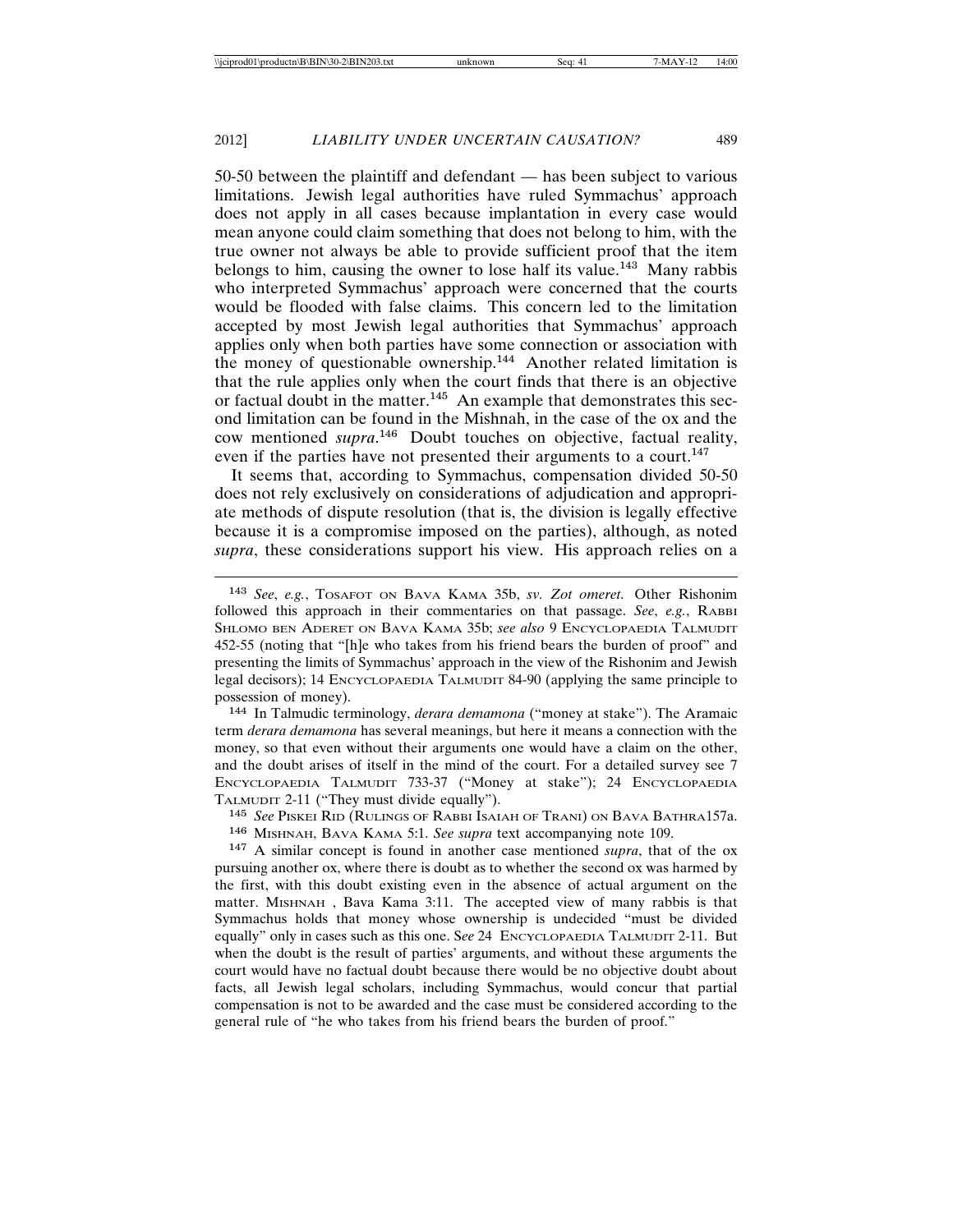concrete probabilistic-factual test for cases in which it is clear that "the doubt can never be resolved, and the facts of the case will never come to light."<sup>148</sup> As explained here, Symmachus' approach supports the argument that whenever it is impossible to prove whether a potential tortfeasor actually caused the harm, we cannot rule out the use of the 50- 50 division, nor can we ignore the increased risk doctrine that provides a remedy for the victims. Why? Because we may never be able to approximate the exact proportion of liability attributable to the defendant.

In sum, to justify adopting the 50-50 division under this approach, courts must ensure that the requirement of inherent uncertain causation is met, which happens only when the court finds an objective or factual doubt in the matter.

Symmachus' approach has been further qualified by some scholars<sup>149</sup> who argue that in the case of the ox that gored the cow, "they must divide equally" applies only when the offspring was clearly born dead and there was a high probability that the death was the result of the goring. According to this perspective, when it is not clear whether the calf was already dead when born, even under Symmachus' view the owner of the ox is exempted from payment and the respective owners will not "divide equally."<sup>150</sup> One commentator<sup>151</sup> argued that according to Symmachus not every case of increased risk justifies partial compensation, even in cases of uncertain causation in which "the doubt can never be resolved," as in the previous example. There should be partial compensation, according to Symmachus, only when the plaintiff's argument has a relatively high degree of probability. The rabbis did not indicate what percentage is "high probability," but it is surely not less than 50%.

### C. *Conclusion*

Superficial comparison between Symmachus' approach and the contemporary tort law approach of compensation according to the probabilistic causation model is liable to create the mistaken impression that the two are similar approaches awarding partial compensation in cases of uncertain causation. But the rationale of each is entirely different. The modern approach can be explained in light of the objectives of contemporary tort law, whereas the rationale underlying Symmachus' approach is unique to Talmudic law (whether the issue is a compromise imposed by

<sup>148</sup> ALBECK, HA'RAYAOT, *supra* note 43, at 334-35. **R**

<sup>149</sup> *See* PORAT & STEIN, *supra* note 7, at 160-206. **R**

<sup>150</sup> At the end of the third chapter of Bava Kama in the Mishnah, where there is doubt as to whether one had taken a *sela*'s worth, it is stated that he who takes from his friend bears the burden of proof. Here, too, Symmachus would concur because there is doubt as to whether the cow died as a result of the goring.

<sup>151</sup> RABBI MENACHEM MEIRI, BEIT HABECHIRAH (CHOSEN HOUSE), BAVA KAMA 35a, 111 (Kalman Schlesinger ed., 1963). Rabbi Avraham Ben David of Posquieres wrote in a similar vein and is quoted in SHITA MEKUBETZET, *supra* note 88.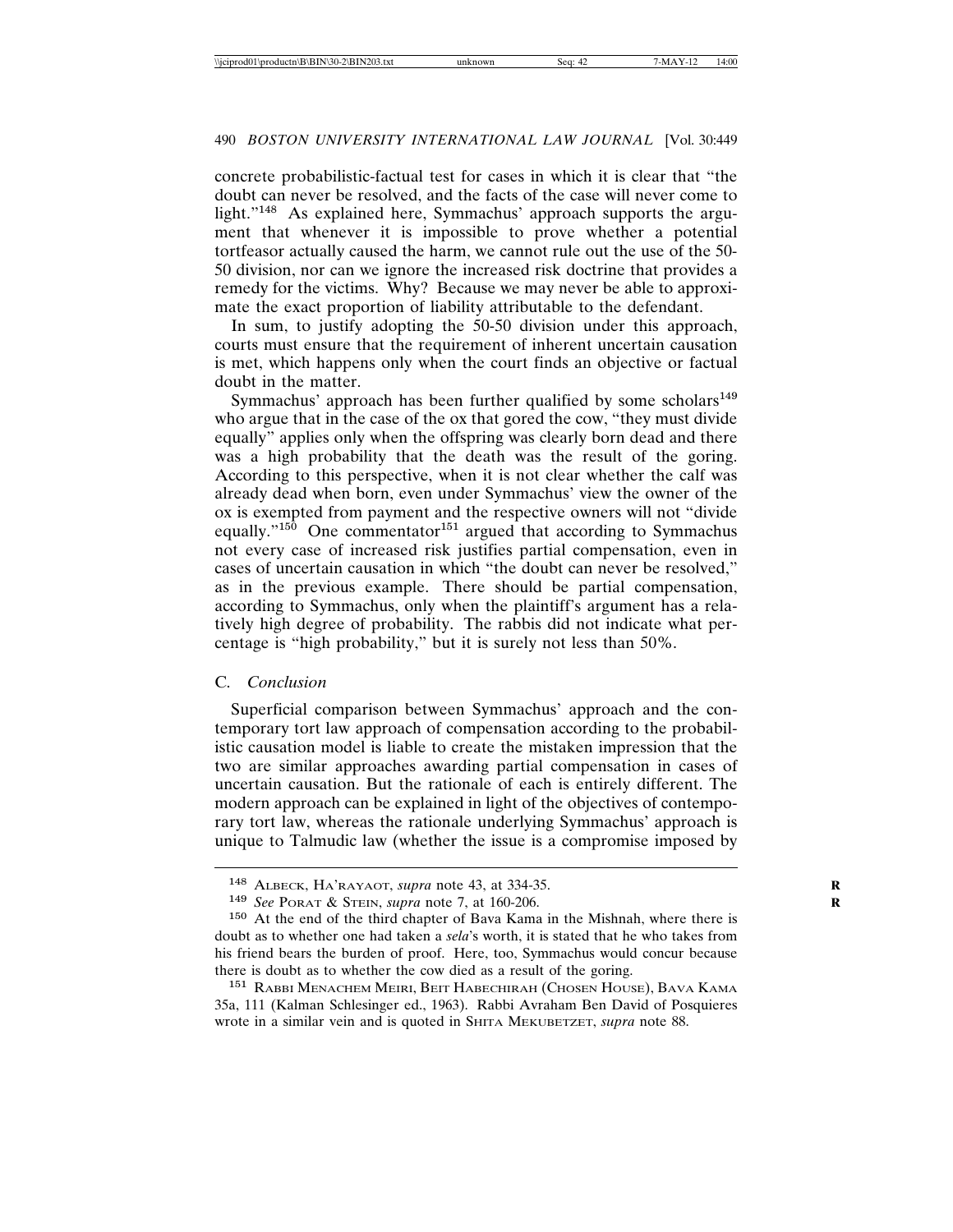the court or some other rationale). Note that we did not find percentage other than 50-50 in the Talmudic sources, and that Symmachus and other Sages did not adopt the model of compensation according to the probabilistic causation model.

### V. SHIFTING THE BURDEN OF PERSUASION

### A. *Contemporary Tort Law*

Judges and scholars have suggested yet another solution – shifting the burden of persuasion to the defendant in cases of uncertain causation, in which the situation is vague and it is difficult to point at an exact fraction attributable to the defendant, but it is clear by a preponderance of the evidence that the defendant acted ortiously . According to this model, the defendant must prove he is not at all liable for the tort, or that he is not liable for the percentages for which he is being sued.<sup>152</sup> This approach may be related to the evidential damage doctrine, in which the burden of persuasion is shifted to the defendant if his deeds or omissions destroyed the evidence and prevented the plaintiff from being able to prove his case.<sup>153</sup> The burden may also be shifted by applying the rule of *res ipsa loquitur*. <sup>154</sup> Some suggest the burden should be shifting only when the increased risk is not negligible.<sup>155</sup>

In England, a school of thought supports shifting the burden of persuasion to the defendant, but this view is not reflected in current court decisions.<sup>156</sup> Scholars in the U.S. have also reasoned that this solution is

<sup>153</sup> *See* PORAT & STEIN, *supra* note 7, at 160-206 (also proposing that evidentiary **R** damage be considered as damage, and that courts should only be able to award damages on these grounds when the defendant destroys plaintiff's evidence, preventing him from proving his claim). This proposal was not implemented and thus remains in the theoretical realm. This alternative proposal of shifting the burden of persuasion in such cases has been accepted in some countries, including Israel.

<sup>154</sup> *See* Shimon Mordechai, (Matza, J.)*.* For more information on *res ipsa loquitur see generally* Patrick S. Atiyah, *Res Ipsa Loquitur in England and Australia,* 35 MOD. L. REV. 337 (1972); John McDonough, *Res Ipsa Loquitur*, 1 HASTINGS L.J. 28 (1949- 50); Mark Shain, *Res Ipsa Loquitur* 17 S. CAL. L. REV. 187 (1943-44).

<sup>155</sup> *See*, *e.g.*, Shimon Mordechai, *supra* note 153 (Matza, J.)*.*

<sup>156</sup> *See* Mallett v. McMonagle [1970] A.C. 166 (H.L.) (appeal taken from N. Ir.); Stephen M. Waddams, *The Valuation of Chances*, 30 CAN. BUS. L.J. 86, 87 (1998). In *McGhee*, the plaintiff argued his exposure in the workplace to dust at a high temperature caused him to develop a skin disease. Judge Wilberforce opined the

<sup>152</sup> This has been done, for example, in Israel. *See* Justice Eliyahu Matza in an *obiter dictum* in para. 6 of his judgment in Further Civil Hearings 6714/01, Health Fund of the General Federation of Labor in Israel v. Shai Shimon Mordechai (a Minor), Tak-El 2003(2) 370 (2003) [hereinafter Shimon Mordechai] (speaking of implementing the solution only in "appropriate cases," without providing further detailing); C.A. 9656/03, Estate of the Late Marciano v. Dr. Zinger, Tak-El 2005(2) 125 (2005); C.A. 1639/01, 2246/01 Kibbutz Ma'ayan Tzvi v. Krishov, PD 58(5) 215 (2004) (Levi, J., dissenting).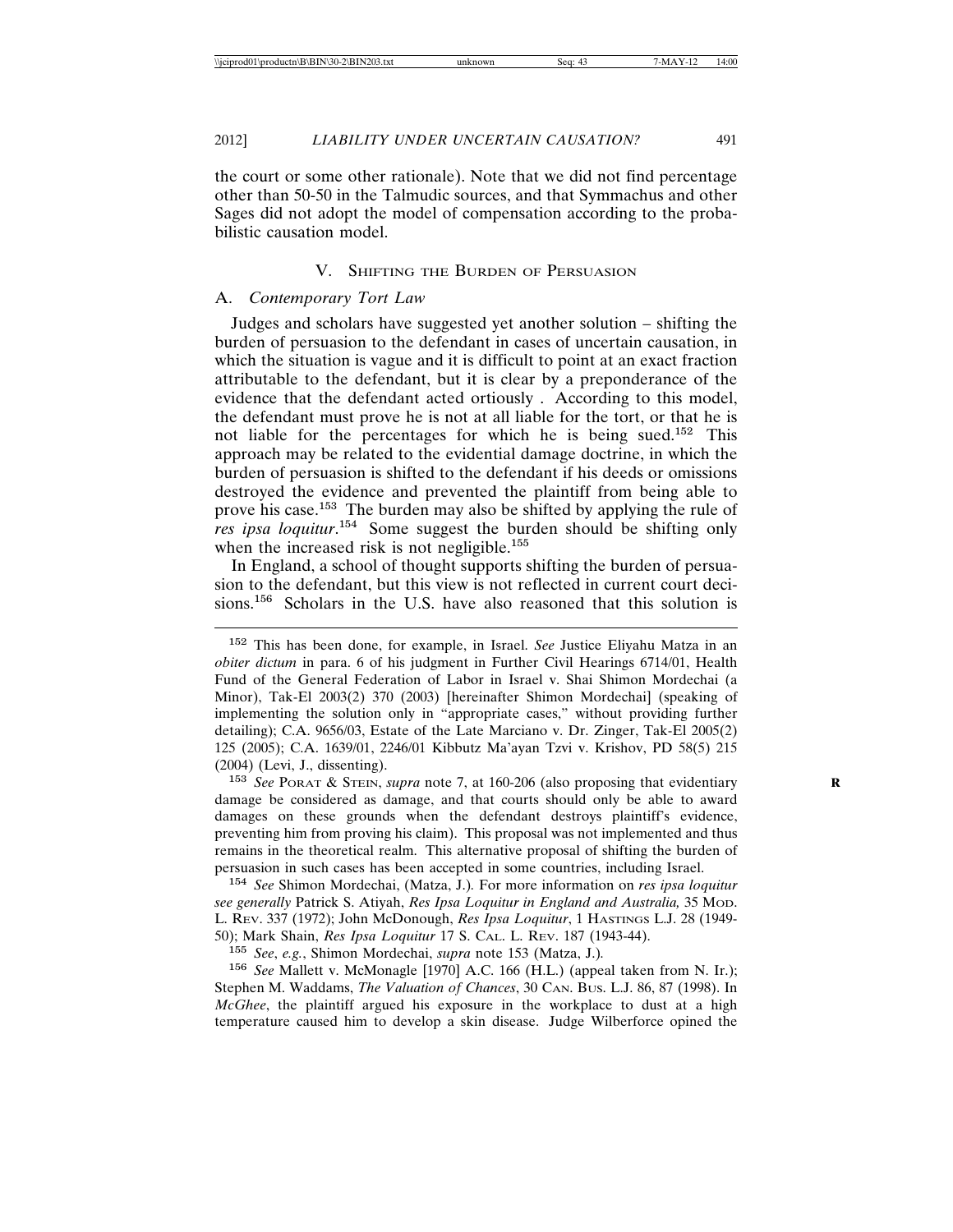appropriate and should be used.<sup>157</sup> Echoes of this approach are found in American case law.<sup>158</sup>

claim of increased risk by the employer was sufficient to transfer the burden of persuasion to defendant. McGhee v. National Coal Board [1973] 1 W.L.R. 1 (H.L.). But this doctrine was reversed in *Wilsher.* Wilsher v. Essex Essex Area Health Auth., [1988] 1 A.C. 1074, 1088 (H.L.) (appeal taken from Q.B.)*.* For a view that the *McGhee* case was not at all a case of lost chance, *see* Jansen, *supra* note 6, at 275 (arguing this was a case of lost chance only if the burden was transferred to the defendants, and defendants were unable to prove that it was not their breach of duty that destroyed the plaintiff's chances. *See id.* at 280, n.49. Jansen here was faithful to his approach, under which lost chance is recognized only when all chances have been destroyed, and not in all cases of reduced chance).

<sup>157</sup> *See, e.g.*, Joseph H. King, Jr., *Causation, Valuation, and Chance in Personal Injury Torts Involving Preexisting Conditions and Future Consequences*, 90 YALE L.J. 1353, 1378 (1981). The principle is more popular in joint and mass torts, when the plaintiff can prove that a group of people acted negligently toward him in a manner that could have caused injury, and that he was injured by one of these actors. The burden then passes to each defendant, who must prove that he was not responsible. *See* Summers v. Tice, 199 P.2d 1 (Cal. 1948) (a collective liability case, in which the plaintiff did not need to prove which of two people shooting negligently in his direction actually hit him)*;* RESTATEMENT (THIRD) OF TORTS: LIABILITY FOR PHYSICAL HARM § 26 cmt. n, reporters' note (Proposed Final Draft No. 1, 2005); DOBBS, *supra* note 12, at 434, § 178*; see also* Wright, *supra* note 31 (discussing the rationale for such a principle); Knutsen, *supra* note 76, at 263 (noting that shifting the burden in those cases is more justified than in general cases of uncertain causation because the defendant or defendants are assumed to have better access to the evidence of causation).

<sup>158</sup> *See, e.g.*, Ybarra v. Spangard, 154 P.2d 687 (Cal. 1944) (significantly extending the principle to create a rebuttable presumption of negligence on the part of each of a staff of doctors and nurses conducting a surgery, holding them jointly and severally liable for the damages, as not all were employed by the hospital in question); Haft v. Lone Palm Hotel, 478 P.2d 465 (Cal. 1970) (holding the owners of a hotel liable for the drowning of a father and son in a hotel pool where no signs or lifeguards were posted, unless defendants could prove that their negligence did not cause the deaths). While the decision in *Haft* was based on *Ybarra*, the difference is significant because in *Haft*, the conduct of the hotel was not a direct cause of the inability of the plaintiff to provide proof of causation. Rather, the court reasoned that had there not been negligence, there would have been only one possible factor, and causation would have been easy to determine. Nor was it a case, like *Summers*, in which the defendants could be supposed to have better information regarding causation. *See Summers*, 199 P.2d 1, at 4. But in *Rutherford v. Owens-Illinois Inc*., the California Supreme Court rejected the *Haft* precedent and did not order reversal of the burden of proof in cases of cancer that may have been caused by asbestos. 941 P.2d 1203 (Cal. 1997). For more information, *see* Knutsen, *supra* note 76, at 263 (expanding on this case law); Wright, *supra* note 31, at 1334-42 (suggesting that the phrasing of the Third Restatement may **R** hint at a more favorable approach to this doctrine).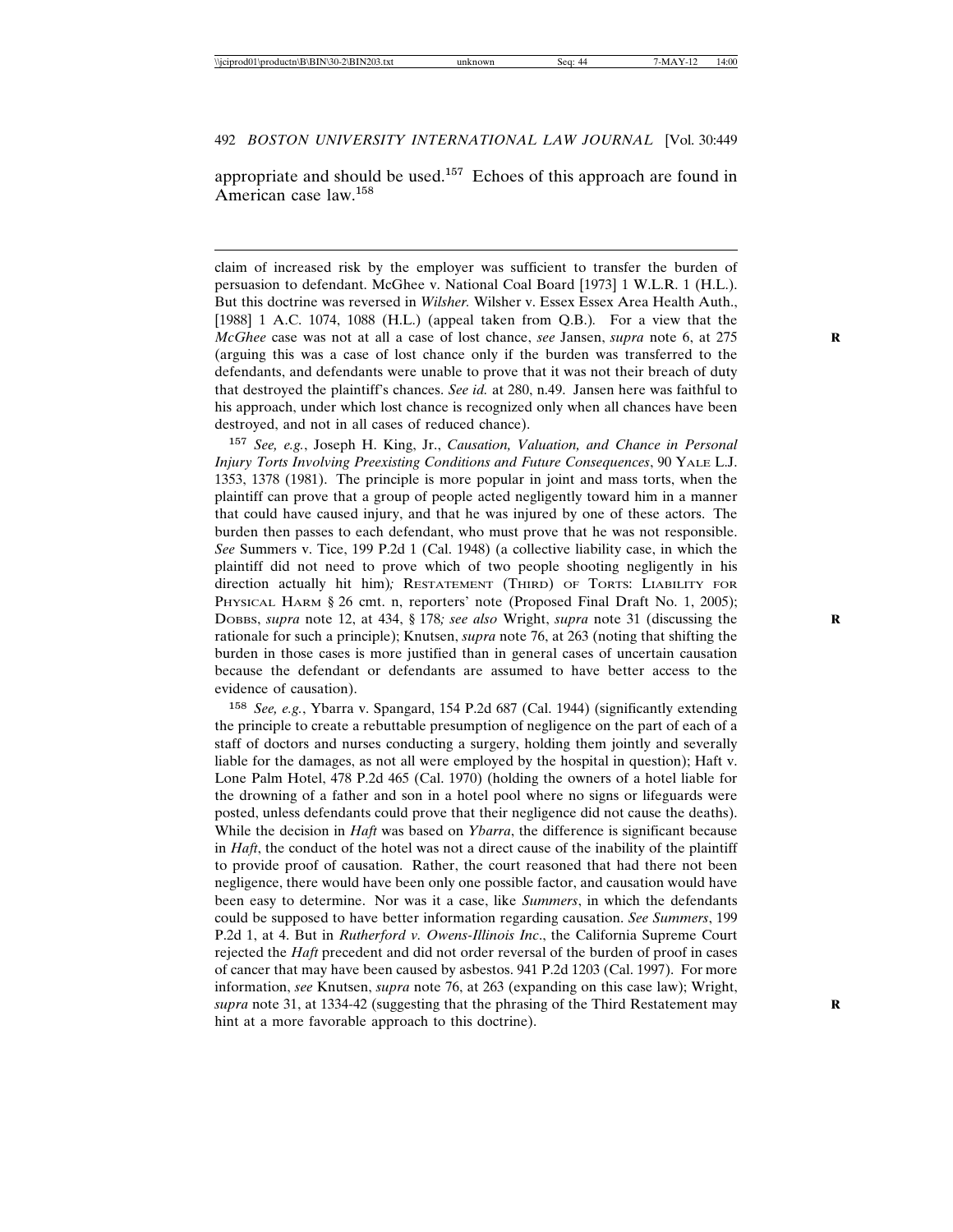2012] *LIABILITY UNDER UNCERTAIN CAUSATION?* 493

### B. *Jewish law*

Some Jewish legal sources also shift the burden of persuasion in cases of uncertain causation. Judicial policy considerations can lead to shifting the burden of persuasion onto the shoulders of one party, usually the defendant (although that party is not the one that "takes from his friend [and] bears the burden of proof").<sup>159</sup> One of the leading halakhic authorities indicated that when the breach of a duty of care is clear, and there is an injury, but the causal connection between the two is uncertain, as a matter of judicial policy, "since there was neglect at the start, as long as we can argue that the final injury due to force majeure was due to that neglect, the defendant is liable. Defendant remains liable until it is clearly demonstrated that the force majeure was not due to that neglect."<sup>160</sup> Therefore, in Jewish law there is sometimes justification for shifting the burden of persuasion in cases of uncertain causation.

#### C. *Conclusion*

Shifting the burden of persuasion — a solution that is similar in Jewish and contemporary tort law — seems consistent with the goals of tort law, and more so than the first two models (all or nothing and full compensation). The burden of persuasion is already shifted in other cases, consistent with existing court rulings, as in cases of evidential damage or *res ipsa loquitur*. Cases of uncertain causation are also suitable candidates for this model, a solution found both in contemporary and Jewish laws.

At the same time, the model must contend with the danger of evidentiary problems. Uncertain causation is present in many cases, and it is possible that ultimately the model will cease being an exception and become a common tool that will supersede the traditional and fundamentally appropriate solution of "he who takes from his friend bears the burden of proof," thus acting contrary to justice.<sup>161</sup> Burden shifting can cause overdeterrence and may provide an incentive against involvement in socially desirable activities, because in many cases it will be impossible for the defendant to prove force majeure causation, effectively resulting in acceptance of the plaintiff's claim without real proof. Because in many cases the defendant cannot prove that he is not a cause of harm, the final result could resemble the problematic second model of full compensation. Shifting the burden of persuasion must therefore not be viewed as the only solution to the problem, although it should be adopted in certain cases.

<sup>159</sup> *See* Sinai, *supra* note 40, at 146-50 (giving various examples of this rule).

<sup>&</sup>lt;sup>160</sup> HELLER, *supra* note 53, at 340:4. A similar conclusion may be derived from RABBI AVRAHAM YESHAYAHU KARELITZ (HAZON ISH), BAVA KAMA 7:7.

<sup>161</sup> *Cf*. Michael Abramowicz, *A Compromise Approach to Compromise Verdicts*, 89 CALIF. L. REV. 231, 281-86 (2001).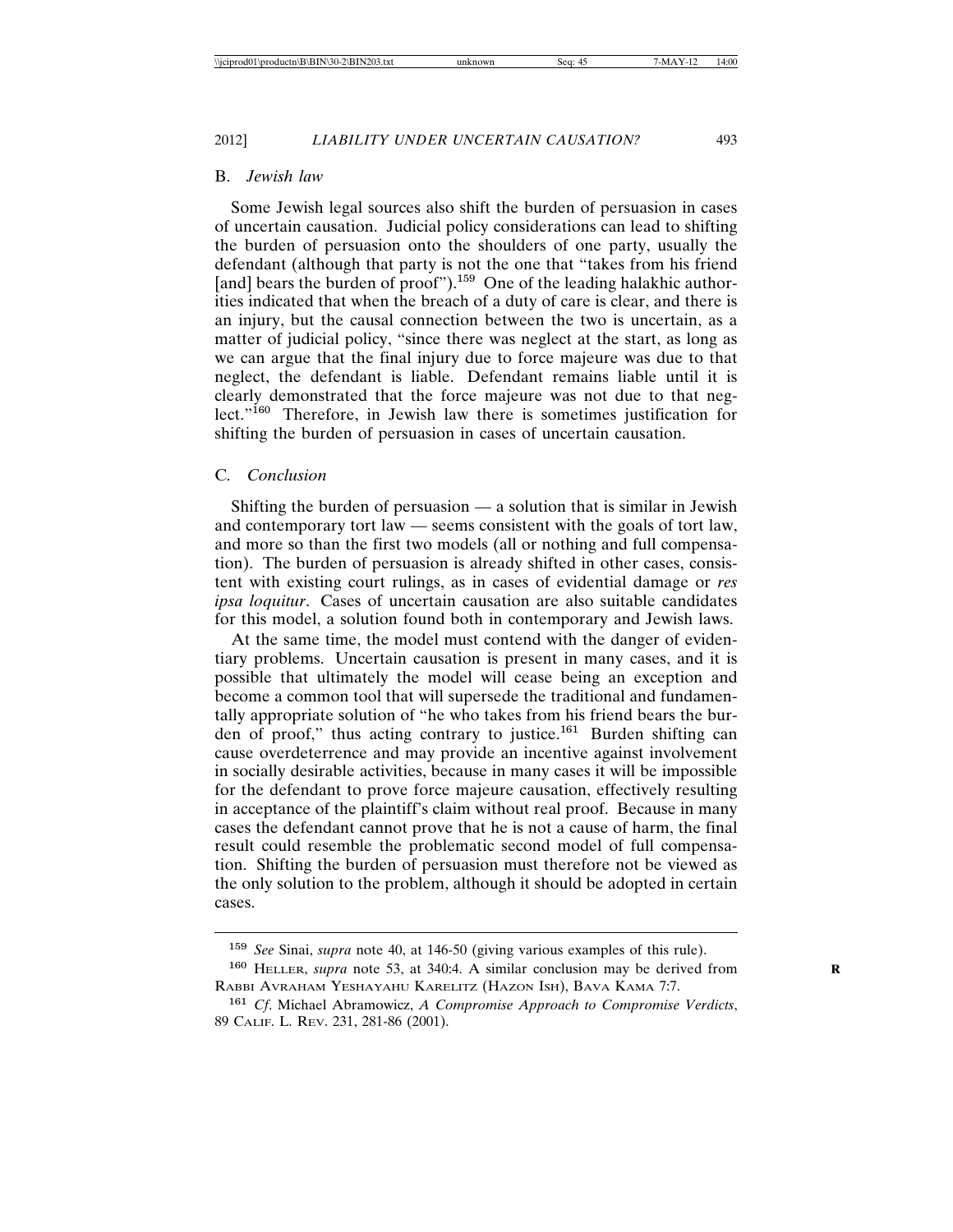## VI. CONCLUSION

We have presented various models for cases of increased risk and found that over the centuries, scholars of Jewish law faced the same issues that confront contemporary tort law, both in theory and practice. It seems, however, most of the models presented in this article were employed differently in Talmudic law.

There is a significant conceptual difference between Talmudic and contemporary law regarding both the theory of torts and the goals of adjudication in some of the models discussed. This is especially true regarding probabilistic causation, in which at first glance the modern outcome seems to be the same as Talmudic law under Symmachus' approach. However, a closer look at Jewish law sources, commentaries and developments shows that the concept is different from that of contemporary tort law. The Talmudic law approach serves more as a 50-50 compromise that the parties are forced to accept than as true compensation according to probabilities. Even in the "all or nothing" model, where contemporary tort law and the Talmudic law of the Sages seem congruous in their approach, a close look shows that they are in fact different.

We also demonstrated the importance of using an appropriate comparative methodology that accounts for both function and context. It is not reasonable to compare the legal rules of tort liability under uncertain causation in contemporary tort law with the rules in Talmudic tort law without understanding how the latter function under the unique system of Jewish law and without also situating each in their respective legal, cultural and religious context.

Considering Jewish law as an operative system, we stressed the distinction between statements made in the context of *theoretical Halakhah*, like the two approaches in the Talmud presented by Symmachus and the Sages, and the implications of *practical rulings* written by the later halakhic authorities in legal codes, responsa literature and commentaries. A careful examination of later halakhic literature revealed that the gap between the approaches of Symmachus and the Sages has been reduced over time. The approach of the Sages was interpreted as being closer to the approach of Symmachus. In practice, even the Sages' approach does not take the radical position of "all or nothing" in every case of uncertain causation, and when policy considerations require it, partial compensation of 50-50 is awarded in cases of uncertain causation. At the same time, many later halakhic authorities that interpreted Symmachus' approach were concerned with courts being flooded with false claims. This placed some limitations on the application of Symmachus' approach, namely ensuring the requirement of inherent uncertain causation is satisfied to justify adopting the 50-50 solution. Consequently, some halakhic authorities insist that this form applies only when the court finds there is an objective or factual doubt in the matter.